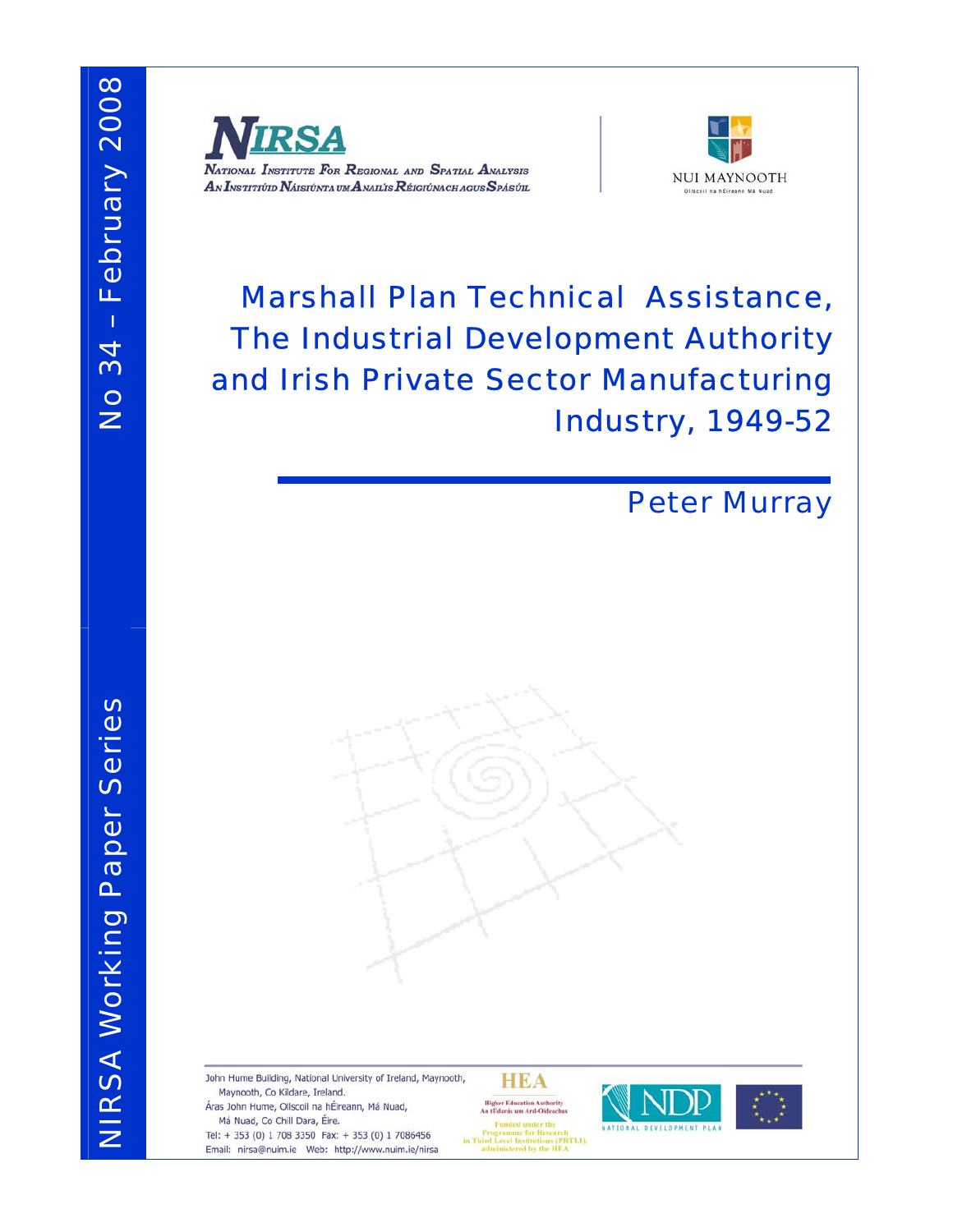## **Marshall Plan Technical Assistance, the Industrial Development Authority and Irish Private Sector Manufacturing Industry, 1949-52**

### **Peter Murray**

*Department of Sociology / National Institute for Regional and Spatial Analysis National University of Ireland, Maynooth, Ireland* 

> Department of Sociology Auxilia Building NUI Maynooth County Kildare Ireland 00-353-1-7083594 peter.murray@nuim.ie

#### **Abstract**

This paper traces the development of a programme of Marshall Plan technical assistance to Irish industrial development. The programme emerged following criticism that US aid policy was downgrading Irish industrial development through an excessive emphasis on agriculture. In 1950 and 1951 the US Economic Cooperation Administration established a relationship with the Department of Industry and Commerce and the newly established Industrial Development Authority through a programme of proposed technical assistance projects. This programme covered the country's untapped industrial potential, statesponsored companies and companies in the private sector. In relation to the private sector, the programme sought to tackle the issue of inefficiencies in the industries established behind high tariff walls since the early 1930s mainly by bringing US industrial consultants to Ireland. Just as an ambitious and elaborate Irish industrial TA programme was about to get under way, it was wrecked by the suspension of US aid to Ireland in January 1952. Some aspects of the proposed programme were carried out with Irish Government funding but well-resourced initiatives to tackle the shortcomings of protected private sector industrial firms through technical assistance schemes were not to materialise until full membership of the EEC became a central state strategy objective a decade later.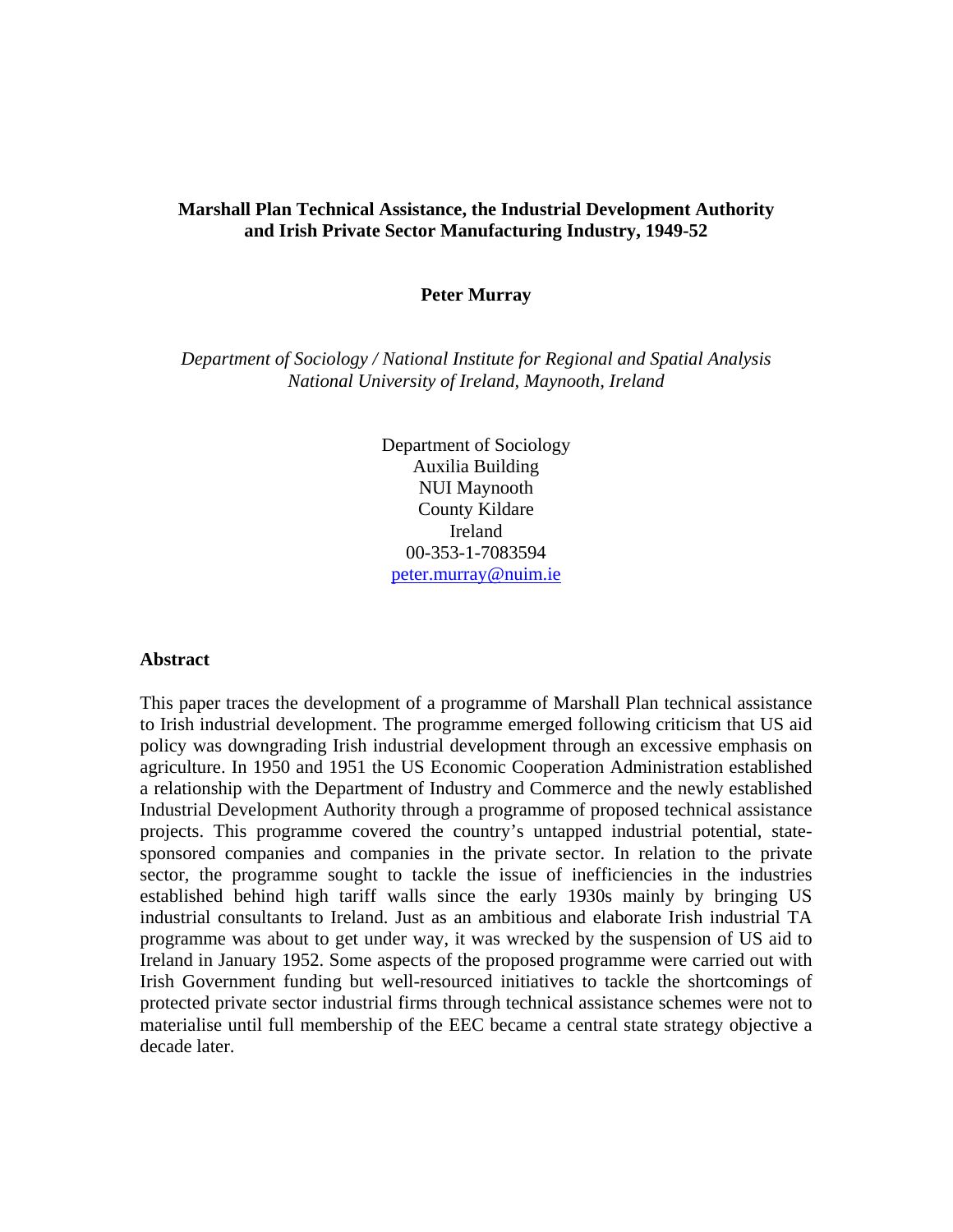### *Introduction*

 $\overline{a}$ 

Between 1945 and 1950 industrial output in southern Ireland almost doubled and employment grew by nearly half. This was a period in which the industrial base created behind high tariff walls by import substitution policies in the 1930s recovered from the raw materials, energy and spare parts shortages which had crippled it during the Second World War years.<sup>1</sup> But, as post-war recovery was proceeding, serious concern among policymakers about the efficiency of Irish industry was clearly evident. In July 1947 the Minister for Industry and Commerce Sean Lemass introduced a Bill that would create an Industrial Efficiency Bureau:

The bureau was to have unprecedented powers to ensure "reasonable standards of efficiency" which, according to Industry and Commerce, were lacking in "those industries which enjoy the benefit of tariff or quota instruments on imports". At first the bureau was to be a "friendly advisor" with some price control powers. For those businesses which didn't respond adequately, a court of inquiry would be set up with power to subpoena documents on quality, price, methods of management, labor recruitment and training, materials used, marketing, overhead charges, capital structure and other matters. If businesses did not then comply to the bureau's directives, the state would be empowered to stop the distribution of profits, fix prices, fix maximum profit limits, confiscate excess profits and remove protection. Under certain conditions, the Minister of Industry and Commerce would be empowered to seize a company's assets and run it as a state concern.<sup>2</sup>

This controversial measure lapsed when the Dail was dissolved for a General Election in February 1948 and the First Inter-Party Government thereafter succeeded Fianna Fail in office. The new government adopted a different approach to the pursuit of industrial efficiency in deciding to set up an Industrial Development Authority (IDA). With four appointed members, this body was given less drastic powers and a wider-ranging brief `to investigate the effect of protective measures', to initiate proposals and schemes for the development of Irish industry' and `to advise on steps necessary for the expansion and modernization of existing industries'. The IDA, which held its first meeting on 31 May 1949, was beset by difficulties from the outset. Strongly attacked by Fianna Fail and deeply resented within the Department Industry and Commerce, it had wholly inadequate resources to discharge the functions it had been given.<sup>3</sup> An injection of resources was soon on offer, however, from a source external to the state.

Ireland's participation in the Marshall Plan made it eligible to receive technical assistance (TA) as well as dollar loans or grants from the Economic Cooperation Administration (ECA). How an ECA TA programme for industry developed in Ireland between late

<sup>&</sup>lt;sup>1</sup> C.O'Grada *A Rocky Road: The Irish Economy Since the 1920s Manchester: Manchester University Press,* 1997, p. 110

 $2^2$  D. O'Hearn "The Road from Import-Substituting to Export-Led Industrialization in Ireland: Who Mixed the Asphalt, Who Drove the Machinery and Who Kept Making Them Change Direction?" *Politics and Society*, Vol. 18, 1990, pp. 1-34, quote at p. 14

<sup>&</sup>lt;sup>3</sup> B. Girvin *Between Two Worlds: Politics and Economy in Independent Ireland Dublin: Gill and* Macmillan 1989, pp. 176-181: J.J. L. Lee *Ireland 1912-1985* Cambridge: Cambridge University Press, 1989, pp. 309-312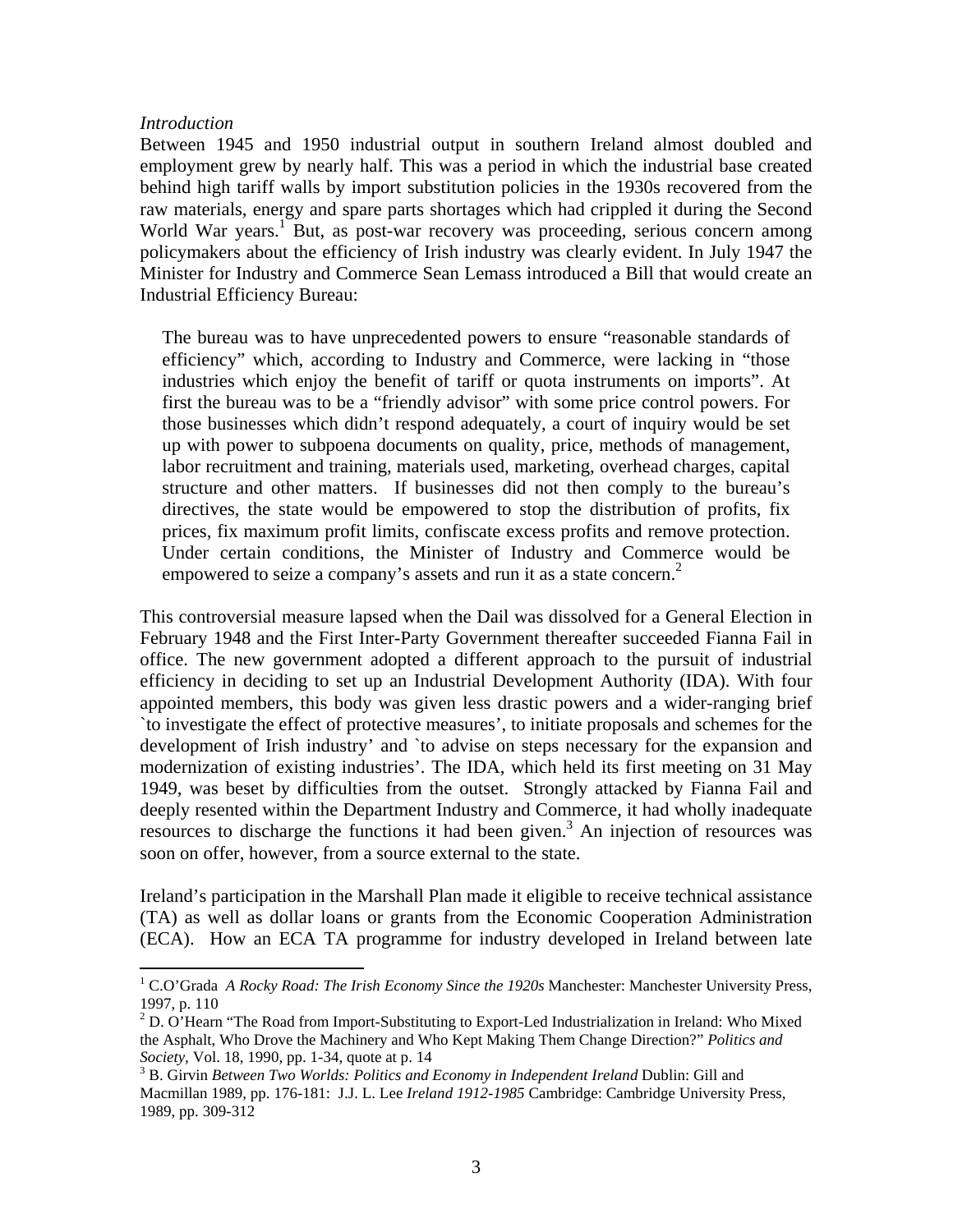1948 and early 1952 is the subject of this working paper. The subject is explored in considerable detail using two sources. The first is material from the National Archives of Ireland which mostly consists of Department of External Affairs files. The other is records relating to ECA activities in Ireland held by the National Archives and Research Adminstration in Maryland, USA.

### *What's been written on ECA TA to Ireland*

 $\overline{a}$ 

The literature on ECA TA in Ireland to date is effectively a broad overview chapter in Bernadette Whelan's book *Ireland and the Marshall Plan, 1947-1957* that uses a series of case studies to try and encompass the multi-faceted nature of the programme.<sup>4</sup> A number of reviewers of the book were particularly struck by this chapter. Keith Jeffery wrote in the *English Historical Review*:

Perhaps the most interesting and revealing chapter deals with the Technical Assistance Programme, whereby the Americans sought to disseminate the latest techniques and best practices of the free market system. Ireland, it seems, did not unreservedly welcome these missionary endeavours. The Irish Industrial Development Authority (IDA), for example, did not feel it needed technical assistance and we find one American official in March 1951 complaining of the IDA Chairman `giving us the usual run-around'. $5$ 

Similarly John D. Fair notes in the *American Historical Review* that:

Arguably the most problematical aspect of Marshall assistance was Ireland's involvement in the Technical Assistance Programme (TAP) which sought to increase productivity by exposing managers and employees to "the American way" of working and thinking… But resistance to change and to American cultural values impeded the process.<sup>6</sup>

While these reviewers' comments suggest that much of the intended effect of TA got lost in translation, at the time plans for TA collaboration between IDA and ECA led to the latter being charged with `subtle overall penetration of Ireland'. The January 1951 letter to the press from trade unionist Louie Bennett that made this charge sparked off a debate in *The Bell* in which, as Till Geiger notes, `the contributors focused almost exclusively on the implications for Irish society of the Marshall aid package for the third year of the [European Recovery Programme] consisting of \$16 million grant aid and the increased emphasis on participation in the technical assistance programme (TAP)' because aid provided in this form was perceived as enabling ECA officials `to exercise greater

<sup>4</sup> B. Whelan *Ireland and the Marshall Plan, 1947-1957* Dublin: Four Courts Press, 2000, Chapter 8 "The American way: the push for production and productivity"

<sup>5</sup> K. Jeffery Review of Bernadette Whelan Ireland and the Marshall Plan, 1947-57 *English Historical Review*, Vol. CXVII, 2002, p. 504 6

J.D. Fair Review of Bernadette Whelan Ireland and the Marshall Plan, 1947-57 *American Historical Review*, Vol.106, 2001, p.649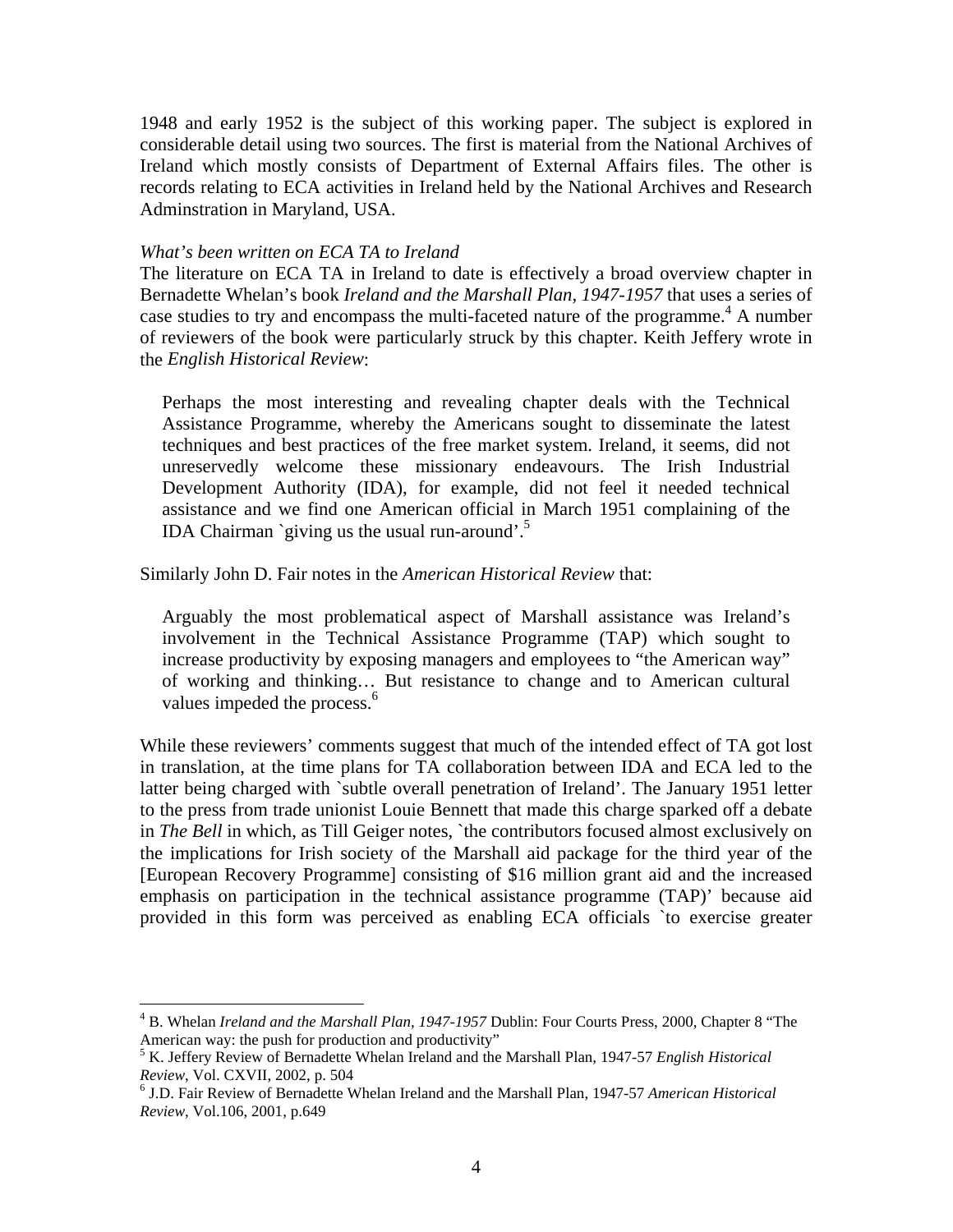influence over the use of the funding and to push their own agenda'.<sup>7</sup> In 1952 aid to Ireland abruptly ceased as a broader US mutual security agenda overbore the concerns specific to the provision of ECA TA. The circumstances of this aid suspension bear on Brian Girvin's recent argument that Ireland interacted with the USA (and with European integration projects) in a `passive and reactive' manner by comparison with the active engagement exhibited by other small European states whose economic performance was much stronger than Ireland's in the post-Marshall Plan years.<sup>8</sup> Having examined the detail of how the Irish industrial TA programme emerged from US-Irish interaction, and of how its implementation was cut short by US-Irish policy divergence, these issues of interpretation of the Irish Marshall Plan involvement are revisited in the conclusion.

### *The initiation of the TA programme and its turn towards industry*

Although a formal approach from the Dublin ECA Mission on participation in the TA programme was only made to the Irish Government in March 1949, documentation about the availability of TA was circulating around government departments six months earlier and discussion about projects that might be put forward for funding was under way before the end of 1948.<sup>9</sup> That TA could be funded by way of the grant – rather than loan aid the Irish Government had always sought, but had hitherto been denied, provided a strong incentive to respond positively to the Mission's formal approach. As with other forms of Marshall Aid, agriculture initially accounted for the lion's share of TA projects but by the end of 1949 a number of factors combined to switch the programme's emphasis towards the involvement of industry.

In the last months of 1949 the Dublin Mission found itself subjected for the first time to sustained public criticism from a mainstream Irish source. *Irish Industry*, which a US Embassy dispatch described as `the unofficial organ of the Federation of Irish Manufacturers', took up a reported statement by the Director of the Mission, Joseph Carrigan, that `this country, because it is mainly agricultural, should aim at becoming a very good agricultural country instead of trying to create an industrial life where there was no possibility of it succeeding'. This became the basis of an attack on foreign interference in (depicted as potentially leading on to foreign takeover of) the Irish economy that the monthly journal continued over successive issues. Such interference was depicted as promoting the same kind of narrow, stunted economic development that British conquest of Ireland had fostered, with Carrigan being compared to Thomas Wentworth, Earl of Strafford – `England in 1635 and U.S.A. in 1949 selling us the same idea for similar reasons. Well! Well!'<sup>10</sup>

T. Geiger "What does America hope to gain?': Irish left-wing intellectuals and the Marshall Plan" pp. 154-181 in T. Geiger and M. Kennedy (eds.) *Ireland, Europe and the Marshall Plan* Dublin: Four Courts Press: quote at pp. 173-174

<sup>&</sup>lt;sup>8</sup> B. Girvin "Did Ireland benefit from the Marshall Plan?: choice, strategy and the national interest in a comparative context" pp. 182-220 in T. Geiger and M. Kennedy (eds.) *Ireland, Europe and the Marshall Plan* Dublin: Four Courts Press<br><sup>9</sup>NAI DFA 305/57/112 Part 1 *[for abbreviations used in footnotes see end of paper]* 

<sup>&</sup>lt;sup>10</sup> NARA RG 469 Europe Ireland Division 1948-1953 Box 2 folder Industrial Development: the quotation is from the December 1949 issue of *Irish Industry*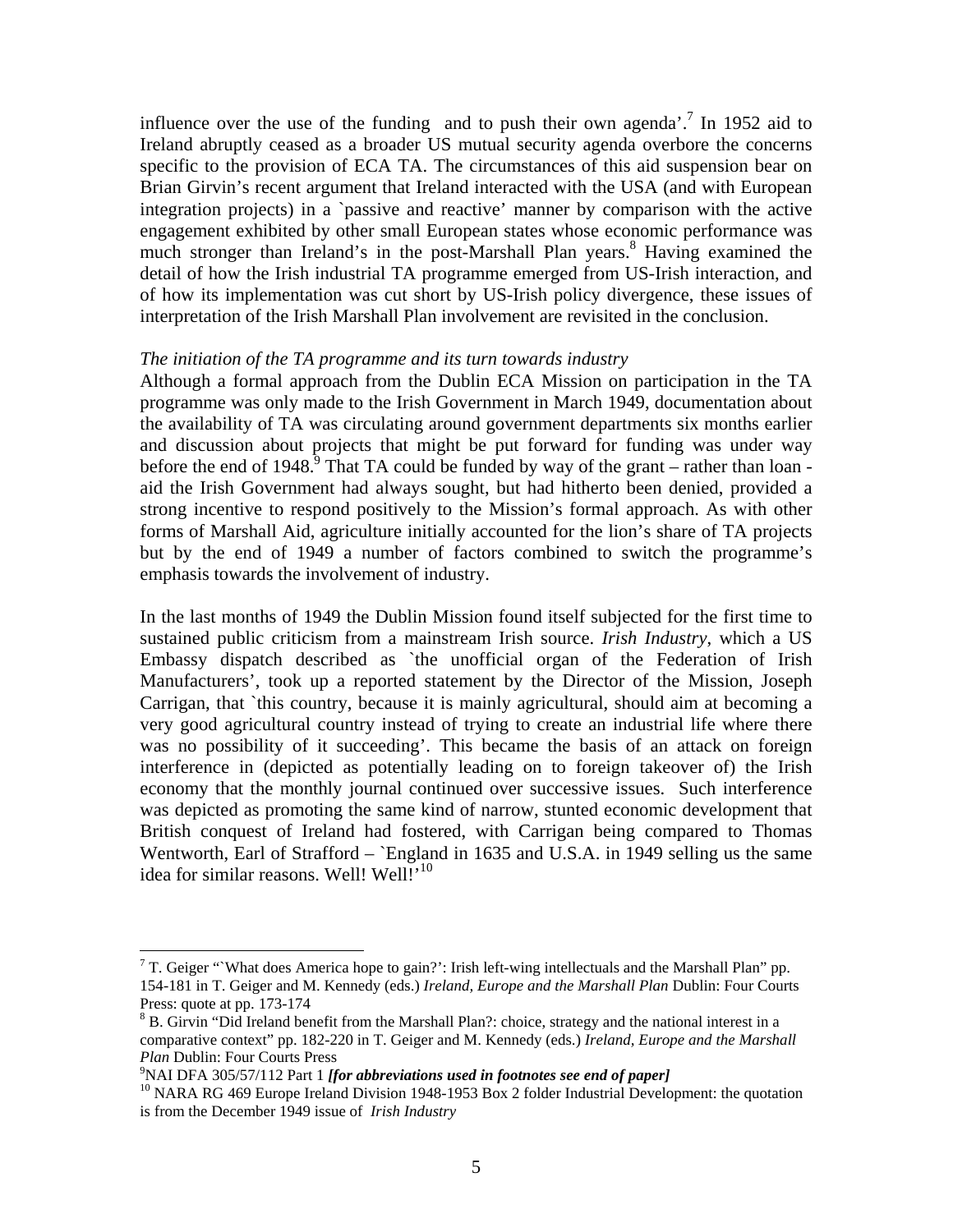Reporting these ongoing attacks, John Patrick Walsh, Third Secretary of the US Legation, commented on October 18 that `Irish Industry is a staunch and vigorous exponent of the cause of the Irish manufacturer, but it cannot be regarded as anti-American or anti-ECA'.<sup>11</sup> Updating the story on 30 December, Walsh noted that - apart from the criticism of `certain elements of the industrialists' - `Mr. Carrigan has enjoyed a very favorable press since his arrival in Ireland, and he is unquestionably held in high regard by the Irish people'. Nonetheless the *Irish Industry* attacks plainly affected the Mission's outlook. An External Affairs' note of a meeting with Mission officials on TA budgets at the end of November 1949 records Carrigan as `expressing a strong desire to have some industry projects going ahead while the agricultural projects were being proceeded with as he did not want it to appear to an uninformed outsider that the Mission was in any way antagonistic to industry.<sup>12</sup> Back in Washington the need to broaden the base of expertise ECA applied to the southern Irish economy was also being recognized with a report from the Washington Legation informing External Affairs on 13 January:

Having a special interest in Ireland and realizing that when Ireland is handled by the same people who handle British problems our problems are likely to be submerged, Mr. Dickinson [Director, Program Coordination Division] of E.C.A. arranged that Mr. Harry Clement, a newcomer to the U.K./ Ireland/ Iceland desk in E.C.A. should devote his first six months at least to Ireland. Mr. Clement's background is peculiarly suited to the task Mr. Dickinson had in mind for him. While it was recognized that Ireland's main industry was and always would be agriculture, it was felt that the necessity to concentrate on the development of our agriculture, should not rule out the simultaneous development of some of our industries so as to secure a more balanced economy. In view of the background and interests of the Head of the E.C.A. Mission in Dublin it was thought that he might possibly tend to concentrate on agriculture to the exclusion of industry, particularly industries not related to agriculture. It was hoped that the assignment of Mr. Clement as an assistant on the Irish desk would help to counterbalance this not unnatural tendency without, in any way, detracting from efforts in the agricultural field. Before joining E.C.A. Mr. Clement was a Consultant for the establishment of small industries. He operated in Central and South America and China as well as in the United States. His field covered mainly small industries which did not require any very heavy outlay of capital.

Prior to his Irish Desk assignment `Mr. Clement knew little or nothing about Ireland', External Affairs were informed, but `as a result of his preliminary examination of our position an E.C.A. policy letter has been issued by Mr. Dickinson to the ECA Mission in Dublin urging the Mission to be receptive to any proposals which may be submitted to use...Technical Assistance...for development of industry in Ireland.<sup>13</sup> Dated 28 December, this letter ran to ten pages. Referring to correspondence addressed to ECA Washington by the Mission and to `the comments of Federation of Irish Manufacturers as

 $11$  Ibid. Dublin Legation to Department of State dispatches  $10/10/1949$  and  $30/12/1949$ 

<sup>&</sup>lt;sup>12</sup> NAI DFA 305/57/112 Part 1 Note of Meeting held on 28/11/949: see also T. Commins, External Affairs to T. Murray, Industry and Commerce 25/1/1950

<sup>&</sup>lt;sup>13</sup> NAI DFA 305/57/112/6 Hugh McCann, Washington Legation to Secretary, External Affairs 13/1/1950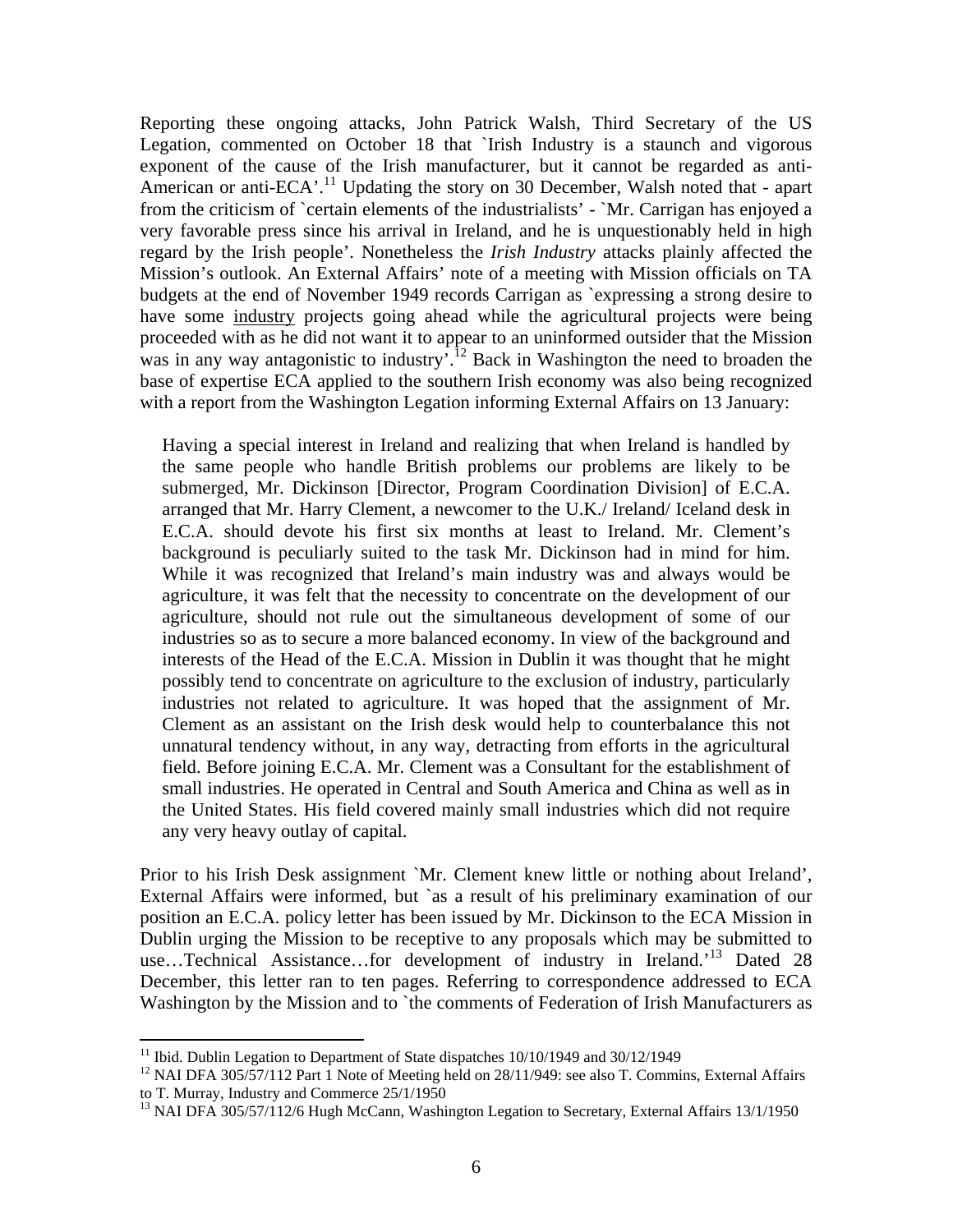reported in State Department dispatches from Dublin', Dickinson characterised the problem as one whereby the Irish desire for industrial development led to inefficient plants being created. The protection these plants required to survive created a situation `in which the Irish farmer is, in effect, penalized because he is forced to pay higher prices for the things he needs to buy'. As an alternative:

Intelligent plant development, as we see it, should be based on processing Irish raw materials into products which Irish farmers want at a price equal to or less than the import price. Presumably the kind of plants involved would, for the most part, be small or of medium size although it might be preferable at this stage to emphasise the kind of industrial development that is needed rather than the size of the plants involved.

A number of categories of agricultural industries `that seem to us to warrant further investigation' were then identified – fertilisers; `by-products in connection with existing slaughter houses'; various types of livestock feed; `cheap farm building and construction materials' – as well as `improvement in the efficiency and operation of such existing industries as slaughtering and the manufacture of dairy products'. These, the letter stressed, were suggestion rather than recommendations - `we recognize the difficulties involved in developing industries that could compete on a free trade basis, but significant steps might be taken during the ECA lifetime to help the Irish to determine what plant possibilities they should investigate'. Given the limited level of industrial development in southern Ireland, a two-phase industrial TA programme was envisaged. In the first phase the focus would be broad. A small team would be assembled that combined varied forms of expertise and `would have the experience and imagination to eliminate those possibilities which should not be further pursued, to suggest alternative possibilities which they will run across during their investigation and then specifically to be able to show what specific half dozen industrial plant possibilities remain'. In the second stage TA could be used to bring in specialists `whose job it would be to pursue the line of attack suggested by the preceding team, to work up detailed cost and technical specifications, to aid in locating possible plant sites etc.'

### *ECA and IDA*

1

The letter then turned to the Industrial Development Authority (IDA), which had been in existence for a little over six months and was awaiting a formal legislative framework, asking the Mission's opinion `about the possible effectiveness of this body, the qualifications and outlook of its members, and the kind of support it is getting, and is likely to get from the Irish Government and private Irish industry'. The team of experts could, it was suggested, be assigned to the IDA 'if the picture is generally favorable'.<sup>14</sup> Carrigan and his Special Assistant, William H. Taft III, had met the IDA in November. Here utilisation of the TA programme was discussed, as was the promotion of American investment in Ireland. On November 26 Taft wrote to James Nelson, Chief of the U.K., Ireland, Iceland branch of the Program Coordination Division headed by Dickinson:

<sup>&</sup>lt;sup>14</sup> NARA RG 469 Mission to Ireland Director Subject Box 1 folder ECA/W – General, 1948-49 E.T. Dickinson Jr, ECA Washington. to Joseph Carrigan, ECA Mission to Ireland 28/12/1949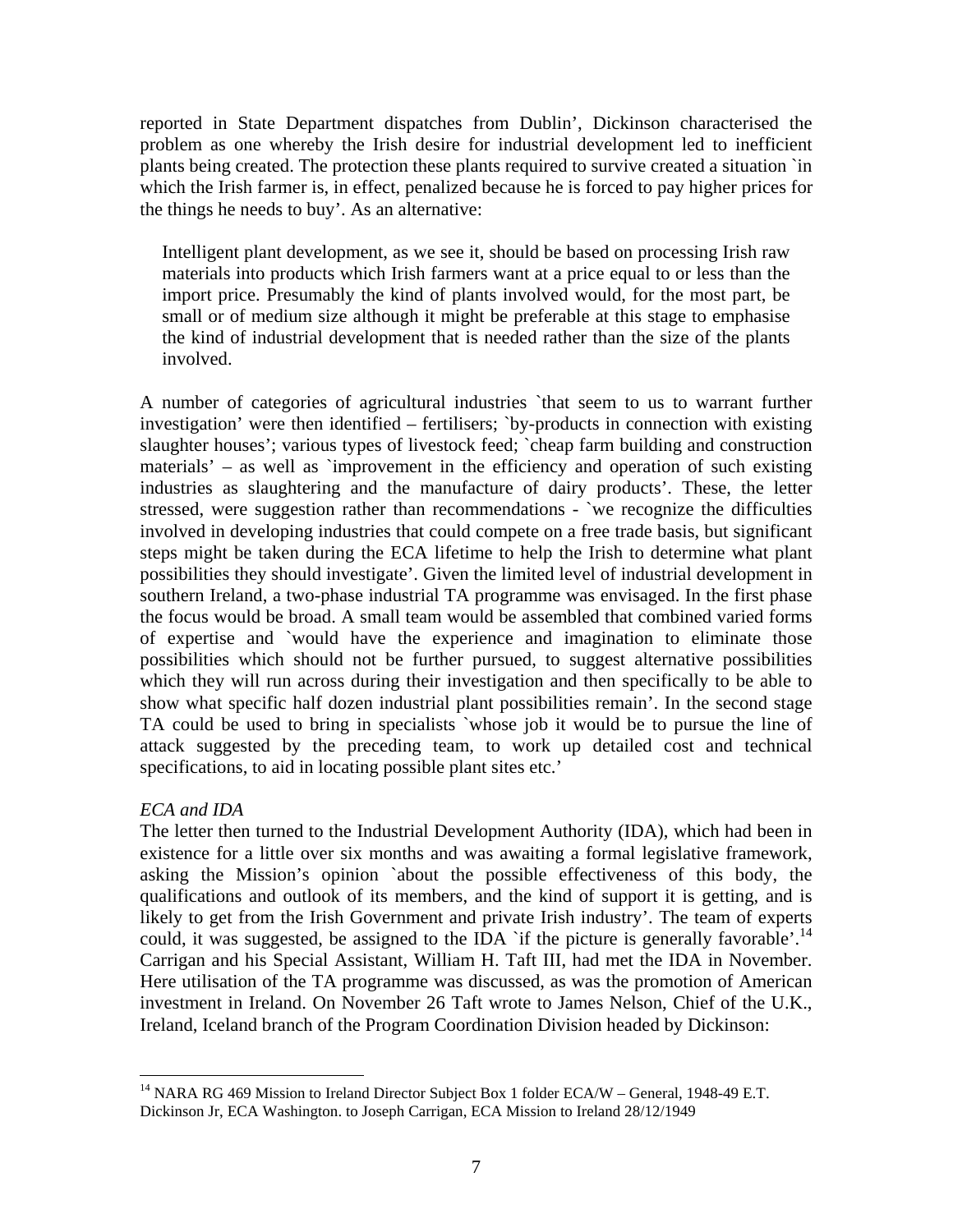They are anxious to dispel, via our Department of Commerce or any other effective places, any notion that they would not welcome American industrial investment. The Control of Manufacturers Act can, and would, they say, be waived on any reasonable application… At their request I am writing Mr. Abbot Low Moffat, in the United Kingdom [ECA Mission], to obtain the names of thirty would-be American investors, who according to the British "Daily Telegraph" of November 9, were refused permission to invest in the United Kingdom on the grounds that their production was not to be of a dollar earning type. The item was brief and vague, but I.D.A. wants to follow up on the matter and presumably to attract such investors.15

Contact with the UK ECA Mission led on to the Secretary of the American Chamber of Commerce in London, Don Gill, who had been the source for the Daily Telegraph story. In February 1950 an IDA member, Kevin McCourt, went to London to meet Gill where, a colleague in the ECA UK Mission informed Taft:

One of the principal matters to be discussed is whether free movement of manufactured goods from Ireland to the United Kingdom is permissible. One of the specific examples is whether goods made in Ireland from American component parts will be allowed free access to the United Kingdom. As this type of manufacture could readily be the most desirable from the American point of view, the rules concerning this type of trans-shipment may be of prime importance in drawing American investment to Ireland. As you know the United Kingdom regulations regarding American investment preclude to a large degree the assembly here of American components if there is any possibility that the components could be manufactured in the United Kingdom. It would seem that assembling in Ireland and trans-shipping to the United Kingdom would be a method of short circuiting the rules and might not be permissible under the existing import regulations.<sup>16</sup>

ECA in Washington was unenthusiastic about the IDA pursuing US investment in this fashion. Referring to the Daily Telegraph article, the Dickinson letter of December 28 commented that `rather than run down these would-be investors, it might be more fruitful, in our opinion, for the Authority to exert its influence to obtain approval of the "Treaty of Friendship, Commerce and Navigation" now being negotiated between the US and Ireland', adding that `this type of treaty does not assure any flow of private investment to a country, but it certainly is a necessary prerequisite to this flow'. The `magnitude of the task of attracting capital' was then emphasised by spelling out in considerable detail the range of investment criteria upon which an investor would expect the IDA to be able to supply concrete information - `resources, power, water supply, labour force, marketing conditions, availability of local capital (Irish pounds) for investment if foreign capital is brought in, and other key production factors'. This kind of

<sup>&</sup>lt;sup>15</sup> NARA RG 469 Europe Ireland Division 1948-1953 Box 2 Folder Industrial Development W.H. Taft III to James R. Nelson, ECA Washington 26/11/1949

<sup>&</sup>lt;sup>16</sup> NARA RG 469 1250 Mission to Ireland Taft General Box 1 folder 1033 Industrial Development Authority T. Longman, ECA Mission to the United Kingdom to W.H. Taft III, ECA Mission to Ireland 20/2/1950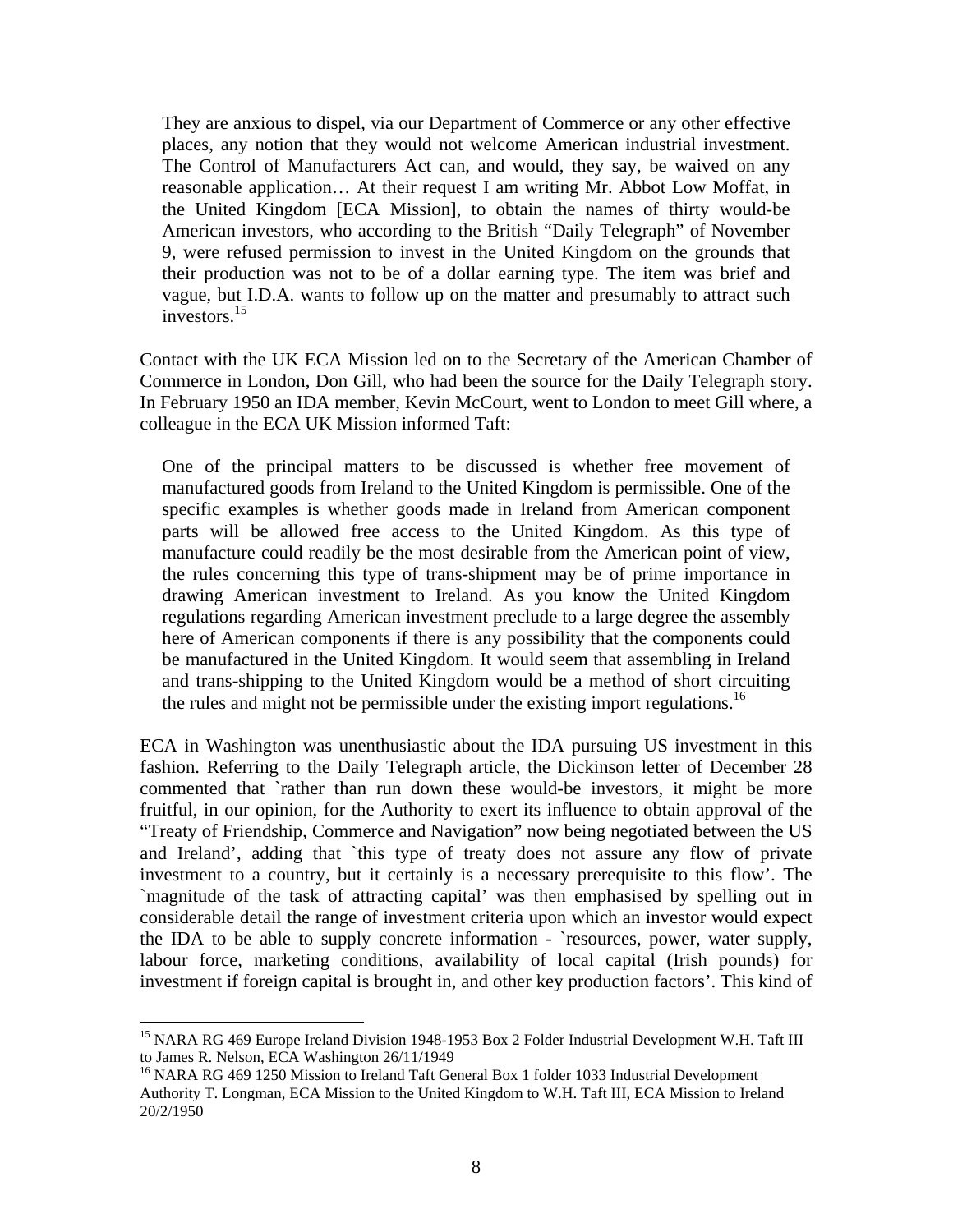information would only become available through the kinds of surveys of Ireland's industrial potential that ECA Washington was suggesting that the TA programme be used to carry out.  $17$ 

On February 27 Carrigan, in reply to ECA Washington's request for the Mission's opinion of the IDA, wrote that `we are not in a position to appraise the effectiveness of this agency':

It is too new and is as yet feeling its way. The Chairman [J.P. Beddy] appears to be rather conservative and studious and has a good reputation here. I would expect that under his guidance and given a chance the Authority might prove effective in the long run; but it is not going to move very fast in comparison with the ECA tempo, which is, as you know, attempting to reorganize European economy in four years... Just how much support it will get from the Government it is hard to determine at this time.

In this letter Carrigan also reported on recent discussions he and Taft had had with the IDA in which the ideas about TA utilisation contained in Dickinson's letter had been raised. The response was not particularly enthusiastic:

The members exhibited some interest but for the most part feel that such ["agricultural industries"] projects have already been given consideration; and thus they did not show promise of prompt action along these lines… This Authority feels that it is constituted to perform the industrial survey function and has such a survey in hand in preliminary form. At this stage the Authority does not appear to feel that it needs technical assistance for this over-all survey job. It seems more interested in specific fields as soon as these fields are determined.<sup>18</sup>

Via Hugh McCann in the Washington Legation, the ideas Clement had been developing in ECA Washington had by this time reached government departments in Dublin where, by contrast, they evoked quite a strong positive interest. External Affairs on February 16 was unsure whether action should be advocated to the IDA or to Industry and Commerce:

We are aware that many Irish firms have arrangements with foreign firms (particularly British) for the provision of advice with regard to the improvement of methods of production. Having regard, however, to the fact that America is, on the whole, the outstanding industrial country of the present day, and that their production methods are by and large more advanced than those followed in other countries, we feel it would be a pity to miss this opportunity of acquiring some American "know-how".

 $\overline{a}$ <sup>17</sup> NARA RG 469 Mission to Ireland Director Subject Box 1 folder ECA/W – General, 1948-49 E.T. Dickinson Jr, ECA Washington. to Joseph Carrigan, ECA Mission to Ireland 28/12/1949

<sup>&</sup>lt;sup>18</sup> NARA RG 469 entry 1245 Director Subject Box 1 folder ECA/W – General 1950 J. Carrigan, ECA Mission to E.T. Dickinson, Jr., ECA Washington 15/2/1950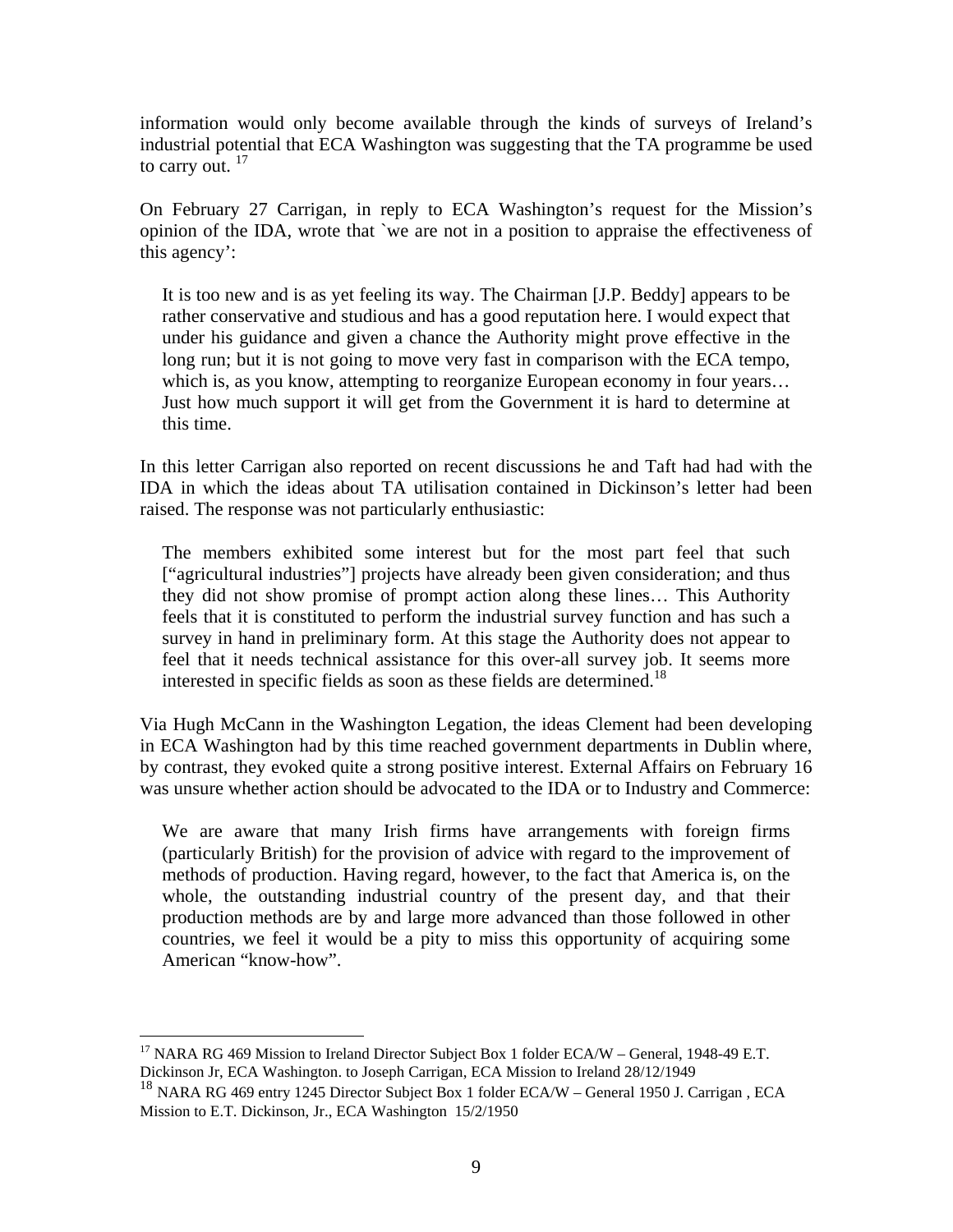Confirming on 10 March that the matter fell within the IDA's sphere, Industry and Commerce Secretary John Leydon added that `in view… of the importance of the [`suggested visit of five or six E.C.A. experts to this country'] I took the opportunity of discussing it with the Minister', Daniel Morrissey, who was `deeply interested in the proposal, and indeed classed it as the first sensible suggestion on the industrial side which had come from  $E.C.A.^{19}$ 

### *Spending the Allocated TA Budget*

<u>.</u>

The likelihood that a large part of ECA's budget allocation for southern Irish TA in the US Fiscal Year July 1949 - June 1950 would not be spent provided another source of pressure for greater industrial involvement. A letter from Carrigan to Sean MacBride on 5 January pointed out that to date only \$25,000 had been committed out of the \$100,000 allocated.<sup>20</sup> On 10 February McBride circulated a Memorandum to the Government on the issue. TA projects could, he argued, help remedy Ireland's serious scientific and technical deficiences while `our failure to avail of the Technical Assistance offered to us by ECA is inevitably taken as a lack of interest and creates a most unfavourable impression'. Both Industry and Commerce and the IDA were identified as having been inactive to date and as having particular potential to generate projects. Here the memorandum did not confine itself to general exhortation to greater activity and named specific industrial sectors that would benefit from TA. These included food canning and processing, tweeds and textiles and china, pottery and glass. The memorandum also called for `visits to the U.S.A. of teams of Irish workers to study American labour production practices and methods'.<sup>21</sup> In response the Government agreed that the relevant Ministers and agencies would send project proposals to External Affairs by 28 February.

The IDA's contribution consisted of `notes of all the information the Authority has been able to obtain in the short time available'. Three industry associations (Woolen and Worsted Manufacturers; Tanners; Paper Mills) and six individual firms were identified as being interested in participating. Two of the latter were semi-state enterprises (Irish Steel Holdings, Ceimici Teoranta) and four were private firms (Irish Glass Bottle Company, Arklow Pottery, Greenmount and Boyne Linen Company and Seafield Fabrics).<sup>22</sup> In March the IDA expressed `considerable interest' in learning more about the capitalization of a pulp and paper mill in Portugal that had been featured in an ECA press release forwarded by the Mission - `what we are really anxious to learn is how this total cost [of approximately \$9.5 million] will be divided as between E.C.A. and local funds and how the scheme originated – whether as a result of an E.C.A. survey of local conditions or

<sup>&</sup>lt;sup>19</sup> NAI DFA 305/57/112 F.H. Boland, External Affairs to T. Murray, Industry and Commerce, 16/2/1950: J.Leydon, Industry and Commerce to F.H. Boland, External Affairs 10/3/1950

<sup>&</sup>lt;sup>20</sup> NARA RG 469 Mission to Ireland Director Subject Box 1 folder Department of External Affairs 1948-49 (Mr. MacBride) Joseph Carrigan, ECA Mission to Ireland to Sean MacBride, Minister for External Affairs 5 January 1950

 $^{21}$ NAI DT S 14504 A/1 European Recovery Programme: Funds for Provision of Technical Assistance: Department of External Affairs Memorandum to the Government "Technical Assistance Projects", 10 February 1950

<sup>&</sup>lt;sup>22</sup> NAI DFA 305/57/112J. Cassidy, IDA to Secretary, External Affairs 14 March 1950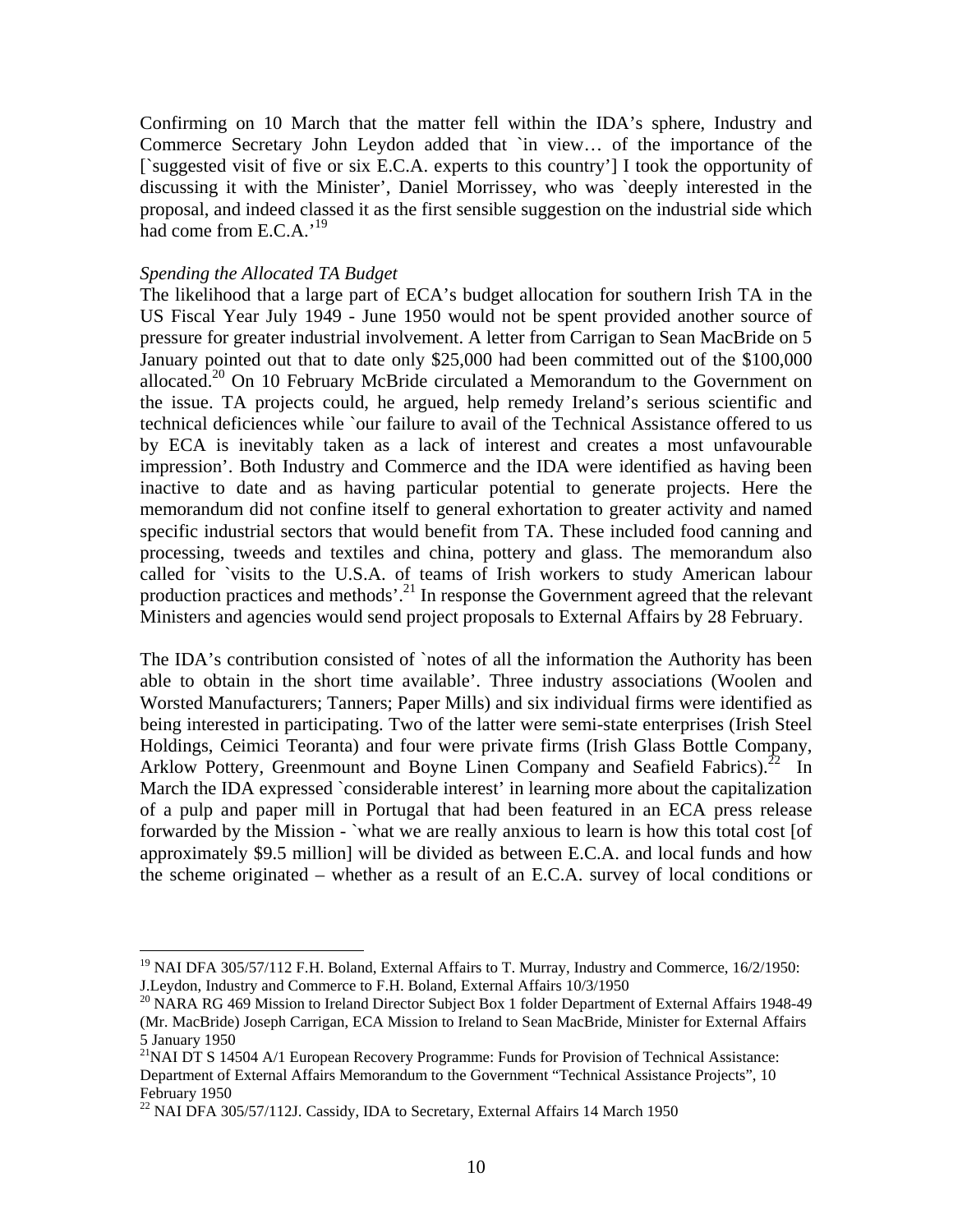with the Portugese government'.<sup>23</sup> The Dublin ECA Mission duly obtained information on the project and passed it on to the IDA with the comment that `it will give you some idea of the possibly onerous stipulations connected with certain projects to be financed in part through the Marshall Plan'.<sup>24</sup>

### *Extending TA Participation to the Private Sector*

In addition to flagging budget undershooting, the Dublin ECA Mission was pressing for a widening of the range of TA project participants in a way that would facilitate greater private industry involvement. However the civil servant members of the Interdepartmental ERP Committee were dubious about the idea when they discussed it on 3 December:

The E.C.A. Mission felt that E.C.A. assistance should be used to cover a wide range e.g. businessmen's travel to the U.S. to study market possibilities etc. There is no need to restrict projects to those of departmental interest. The Committee felt, however, that this might raise difficulties. Information gained from Government projects such as those put forward by the Department of Agriculture is of its nature of benefit to the public at large. It might be felt that a journey to the United States by a businessman might be of benefit only to his own firm. It is moreover doubtful if industrialists will take advantage of the scheme to any great extent. There is a British firm of industrial consultants with whose help several Irish firms have significantly increased their production and profits, but the vast majority of businessmen, although aware of this, have not attempted to get expert advice on their own concerns. It was, however, pointed out that E.C.A. Technical Assistance projects differed in that the services involved were provided free or at a less cost and furthermore that British firms, themselves, were apparently willing and anxious to avail themselves of Technical Assistance Schemes.<sup>2</sup>

The costs likely to be incurred by businessmen participating in an ECA TA project were more accurately stated in a 6 January letter from Taft to Beddy:

The ECA has generally stated its willingness to consider technical assistance industrial projects on a grant-with-counterpart basis… grant with counterpart means that all dollar costs of the project – not including travel between the U.S. and Ireland - would be paid by ECA and that the equivalent amount in Irish pounds, as counterpart, would have to be supplied… the manufacturer financing the scheme would in effect be paying the whole cost of a training trip to the States or of a visiting advisor to Ireland, deriving only the advantage of the ECA's ability to arrange and select...  $^{26}$ 

<sup>&</sup>lt;sup>23</sup> NARA RG 469 Taft General Box 1 folder 1033 Industrial Development Authority J. Haughey, IDA to W.H. Taft III, ECA Mission 31 March 1950

<sup>&</sup>lt;sup>24</sup> NARA RG 469 Taft Subject folder 1020.1 Industry Corresp. - Miscellaneous W.H. Taft III, ECA Mission to J. Haughey, IDA 10 May 1950<br><sup>25</sup> NAI DFA 305/57/112Minutes of the Interdepartmental ERP Committee 3 December 1949

<sup>&</sup>lt;sup>26</sup> NARA RG 469 Taft General Box 1 folder 1033 Industrial Development Authority W.H. Taft III, ECA Mission to J.P. Beddy, IDA 6 January 1950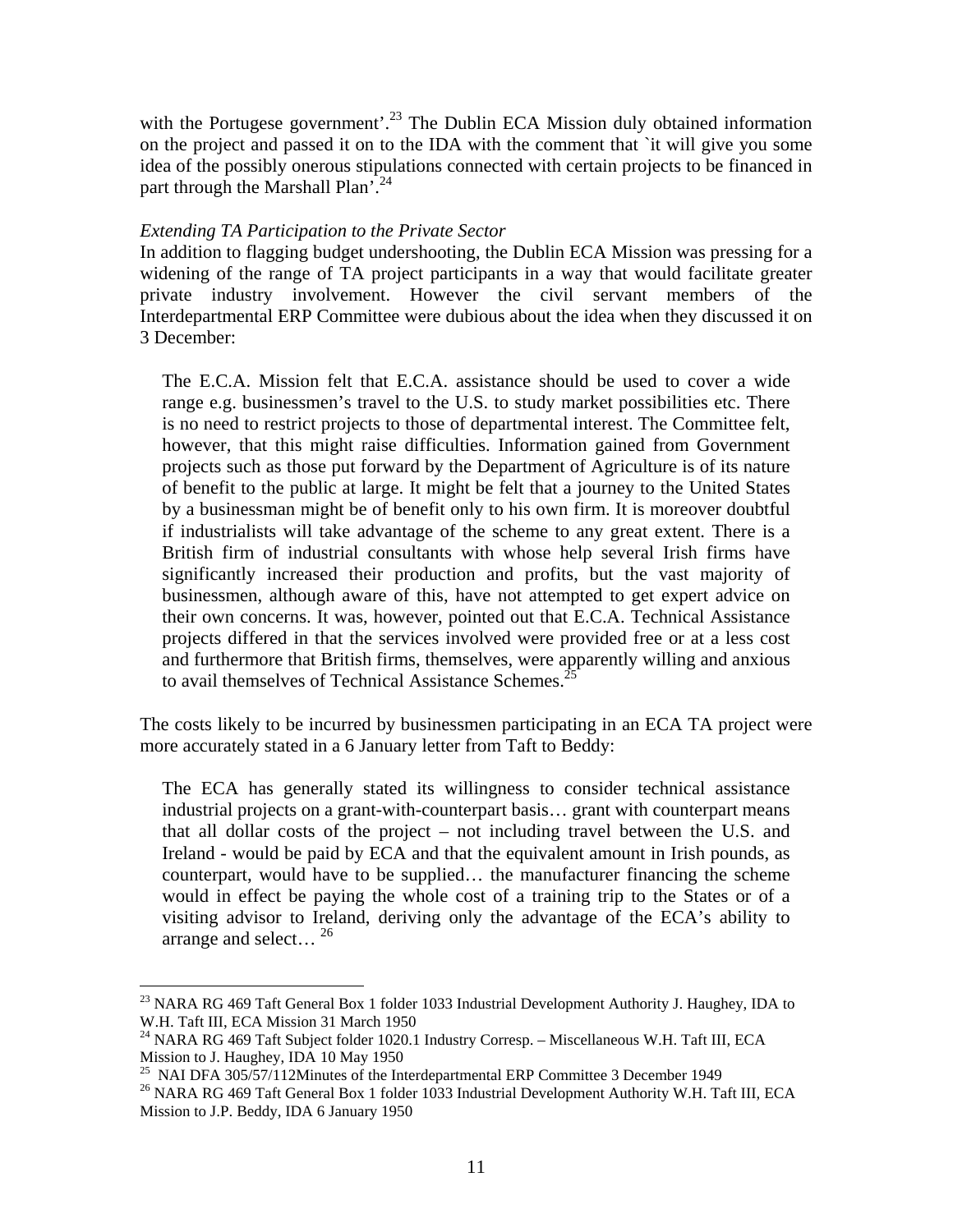Taft went on to state that `in the case of a project involving an entire trade group, or the Industrial Development Authority itself, for instance, counterpart requirements might well be waived'. Such a waiver had been given for the initial Irish (agricultural) TA projects but an Interdepartmental ERP Committee meeting on 9 September concluded that similar terms would be more difficult to obtain in the future. Here `the general feeling of the departmental representatives was that we would be much less eager to participate in the technical assistance scheme if E.C.A. should insist on the setting up of a counterpart fund' but it was decided `to proceed with the schemes under consideration and to meet this complication as it would arise'. Even without private sector involvement, the complication was bound to arise as ECA rules stipulated that no more than a third of projects could be given counterpart waiver while Irish applications almost invariably sought to benefit from it. After pressure from ECA, a Memorandum to the Government from External Affairs on 17 April proposed that the State would fulfill the obligation of TA project participants to deposit counterpart whenever it arose and would, as a general rule, relieve participants of 50% of the travel and other non-dollar expenses for which they were liable.<sup>27</sup> A new Technical Assistance Vote was created for the purpose of providing the necessary funds. By late June press advertisements were inviting applications for TA on the basis of these new financial arrangements that were designed in part to facilitate private sector participation in the scheme.

### *Beating the bushes for TA projects*

1

During the Spring of 1950 a number of ECA visitors who could supply the grasp of industrial issues and the familiarity with the agency's industrial TA policies that the Mission lacked sought to stimulate the level of Irish TA activity. In March, after Paul McMullen from the Technical Assistance Section of the Office of the Special Representative (OSR) in Paris had come to Dublin, the idea emerged of sending Irish industrial projects then `languishing in embryo' to Paris for informal appraisal of whether they were suitable for formal submission.<sup>28</sup> The list of embryonic IDA projects sent to the ECA Mission by External Affairs was virtually identical to that drawn up in February after MacBride had highlighted underspending of the allocated budget. The list was not however transmitted to OSR Paris in the form in which it as received. In ECA terminology almost all the IDA proposals were Type A – that is, they involved sending people from Irish industry to the USA (Table 1, column 1). For the Mission, Type B projects – which brought US consultants to Ireland - were more appropriate to Irish conditions. Expanding on Dickinson's policy letter of 28 December, an 18 January telegram over the name of ECA's Assistant Deputy Administrator for Programming, Richard M. Bissell Jr., had stipulated that `every effort should be made to avoid submission by Irish of random and uncoordinated projects spreading over whole industrial field'. The telegram reiterated the desirability of `technically balanced survey team to spend adequate period in Ireland to determine most likely industrial possibilities not requiring protection by tariffs':

 $^{27}$  NAI DT S 14504 A/1 European Recovery Programme: Funds for Provision of Technical Assistance: Department of External Affairs Memorandum to the Government "Utilization of Technical Assistance<br>Facilities provided by the Economic Cooperation Administration", 17 April 1950

<sup>&</sup>lt;sup>28</sup> NAI DFA 305/57/112 Part 1 W.H. Taft III, ECA Mission to T.V. Commins, External Affairs, 31 March 1950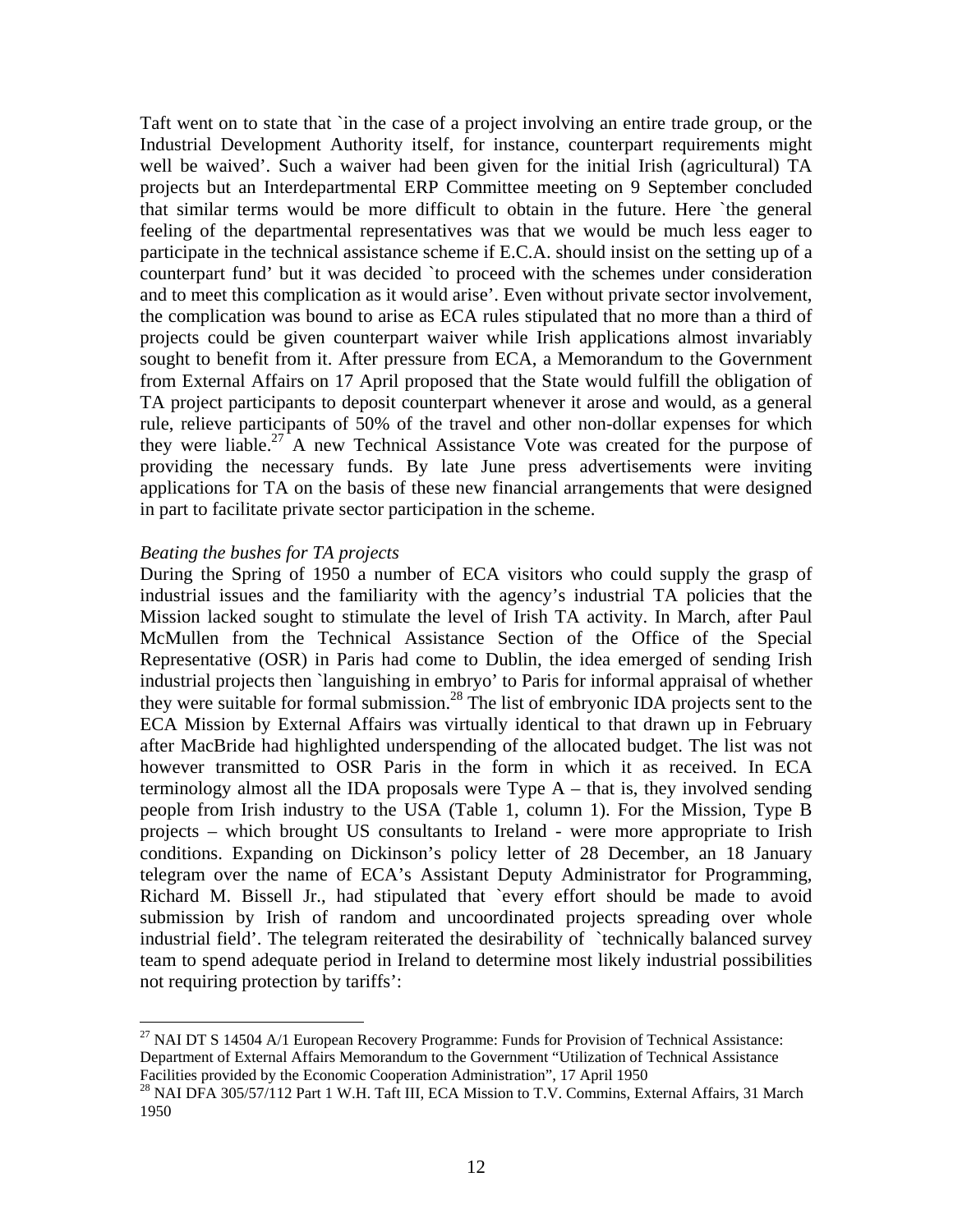Recommend starting time such survey team be advanced earliest possible date and that its work be given priority over specialized TA industrial projects. For planning purposes, great majority remaining TA industrial projects should await findings industrial survey team with understanding that such projects may be substantially revised depending upon survey findings.<sup>29</sup>

Most of the embryonic Type A proposals received from the  $IDA^{30}$  were recast by the Mission into a Type B format (Table 1, column 2).<sup>31</sup> As External Affairs were informed by Taft on April 18:

With regard to the Industrial Development Authority suggestions, we have sent a number on to OSR, but I think the ECA generally might have some reservation... In the case of textiles we would much prefer to arrange for a textile expert or experts with a knowledge of the whole trade and engineering problems to come to Ireland with emphasis on woollens, but to look into the whole situation and make suggestions before sending the personnel of individual mills to the United States. The textile experts could in the course of their project set up trips and training in the United States for those qualified and wishing to go. We are also amenable to the proposal of the Irish tanners and the paper mills. But here again more might be derived from American advice first coming to this country.<sup>32</sup>

This recasting was largely performed by Harry Clement, $33$  who spent most of April in Dublin engaged in a succession of meetings that sought to stimulate TA activity across all sectors of the Irish economy. Here Clement looked for opportunities to push industrial projects in which the IDA displayed little interest through other institutional channels. Thus `since the I.D.A. is relatively uninterested in producing low-cost construction materials in Ireland, the way to get the thing rolling may well be through a TA request of the Land Reclamation Project' of the Department of Agriculture in relation to drainage pipes.34 While he thought it `unlikely that the Industrial Development Authority will submit a TA request cutting across all the various textile fields' ECA approval of a Department of Lands Gaeltacht Services Division handwoven tweed project might, he suggested, be accompanied by an indication that `the United States engineers, while in Ireland, should also do everything possible to look into the existing status of the woolen

1

<sup>&</sup>lt;sup>29</sup> NARA RG 469 Entry 1251 Taft Technical Assistance folder General Information, Telegram ECATO 9, ECA Administrator to ECA Mission Dublin, 17 January 1950

<sup>&</sup>lt;sup>30</sup> NAI DFA 305/57/112 Part II T.V. Commins, External Affairs to W.H. Taft III, ECA Mission, 12 April 1950

<sup>&</sup>lt;sup>31</sup> NARA RG 469 Entry 1251 Taft Technical Assistance folder 730 Miscellaneous TA Correspondence – WHT W.H. Taft III, ECA Mission to John T. Quinn, Chief, Technical Assistance Section, OSR Paris, 15 April 1950

<sup>&</sup>lt;sup>32</sup> NAI DFA 305/57/112 Part II W.H. Taft III, ECA Mission to T.V. Commins, External Affairs, 18 April 1950

<sup>&</sup>lt;sup>33</sup> NARA RG 469 Entry 1251 Taft Technical Assistance folder 731 Clement Memoranda, Harry Clement to W.H. Taft III, 15 April 1950, TA Proposals of the Industrial Development Authority

<sup>&</sup>lt;sup>34</sup> NARA RG 469 Entry 1251 Taft Technical Assistance folder 731 Clement Memoranda, Conversation with Mr. T.J. Austin, Head, Land Reclamation Project, Deaprtment of Agriculture and his Deputy, 18 April 1950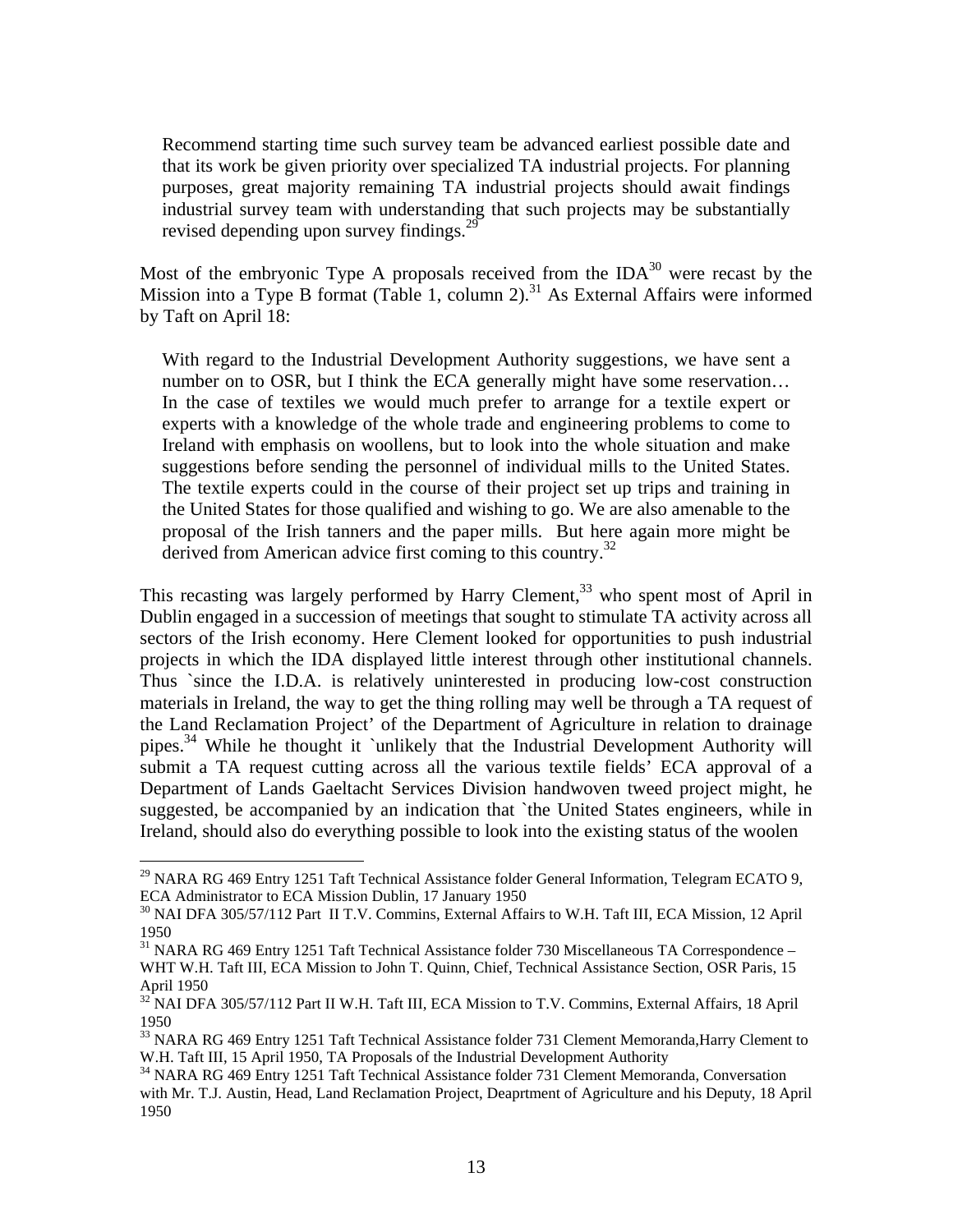# **Table 1 IDA Projects `languishing in embryo', April 1950**

| 12/4/50 IDA Proposals         | 15/4/50 Mission recasting                   | 26/4/50 Paris Response                                |
|-------------------------------|---------------------------------------------|-------------------------------------------------------|
| Future of steel production    | To improve the efficiency                   | A project of this type                                |
| (i.e. Irish Steel Holdings):  | of methods of reworking                     | could qualify and we await                            |
| Advice of US expert           | scrap or the processing                     | a formal submission                                   |
|                               | of pig iron to wrought iron                 |                                                       |
|                               | or steel                                    |                                                       |
| Irish Glass Bottle Co. Ltd:   | To improve production                       | A project of this type                                |
| 2 or 3 technicians to USA     | methods in sheet glass and                  | could qualify and we await                            |
| for 1 month: to examine       | bottle plant                                | a formal submission                                   |
| production methods            |                                             |                                                       |
| Ceimici Teoranta: Chief       |                                             |                                                       |
| Chemist to USA for `some      |                                             |                                                       |
| months': utilization of by-   |                                             |                                                       |
| products of industrial        |                                             |                                                       |
| alcohol production            |                                             |                                                       |
| Linen and Cotton Mills `as    |                                             |                                                       |
| a group or individual         |                                             |                                                       |
| mills': personnel to USA      |                                             |                                                       |
| to study market research:     |                                             |                                                       |
| alternatively US expert on    |                                             |                                                       |
| market research to Ireland    |                                             |                                                       |
| Association of Woollen &      | US textile engineers to                     | Textile manufacturing and                             |
| <b>Worsted Manufacturers:</b> | investigate existing textile                | marketing projects could                              |
| team to USA to study          | manufacture in Ireland,                     | also qualify: unlikely that                           |
| production, design and        | with emphasis on woollen                    | one firm would be able to                             |
| market research               | processing. The firm                        | cover both aspects: `it is                            |
|                               | would concentrate on ways                   | extremely difficult at this                           |
|                               | to develop the most                         | time to arrange visits of                             |
|                               | economic textile operation                  | textile people to the U.S.<br>inasmuch as American    |
|                               | now existing (stressing                     |                                                       |
|                               | wool from sheep to<br>domestic wool markets | textile plants are not all<br>receptive to permitting |
|                               |                                             | them to observe their                                 |
|                               | and dollar marketing<br>problems)           | processes and techniques'                             |
| Seafield Fabrics: staff to    |                                             |                                                       |
| USA: production and           |                                             |                                                       |
| marketing of artificial silk  |                                             |                                                       |
| Federation of Irish           | American experts on                         | The same verdict and                                  |
| Tanners: team(s) to USA:      | production techniques,                      | qualifications apply to                               |
| study tanning techniques,     | slaughter house methods                     | projects in this field as in                          |
| alternative raw materials     | and by-products                             | textiles'                                             |
| <b>Irish Paper Mills</b>      |                                             |                                                       |
| Association: team to USA:     |                                             |                                                       |
| production techniques         |                                             |                                                       |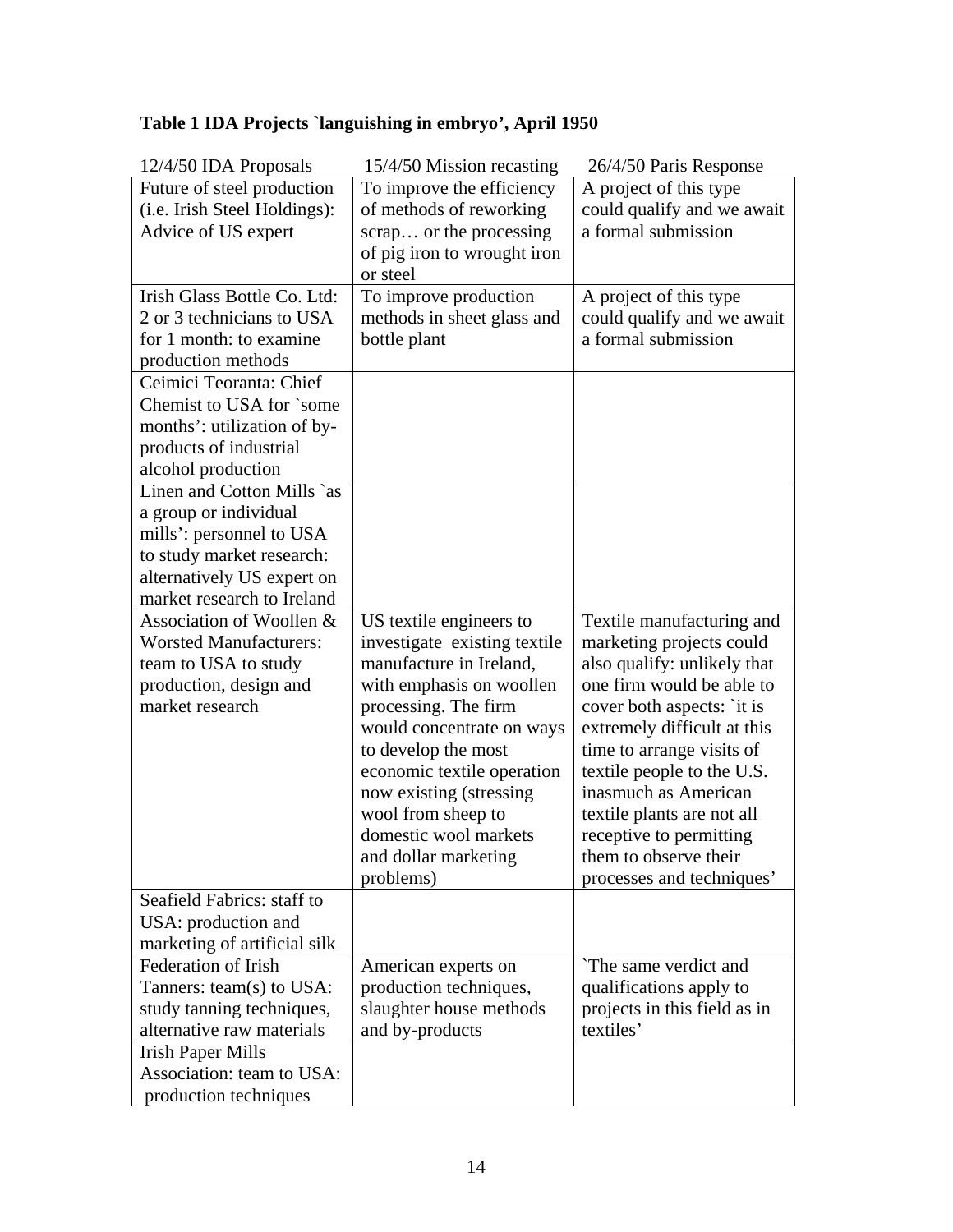cloth manufactured by power looms, cotton products etc… this may appear a somewhat devious way of getting at the problem but it might be the simplest in the long run<sup>'.35</sup>

During this visit Clement also secured government agreement of a sort for an `over-all industrial investigation or survey'. This was forthcoming at a meeting of the Cabinet Sub-Committee on Dollar Earnings on 22 April at which Clement raised the issue, according to his own account, at the request of the Minister for Industry and Commerce, Daniel Morrissey.<sup>36</sup> The Taoiseach (John A. Costello) and the Ministers for External Affairs (MacBride) and Defence (T.F. O'Higgins) attended the meeting while a Parliamentary Secretary (Liam Cosgrave) stood in for Morrissey. Civil servants from External Affairs were present but neither Industry and Commerce nor the IDA were represented. Outright IDA opposition emerged soon afterwards in a memorandum that began by referring to the hurriedly assembled embryonic TA proposals it had put forward in March. With no inkling of the recasting into a Type B mould that had been performed by the Mission prior to their transmission to Paris, these were presented as having been received favourably by OSR. The IDA was stated to be awaiting publication of the government's proposals for financial assistance to TA participants before it moved to fully develop these proposals and to solicit additional ones from industry.

Reference to discussions between Clement and the IDA on 14 April was then made and followed by the comments that:

The team proposed by Mr. Clement to visit Ireland would make its investigations here, not with the background of our government's policy in the matter of industrial development, but by reference to E.C.A. policy which is based essentially on international trade. It is of interest to note that Mr. Clement prefaced his interview with the Authority with a reference to the fact that there is strong criticism in Washington government circles of the Irish government's policy of protected industrialisation. Furthermore, as an instance of the limitation of his approach to our problem, he expressed himself as being completely opposed to cotton spinning and weaving industries in this country on the grounds that their raw materials had to be entirely imported, and his conception of a desirable Irish industry was that were should have a woollen industry based on home spinning utilizing domestic raw materials.

Here the IDA overlooked the fact that Ireland, like other Marshall Plan participants, was committed to reducing the gap between its dollar earnings and its dollar imports. One of the means by which it was to do this was increasing its industrial exports to the dollar area. Hence the Cabinet Sub-Committee on Dollar Earnings and also, in part, Clement's

<sup>&</sup>lt;sup>35</sup> NARA RG 469 Entry 1251 Taft Technical Assistance folder 731 Clement Memoranda, Memorandum of conversation on April 18 with Messrs. Mac an Bhairs, A. Fitxpatrick and E. Boylan of Gaeltacht Services, Ministry of Lands

<sup>&</sup>lt;sup>36</sup>NARA RG 469 Entry 1251 Taft Technical Assistance folder 731 Clement Memoranda, Memorandum of conversation with Cabinet Sub-Committee on Dollar Earnings, 22 April 1950: NAI DFA 305/57/112/6 Part 1Note (of same meeting initialed by T.V. C[ommins], 26 April 1950)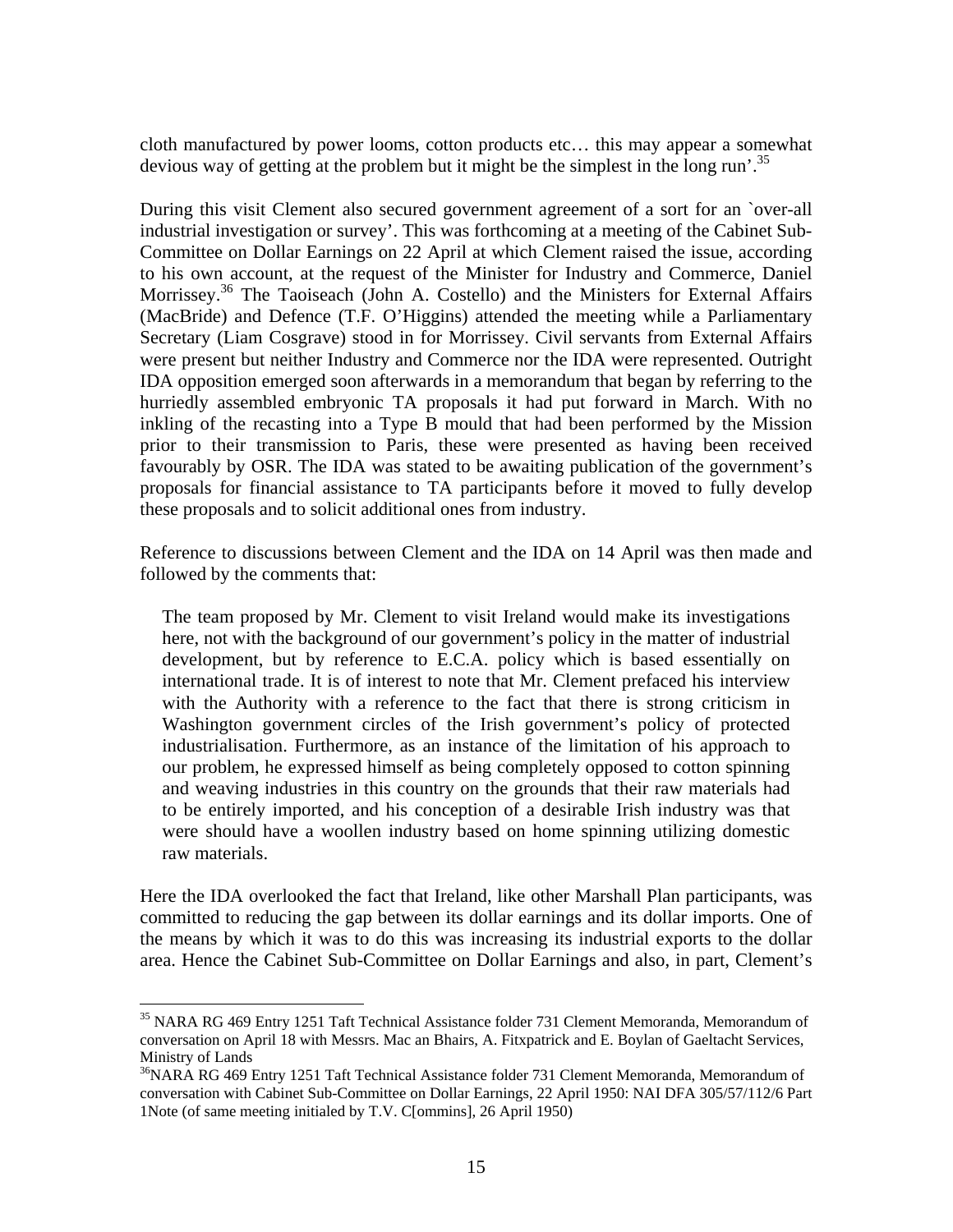emphasis on the woolen industry within the textile sector – Irish wool products he considered to have significant market potential in the USA as well as having a domestic source of raw materials. For its part the IDA memorandum moved on from criticizing Clement to belittling the kind of outside expert he wished to introduce. His team of investigators `would have to spend many months in this country being educated by the Authority, by its staff and by Civil Servants in Government Departments on the many matters affecting this country of which American experts would have no knowledge…such as the proximity of the British market to this country, both as a source of supply and a source of outlet'.

What Clement proposed `might well be appropriate to a virgin and completely undeveloped country, but would be unsuitable in Ireland where there is already an established industrial economy'. Unlikely to contribute anything additional to the knowledge and expertise already existing in Ireland, `the Authority feel that this proposed visitation would be unproductive and a waste of both time and money'. ECA TA should be used to address specific industrial issues rather than for the `general and somewhat nebulous programme which Mr. Clement had in mind'. The industries with which the IDA was in touch all wanted to send teams to the USA rather than to receive visits from US consultants.  $37$ 

At the Interdepartmental ERP Committee meeting on 5 May Thomas Commins of External Affairs learned informally `that both the Minister for Industry and Commerce and IDA did not regard the survey as approved by government in the form outlined by Mr. Clement, that the IDA were opposed to it and that the question of whether the survey would be on the lines put forward by Mr. Clement or on the less comprehensive lines favoured by the IDA was to come up before the government at its meeting on the  $9<sup>th</sup>$ instant'. On May 18 Commins `was informed by my Minister that the matter had again been discussed in the course of a Government meeting, in the light of a Memorandum which the Authority had submitted to the Minister for Industry and Commerce on the matter and that it had been agreed that the survey was to be proceeded it with on the lines set out by Mr. Clement'. $38$ 

During June and July an extremely complicated and confused situation developed. On the Irish side, the IDA remained at odds with Clement's conception of the project while External Affairs consistently supported it. Within ECA divergent positions were adopted by Taft in the Dublin Mission, by the Industry Division of OSR in Paris and by Clement who was working to get a proposal approved in Washington. This resulted in the project

 $37$ NAI DFA 305/57/112/6 Part 1Memorandum by the Industrial Development Authority in relation to the utilization of technical assistance facilities provided by E.C.A. with particular reference to the interview between the Authority and Mr. H. G. Clement who is in charge of E.C.A. affairs as far as Ireland is concerned, undated [but late April/early May 1950]<br><sup>38</sup>NAI DFA 305/57/112/6 Part 1 Developments Re. Industrial Survey (chronology up to 8 May 1950

compiled by External Affairs). The only documentation of this decision was a copy of the IDA Memorandum given by MacBride to Commins. Handwritten at the top of its first page was `Memo handed to Minister for E/A by Minister for Ind  $& Com 17/5/50'$  while written on the bottom of its final page was `agreed to have survey proposed by ECA carried out 18/5/50'. See also T. Commins, External Affairs to J. Haughey, IDA, 31 July 1950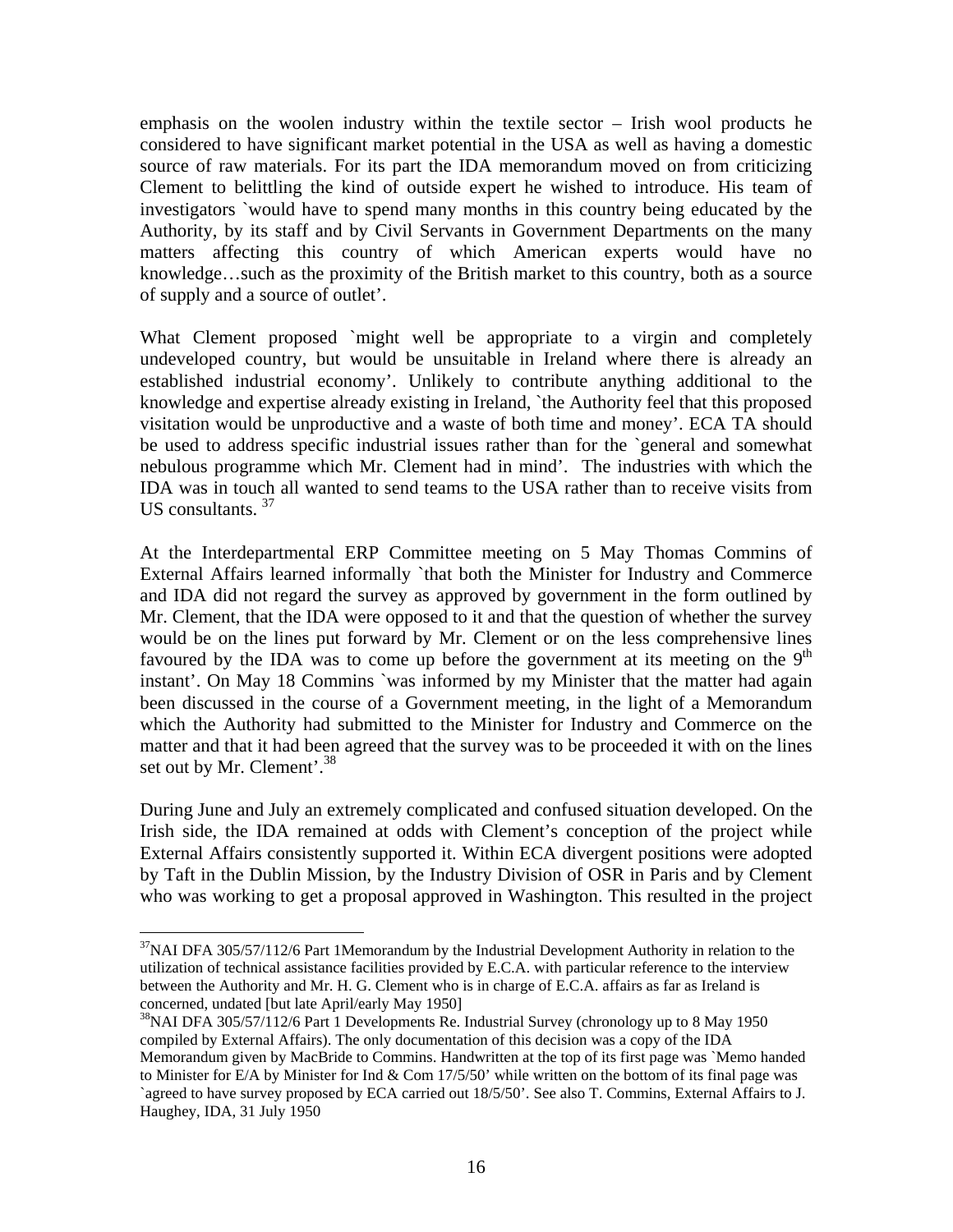being `nearly wrecked' and an ECA decision being postponed until further talks had taken place in Ireland.<sup>39</sup> On July 21 Clement wrote to Taft that `in my opinion the IDA is not the organization to handle the thing…because it does represent existing manufacturers and plant owners, who are scarcely in a position to be objective about what Ireland needs industrially'.<sup>40</sup> This crossed with a letter Taft had written the previous day observing that:

It's quite difficult to reconcile the Industrial Development Authority with all these comings and goings of various ECA offices and people. I believe sincerely that they are more competent and capable of being more helpful than any other group here. Any survey team, once it arrives, can write its own ticket.<sup>41</sup>

Clement returned to Dublin in August where over a series of meetings the IDA was prevailed upon to support the two-phase overall survey conception that had been at the centre of ECA's thinking on Irish industrial TA since the start of the year. In September ECA approval was forthcoming with counterpart waived for phase one and US consultants were invited to submit proposals.<sup>42</sup> Its acquiescence in this flagship Type B enterprise notwithstanding, IDA promotion of TA continued to be focussed on generating Type A projects. In late October, with discussion getting under way on a TA budget for the US fiscal year beginning in July 1951, it sought provision for `seventeen groups of industry to travel to the U.S.A.', the sending of a team of cost accountants, two firmspecific Type A visits and a lone firm-specific Type B project. This was accompanied by an admission that, despite the publicity given to the new financing arrangements, `the number of requests to participate in such assistance has been most disappointing'.<sup>43</sup>

### *Massively Expanding TA to Keep Dollars Flowing*

As early as March 1950 the Washington Embassy had reported to External Affairs that Clement would be joining the staff of the Dublin ECA Mission but the formal move that would bring Clement in as Deputy to Paul Miller, who succeeded Carrigan as Mission Chief in July, was not made until October.<sup>44</sup> By the time Clement moved to Dublin in December the Irish government was aware that ECA dollar allocations to Britain were about to stop and feared that Ireland would be accorded similar treatment.

From a British Treasury official the Washington Embassy learned in early November that the Irish position had not been mentioned by either party in Anglo-American discussions

 $39$  For a four page undated chronology compiled by External Affairs and covering January to September 1950 see NAI DFA 305/57/112/6 Part 1

<sup>40</sup> NARA RG 469 Entry 1251 Taft Technical Assistance folder 731 Clement Memoranda, H. Clement, ECA Washington to W.H. Taft III, ECA Mission, 21 July 1950

<sup>41</sup> NARA RG 469 Entry 1251 Taft Technical Assistance folder 731 Clement Memoranda, W.H. Taft III, ECA Mission to H. Clement, ECA Washington 20 July 1950

<sup>42</sup> See NAI DFA 305/57/112/6 Part 1

<sup>&</sup>lt;sup>43</sup> NARA RG 469 Entry 1251 Taft Technical Assistance folder 304 TA Budget, copy of J.A. Cassidy, IDA to Secretary, External Affairs, 21 October 1950

<sup>&</sup>lt;sup>44</sup> NAI DFA 305/57/112/6 Part 1 Washington Embassy to External Affairs, 9 March 1950: NARA RG 469 Europe Ireland Division 1948-1953 Box 1 folder TA Agricultural Institute, P. Miller, ECA Mission, to W. Foster, ECA Administrator, Washington 6 October 1950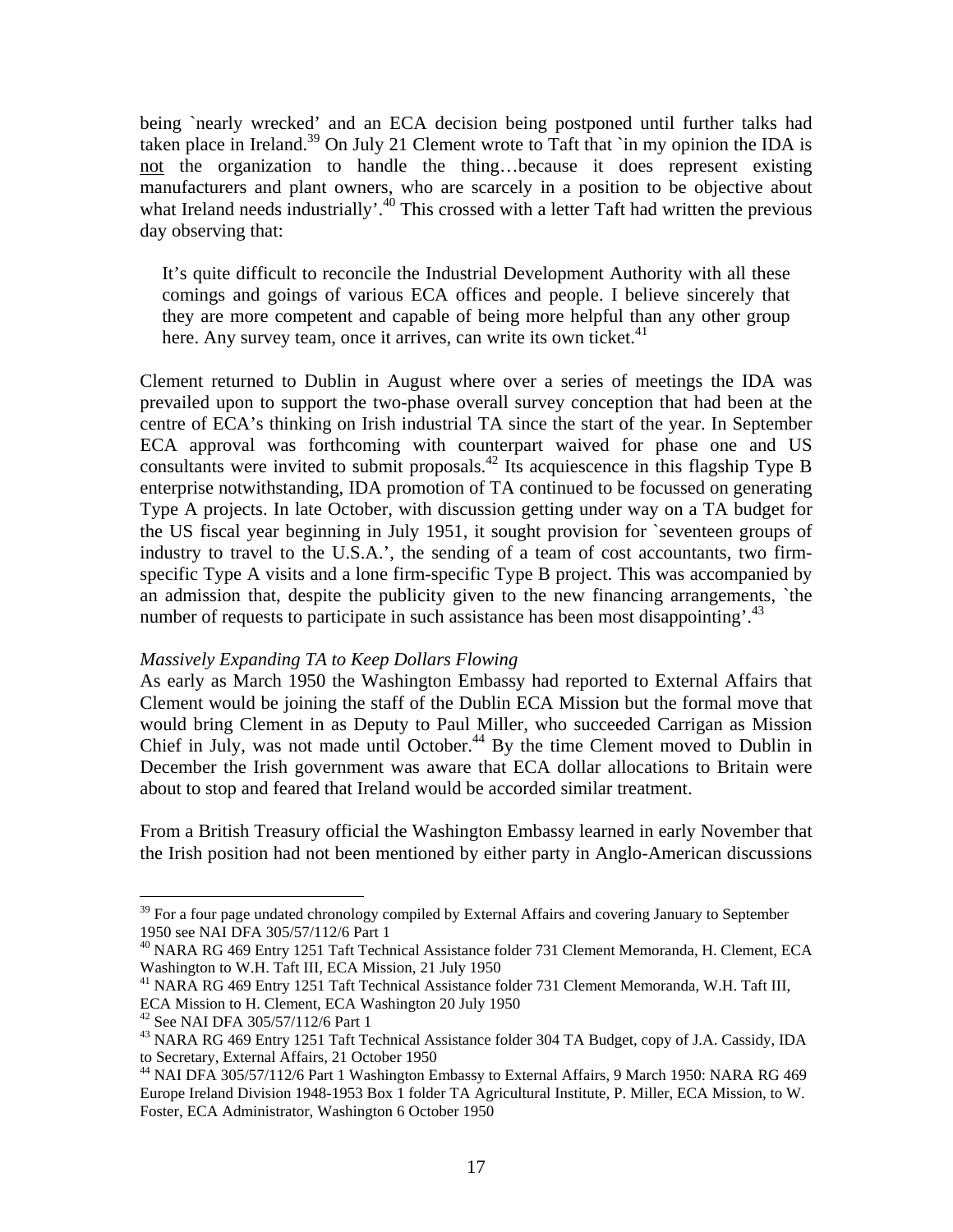`but the logic of the situation was that improvements in the [Sterling Area] reserve position (over three billion dollars) which necessitated suspension of British aid would apply equally to us'. The London Embassy responded by pointing out a key difference between the two recipients - `Britain will continue getting dollar aid under the Defence heading and she probably prefers it that way as leaving her hands freer'. At a Washington cocktail party in early December Daniel Hopkinson, Head of ECA's European Program Division, told Hugh McCann that `a very real possibility [of dollar allocation suspension]… should be receiving our most serious consideration'. On December 13 a joint statement of the US and UK governments announced the suspension of ECA dollar allocations to Britain from 1 January 1951. In Dublin Finance on December 16 endorsed the view of External Affairs that `we should do our utmost to maintain our claim to continuance of aid'.<sup>45</sup> What External Affairs did towards this end was to promote a huge expansion of TA activity. As a Memorandum to the Government circulated on 28 December stated:

One of the elements which has throughout influenced ECA in determining the effort which European countries were making to improve their economy has been the extent to which Technical Assistance is seriously availed of by participating countries. This has been a dominating factor in ECA thinking…Discussions with the ECA Mission in Dublin confirmed the view than an important consideration in determining whether or not Ireland would continue to receive Marshall Aid would be the extent to which Ireland was prepared to avail of the Technical Assistance facilities provided by ECA… Having discussed the matter with the Ministers mainly concerned on the  $17<sup>th</sup>$  December, the Minister for External Affairs was authorised to put forward tentative proposals for a substantial Technical Assistance programme and to proceed in consultation with the ECA Mission to prepare such a Technical Assistance programme.

Great urgency was injected into these proceedings when `on the  $23<sup>rd</sup>$  December 1950, the ECA Mission informed the Minister for External Affairs that it had just received intimation by cable from Washington that the question of discontinuing aid to Ireland and Portugal was under active consideration and that the ECA view was that aid should be discontinued as from January  $1<sup>st</sup>$ , 1951'. A flurry of activity over Christmas Eve and Christmas Day resulted in the despatch of letters from MacBride to Mission Chief Miller, the ECA Special Representative in Paris and the ECA Administrator in Washington to which was annexed the heads of a \$2.6 million TA programme supplementing the \$0.5 million already in the tentative Technical Assistance Budget for the years 1950/51 and 1951/52 submitted to ECA a few weeks earlier. <sup>46</sup>

Writing personal letters to recent ECA Washington colleagues seeking support for the ambitious new Irish TA programme, Clement stressed its Irish government authorship:

<sup>&</sup>lt;sup>45</sup> NAI DFA 305/57/245telegram Washington Embassy to External Affairs, 3 November 1950: Hugh McCann, Washington Embassy to Secretary, External Affairs, 7 December 1950: Finance to External Affairs, 16 December 1950

<sup>46</sup> NAI DFA 305/57/245 Department of External Affairs Memorandum to the Government, Expectations of Continued Marshall Aid and Technical Assistance, 28 December 1950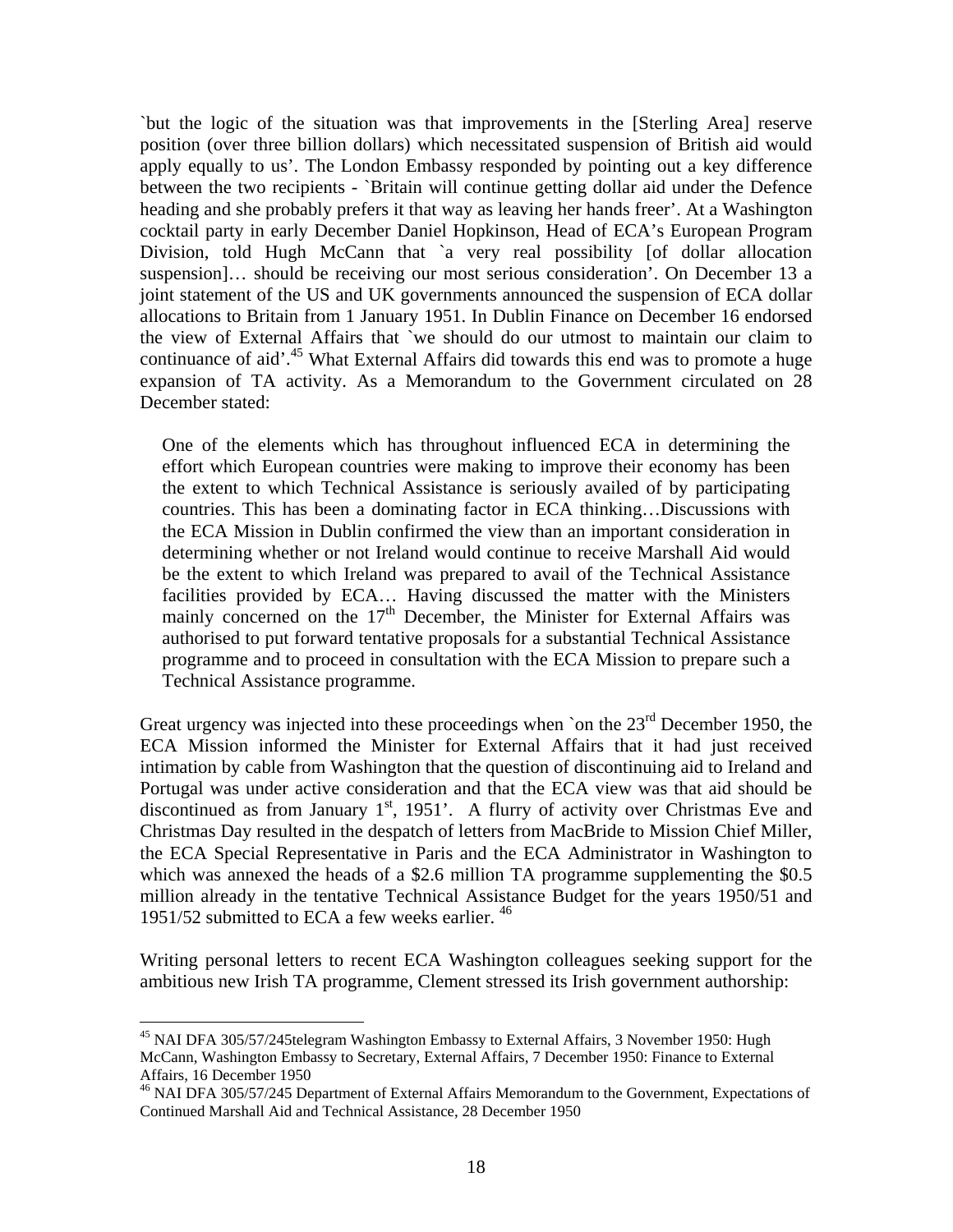The Cabinet has been going at it hammer and tong to develop an all-out TA program designed to tackle Ireland's major economic problems. In the beginning I was dubious about our chances of getting much out of it because there was considerable question as to whether Sean MacBride (Minister for External Affairs) could get the necessary support. However he appears to have done just that because the letters which you'll find enclosed have been okayed by the Taoiseach (Prime Minister). Even those conservative economists in the Treasury Department have gone along with idea of setting up a greatly expanded TA fund.

He did, however, acknowledge that those who knew him in Washington might regard him as the prime mover of the initiative:

You know my personal views about TA which I've long regarded as the main, and just about the only real tool we have to work with in Ireland…Incidentally, I have a visual picture of Evelyn saying, "Clement's run wild!" but as a matter of fact, altho' I've been encouraging the Irish to move ahead on TA, even I am amazed the way they've come thru, and the way support has developed here for an overall, planned use of TA. Part of this naturally has been the result of the suspension of aid to the UK (which worried the Irish no end), The US's recently declared state of emergency and ECA proposals to eliminate aid to Ireland (itself, no less). The support for substantially increased technical development was thus given a terrific push. All of which I hope we have the sense to take full advantage of. $47$ 

In more formal correspondence with ECA Washington Mission Director Miller also noted how belief that aid suspension was imminent `has stimulated the Irish to more exertion than I have seen for some time in attempting to utilize some resources at our disposal which they have not been too excited about in the past.'48 While evidence can be found of MacBride pushing forward or blocking a couple of individual proposals, the new TA programme was almost entirely Clement's handiwork. This is indicated by the typeface of the surviving drafts in the External Affairs and Mission files, by the fluency of the ECA TA terminology in which the programme is couched – a fluency which in Dublin Clement alone possessed - and by the thrust of the programme itself. Here the immediate primacy of Type B projects, with some Type A missions coming on stream at a later date and only in contexts framed by the findings and recommendations of the visiting US experts, is extended from the industrial field where Clement had fostered it to the whole spectrum of TA activity.

<sup>&</sup>lt;sup>47</sup> NARA RG 469 Entry 1245 Director Subject Box 2 folder Technical Assistance 1951 H. Clement, ECA Mission to D.K. Hopkinson, Director, European Program Division, ECA Washington, 28 December 1950: emphasis in original

<sup>&</sup>lt;sup>48</sup> NARA RG 469 Entry 1245 Director Subject Box 1 folder ECA/W – Mr. Hoffman, Mr. Foster P. Miller, ECA Mission to W. Foster, ECA Administrator, Washington, 29 December 1950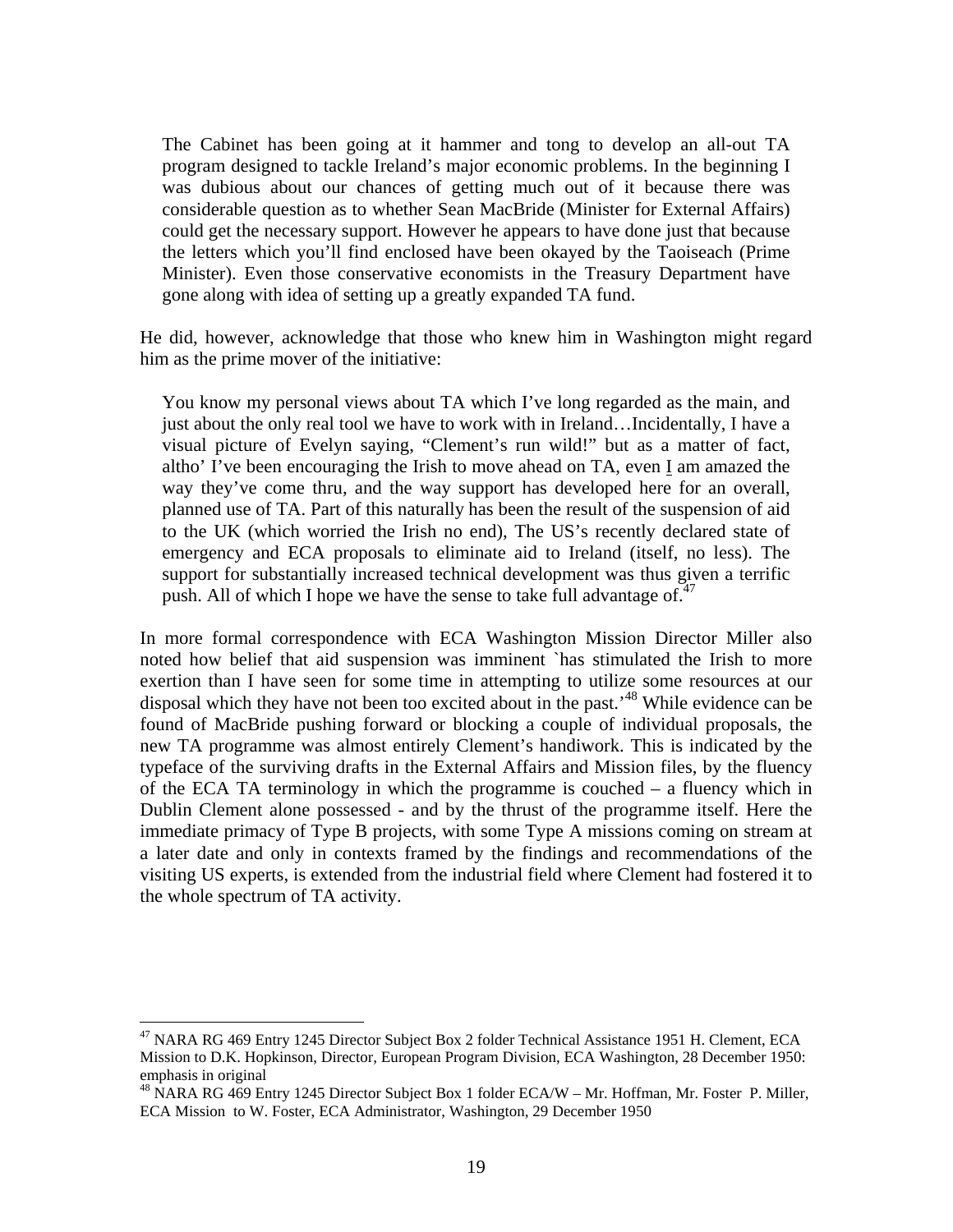| Field                                   | \$Cost    |
|-----------------------------------------|-----------|
| Agriculture                             | 1,040,000 |
| Industry                                | 912,000   |
| <b>Dollar Exports</b>                   | 260,000   |
| Tourism                                 | 290,000   |
| Special Advisory Services <sup>49</sup> | 90,000    |
| <b>TOTAL</b>                            | 2,592,000 |

 $\overline{a}$ 

**Table 2 Composition of TA Programme Annexed to Sean MacBride's letters , 27 December 1950** 

While the programme was in its conception a comprehensive one within which agriculture remained the largest intended recipient of TA funding (see Table 2), its movement towards implementation was to confirm the increasing concentration of TA activity in the industrial field which had begun a year earlier. Against a background of strained relations between the Mission and the Minister for Agriculture, James Dillon, no progress was made in developing the projects in the Agriculture category.50 A similar pattern was evident in the case of tourism. Here the Mission had no confidence in the Irish Tourist Board as it was constituted and showed no inclination to actively steer TA dollars in its direction while the industry elements with which the Mission aligned itself seem to have been isolated outsiders in terms of the domestic politics of tourism.<sup>51</sup> Thus when Miller informed MacBride on 4 June 1951 that `most of the projects have now been worked out in detail', he continued that `getting these projects set up in the right manner has involved a very large amount of work on the part of the Department of Industry and Commerce and the Industrial Development Authority, and we certainly appreciate their splendid cooperation'.<sup>52</sup> Whereas almost a year earlier Clement had been musing on ways to circumvent the perceived disinterest of the IDA by having industrial type projects sponsored by the Department of Agriculture and the Department of Lands Gaeltacht

 $49$  This envisaged `a panel of five highly qualified technicians and economists to be available to the Irish Government for advice on the over-all utilization of the results of technical assistance projects, and on such other technical aspects of the national economy as may be referred to them from time to time. The panel might include one commodity specialist, one general, one agricultural and one industrial economist, one labour-training and evaluation expert'. The proposal does not seem to have developed further and appears to have been overtaken by the inter-party government's disintegration in the Spring and early Summer of 1951. Clement records MacBride as telling him in March that `he still wanted to go ahead with it and that I should phone him as soon as he returns to Ireland. He feels that he would be personally involved in the development of this project and that the advisors concerned should be assigned to the Taoiseach who would then reassign them to the various Ministers', NARA RG 469 Entry 1246 Director Misc. Subject folder Memos Clement to Miller memorandum from H. Clement, ECA Mission to P. Miller, ECA Mission "Conversation with MacBride, March 8", 8/3/1951

<sup>50</sup> NARA RG 469 Entry 1245 Director Subject Box 1 folder Depart. Of External Affairs 1948-49 (MacBride) P. Miller, ECA Mission to S. MacBride, Minister for External Affairs, 15 January 1951: NAI DFA 305/57/112 part III "Progress Report on Implementation of Expanded Programme of T.A. Submitted to Mr. Miller on  $27<sup>th</sup>$  December 1950", 8 March 1951<br><sup>51</sup> NAI DFA 305/57/112 part III B. Gallagher, External Affairs note to Minister on meeting with Harry

Clement, 7 February 1951

<sup>52</sup> NAI DFA 305/57/112 part III P. Miller, ECA Mission, to S. MacBride, Minister for External Affairs, 4 June 1951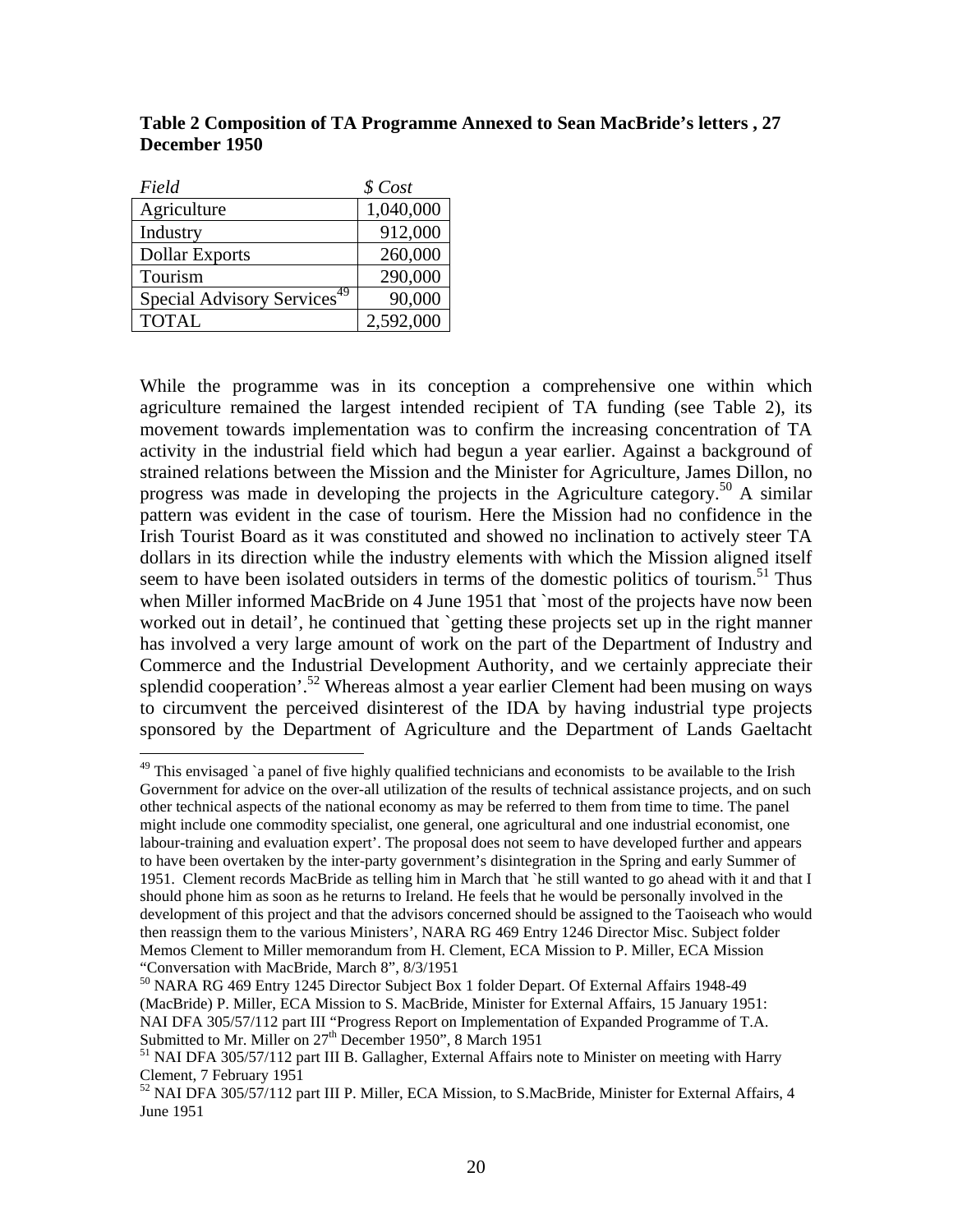Services Division, he was referring in March 1951 to `those "agricultural" TA projects that are being sponsored by IDA and Leyden e.g. ag. plant specs.; fishing survey; vegetable processing and beet sugar'. <sup>53</sup>

The Industry element of the December 1950 programme had, as Table 3 shows, ten subheadings to which one of the five projects included in the Dollar Exports sections could also be added since it was concerned with production efficiency issues.

Apart from the proposals relating to plant engineering – which logically followed the completion of the industrial survey's two phases – and merchant shipping, the other projects were all developed, sponsored and transmitted to Washington where they received approval by the end of the fiscal year on 30 June. At this stage they fell into two broad categories. One came under Industry and Commerce sponsorship and consisted of projects related to semi-state companies – Bord na Mona, ESB and the Sugar Company. The other came under IDA sponsorship, was a mix of proposals that originally appeared under the Agriculture as well as the Industry heading, and was concerned in the main with either private sector manufacturing (projects 1, 2, 4 and 5 in Table 4) or with exploring issues of untapped industrial potential (projects 3 and 6 in Table 4). Although IDA sponsorship of the production methods in potential dollar export industries project was mooted at one stage, it was handled by Industry and Commerce pending the coming into effective existence of the Irish dollar export corporation, Coras Trachtala (CTT).

In relation to the existing, as opposed to the potential, Irish manufacturing base the projects allocating US experts to the IDA (projects 4 and 5 in Box 1 above: TA 44-76 and TA 44-77 in ECA speak) were, as presented by the Mission to ECA Washington, wideranging and ambitious interventions. The proposals were `designed by the Irish Government to give direct practical assistance in the formation of an industrial productivity program' and `between them hit a series of horizontal and vertical industrial problems'. Here horizontal problems were those affecting industry across the board while vertical problems were specific to an individual industry. The five horizontal problems chosen for attention are summarized in Table 5 below. Under the first two headings – management techniques and materials handling – what was envisaged was `the introduction to Ireland of needed aspects of scientific management [which] could, if successful, be spread rapidly'. Standardisation and simplification had underpinned the historical development of scientific management in the USA and, even in the absence of the chaotic situation that was said to exist in Ireland, were logical accompaniments of any attempt to transplant US industrial management technique or technology. Institutional obstructions to private industrial investment in Ireland together with the fuel shortage problems, which had sent Irish industrial production plummeting during the Emergency and continued in the early 1950s to pose a serious problem for which there appeared to be no solution near to hand, made up the project's remaining horizontal issues.<sup>54</sup>

<sup>&</sup>lt;sup>53</sup> NARA RG 469 Entry 1246 Director Misc. Subject folder Memos Clement to Miller H. Clement, ECA Mission to P. Miller, ECA Mission hand-written note at end of memorandum "Conversation with MacBride, March 8"

<sup>54</sup> NAI DFA 305/57/112/57 P. Miller Application for Technical Assistance "Special Industrial Problems", 4 June 1951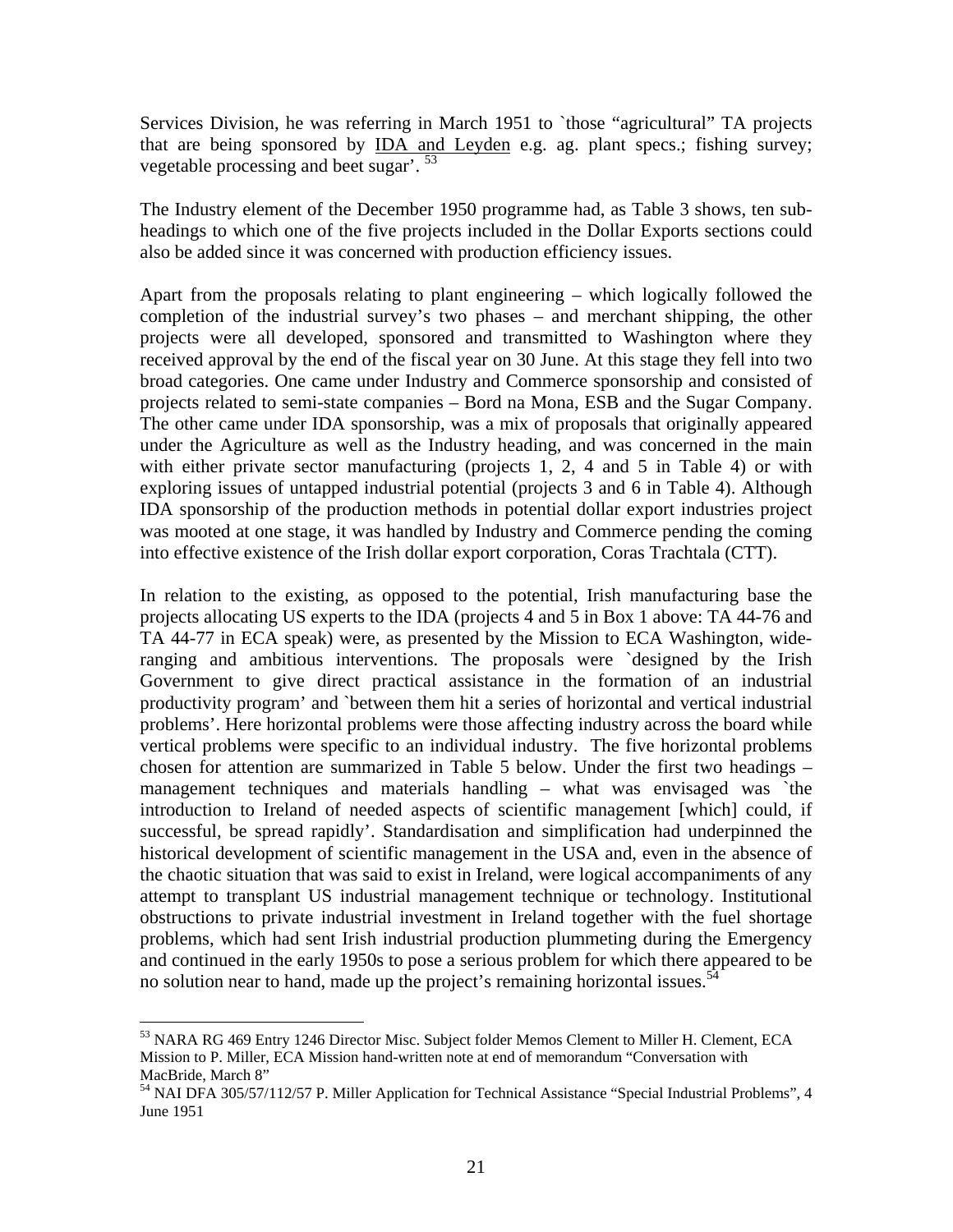# **Table 3 Industry Projects of TA Programme Annexed to Sean MacBride's letters , 27 December 1950**

|                                                                                  | \$ cost   |
|----------------------------------------------------------------------------------|-----------|
| American experts in this [Industry] field would work in conjunction              | 912,000   |
| with the Industrial Development Authority and the Department of                  |           |
| <b>Industry and Commerce in Ireland</b>                                          |           |
| (1) General Industrial Survey (Phase 2)                                          | 75,000    |
| (2) Plant Specifications, Design and Engineering                                 | 40,000    |
| under contract with specialists following Phase Two of the Industrial Survey,    |           |
| with estimated total construction cost of \$400,000: 10% for engineering         |           |
| (3) Peat Gasification                                                            | 100,000   |
| contract with US chemical engineering firm, which would sub-contract with        |           |
| European peat gasification experts as needed                                     |           |
| (4) Analysis of Sulphuric Acid Materials                                         | 30,000    |
| services of two expert for evaluation of Avoca pyrites deposits versus the use   |           |
| of gypsum in terms of operations and costs: six months per expert                |           |
| (5) Rationalization of Irish Power Potential                                     | 30,000    |
| evaluation of present systems as well as potential in terms of efficiency and    |           |
| costs, recommendations etc. by two men for six months each                       |           |
| (6) Specialists Assigned to IDA                                                  | 45,000    |
| Six technicians to the Industrial Development Authority in special fields as     |           |
| requested to supplement IDA staff, and to undertake specialized industrial       |           |
| functions and servicing; at six months each                                      |           |
| (7) To assist IDA in servicing Existing Industries and Business                  | 75,000    |
| Fifteen specialists to be made available to Irish industry for short periods     |           |
| each, on request, to advise re production methods, costs etc. averaging          |           |
| \$5,000 each (to be tied in with Productivity programme)                         |           |
| (8) Merchant shipping                                                            | 17,000    |
| the services of two experts for six months each to examine the Irish             |           |
| mercantile marine question                                                       |           |
| (9) Sending of Irish technicians to USA                                          | 75,000    |
| in connection with each of the schemes at $(1)$ to $(8)$ foregoing it may be     |           |
| desirable from time to time to send Irish technicians to the USA to study        |           |
|                                                                                  |           |
| American practices (Type A projects), say                                        |           |
| (10) Mineral exploration                                                         | 65,000    |
| in three areas recommended for evaluation by industrial survey                   |           |
| <b>Dollar Exports</b>                                                            | 100,000   |
| (4) Improvement of production methods etc.                                       |           |
| Services of specialist to evaluate and make specific recommendations re          |           |
| existing production methods, machinery and equipment, plant layout and           |           |
| processes employed in those Irish firms whose products are potential sellers     |           |
| in the U.S. markets. Analysis should include evaluation of practices having a    |           |
| bearing on prices, quality and output in six such fields (e.g. speciality goods, |           |
| stout etc.)                                                                      |           |
| <b>TOTAL</b>                                                                     | 1,012,000 |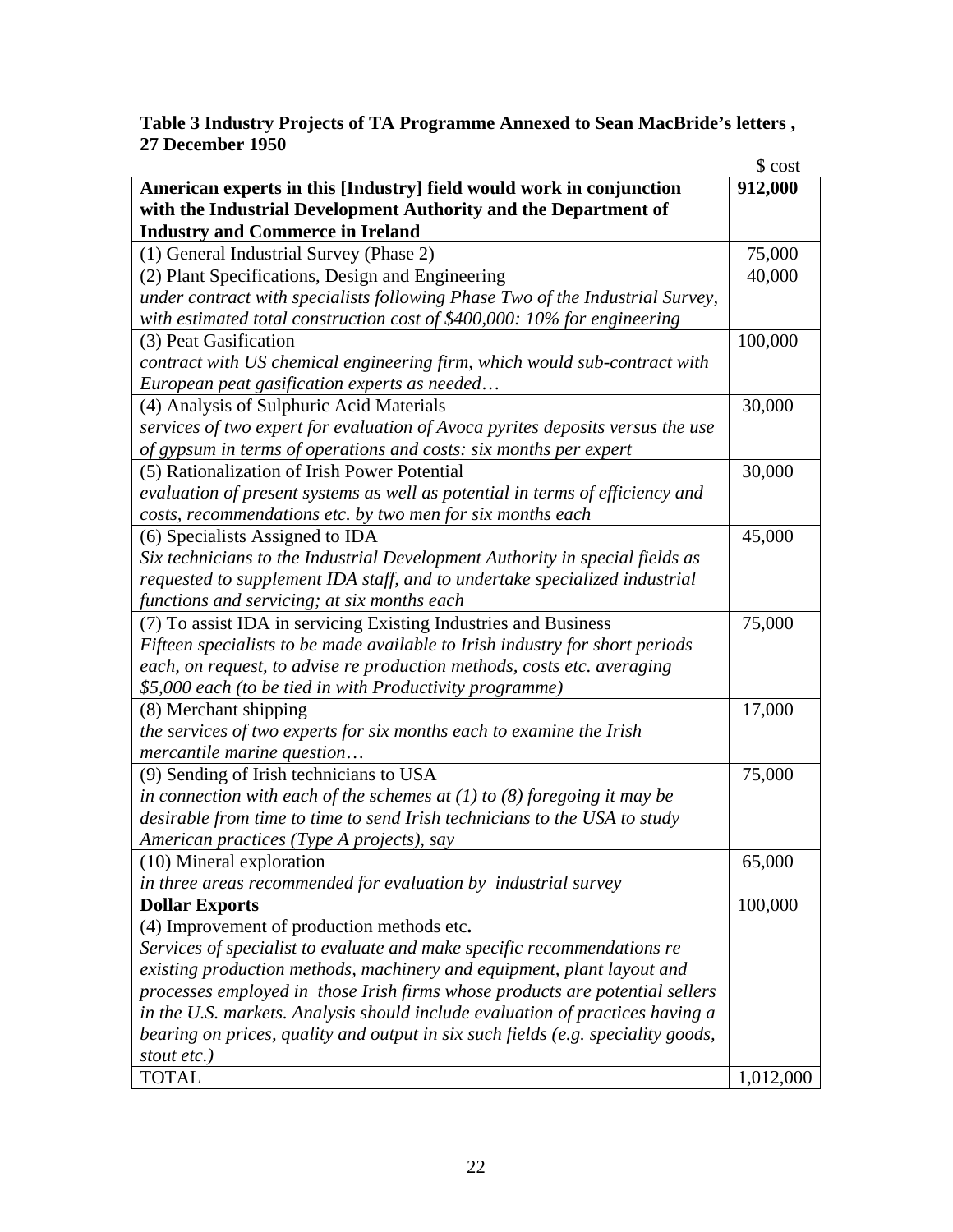# **Table 4 IDA-Submitted Technical Assistance Projects, 9 June 1951<sup>55</sup>**

- 1. Survey of the animal protein-feeding-stuffs industry
- 2. Survey of the food processing and food storage industries
- 3. Allocation of an additional \$75,000 for the Industrial Survey project
- 4. Allocation to the Industrial Development Authority of experts who would study specific industrial problems
- 5. Allocation to the Industrial Development Authority of specialists who would assist in servicing specified industries
- 6. Allocation to the Industrial Development Authority of experts who would assist in the evaluation of pyrites versus gypsum deposits in terms of mining and processing costs as raw materials for the production of sulphuric acid and/or sulphate of ammonia

When a vertical focus was adopted in TA 44-77, the aim was said by the Mission to be `to provide through the Irish Government productivity center (the IDA) practical technical help designed to show the Irish businessman how he might unravel specific production problems of his own and produce a better product (or more of it) from the materials, labor and machinery he now uses'. The fifteen specialists envisaged in December 1950 had been reduced, initially at any rate, to six by the time of its transmission to Washington in the following June. The six industries chosen for initial study were leather and hides, low-cost furniture, industrial alcohol, files and hacksaws, cutlery and pharmaceutical products. Apart from industrial alcohol, which was produced by a state-sponsored company, all of these industries were composed of private enterprises. To win acceptance for funding TA in admittedly inefficient industries, mostly using imported raw materials and, in some cases, with a record of seeking to have high tariff protection raised even further, the Mission urged its Washington colleagues to take a longer, wider view of the issues at stake:

<sup>&</sup>lt;sup>55</sup>NAI DFA 305/57/112/53 J. Cassidy, IDA to Secretary, External Affairs, 9 June 1951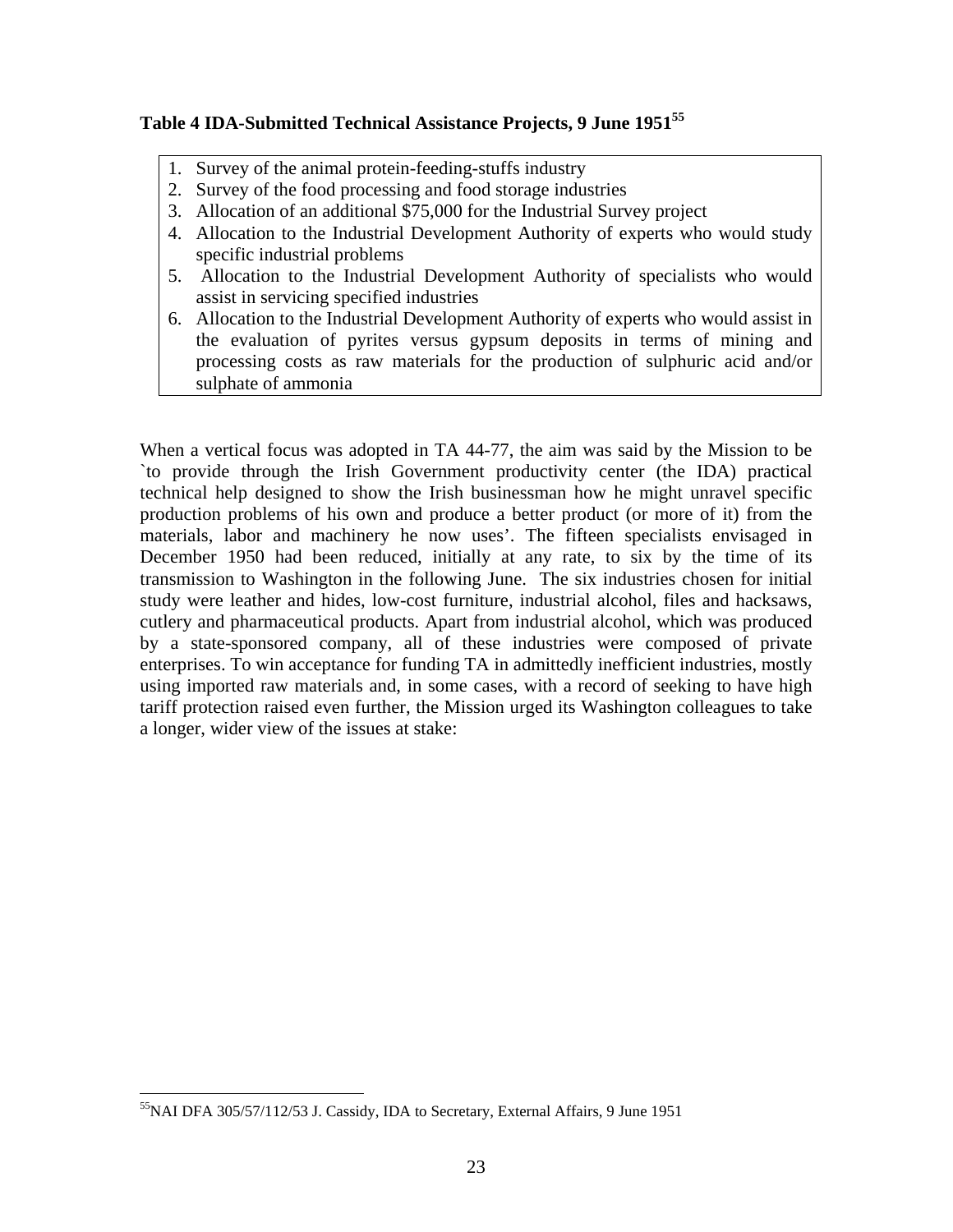# **Table 5: Horizontal Industrial Problems to be tackled by IDA-attached experts**

*Management techniques including cost and production control* 

*`The Government feels that Irish business as a whole has lagged behind in adapting techniques of standardising, costs, quality control (processes) and systems of costings (including records, accounting etc.) Rather than attempt to get a foot in the door in all types of industry at once, the Industrial Development Authority feels that it would be preferable to confine this project to two fields of industry, get successful results and then spread out. The Industrial Development Authority, accordingly, has selected (a) the clothing industry and (b) the light engineering and foundry industry, and has stated that considerable cooperation could be obtained from the private firms involved… almost no work at all has been done on time and motion studies, on elimination of unnecessary handling and work etc. Generally antiquated production methods prevail, and there is a considerable lack of mechanization'* 

## *Materials handling*

*`The Irish are aware that a steady flow of materials will raise productivity by at least 15% using existing machinery, but this information is known only in a general way, and the techniques to be used are not widely known. The purpose of this project is to increase output, save costs and increase effectiveness in using labor. Therefore the specialist would work directly with business and labor groups; he would use his know-how and how-how wherever possible in a plant and he would encourage by such mean as deems feasible the spread of a useful idea from one plant to another…'* 

# *Industrial fuel conservation*

*`Fuel conservation should help Ireland stretch its meagre fuel supplies and tend to stave off the collapse of many industries that are already feeling the pinch of fuel shortages…it is a heavy importer of soft coal from the United Kingdom which has been unable to deliver minimum requirements here. The outlook for the future is not very bright in this department… The increasing likelihood of difficulty in getting supplies of petroleum, oil and lubricants have forced the Irish to examine all possibilities of tightening their belts. …the Irish are aware than new techniques of fuel conservation not only make good sense from a national point of view, but provide good business operations as well. The Government is interested in launching a Save Fuel movement, and wants to start in industrial plants…'*

# *Industrial finance and taxation*

*`The Mission has encountered repeatedly and often instances of the need for new industrial investment for the creation of new or expanded industries; all too often such investment has been stymied either by lack of real risk capital or by the Government's income tax code, particularly with regard to depreciation facilities… what is needed is an intensive analysis [by a` top-flight' specialist]'* 

# *Simplification and standardisation*

*`The rapid development of Irish industry during the past twenty years has resulted in a chaotic situation in the fields of standardization and simplification. For example the range of variation in many products is much greater than actual need... As a result of lack of simplification, manufacturers need to make numerous short runs of many different varieties of the same product, resulting in materials wastage and in high costs. … [while] the Government has established the Institute of Industrial Research and Standards… the field is still wide open for assistance'*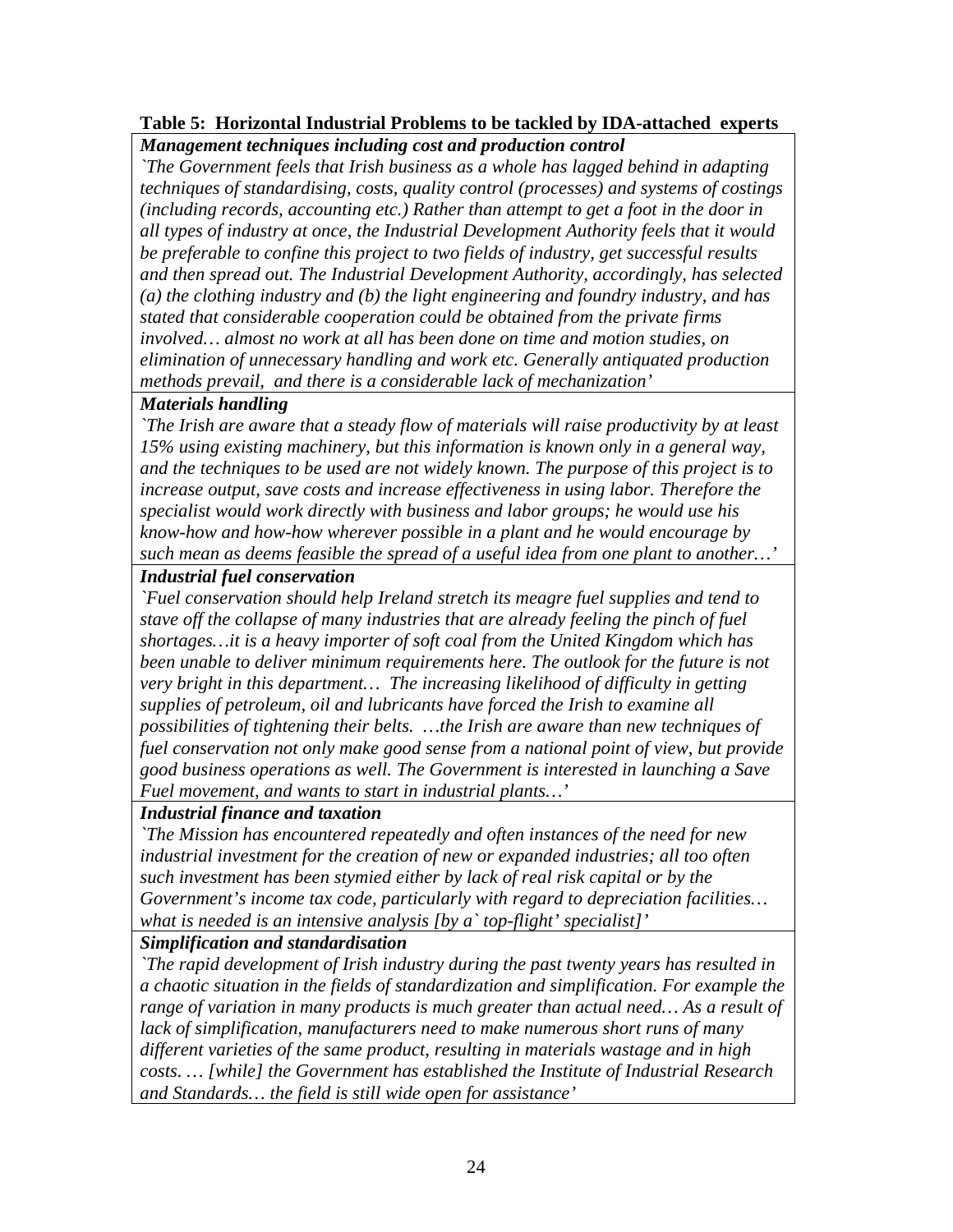The Industrial Development Authority… and the Department of Industry and Commerce are both aware of the desirability of concentrating upon those industries that have a firm base in agriculture, or that at least use local materials for the most part. Evidence of this exists in the Government's submission of a range of TA proposals that concentrate on this approach… However as the plants referred to in this proposal are here and in existence, and as they now operate, they are either causing problems or acting as a drain on the public as a whole, in seeking to solve these problems through TA, this proposal has the Mission's backing as a practical productivity measure…This proposal not only involves strictly technical problems, but it also involves the government's position on many tariff items. During the 1930s the Irish Government adopted a policy of putting up tariffs not only to "protect" existing industries, but to develop industries that might come into being if tariffs made it practically certain that they could succeed. When the IDA was established two years ago, it was given the responsibility not only of industrial development but also of tariff review and of tariff policy. It has stated now that it intends to go to work on the whole question of tariff review and it has adopted the line that certain industries are being given undue protection or are not in need of it at all. In other cases, the IDA has raised the question of whether from the national standpoint, it is desirable to continue protection for a given industry in instances where the industry will not or cannot operate effectively enough to permit serious tariff reduction or elimination. To put it another way, the IDA is seriously interested in seeing to it that the industries involved do everything possible to compete with similar plants outside Ireland and the IDA (by maintaining tariffs) is not maintaining an artificially low technical standard. More specifically the IDA wants to know the effect of lowering tariffs on a range of Irish industries, whether the industries really will be able to exist under those circumstances, what the industries themselves could do (with competent technical help) to reduce costs and improve production methods, and whether such improvements would then permit tariff reduction or elimination.<sup>56</sup>

#### *Industrial TA and the Return to Government of Fianna Fail*

In embracing the expansion of TA in December 1950, MacBride had expressed the hope `that Aid will not be discontinued immediately' and an expectation that, if he succeeded, `a further sum of from \$4 millions to \$7 millions may be made available by way of grant for the remainder of the current ECA year  $(30<sup>th</sup>$  June 1951)'. On 2 May ECA and the Minister for Finance's budget speech simultaneously announced the suspension of dollar allocations of which the Irish Government had been given notice in mid-February. ECA's Press Release noted that `the suspension of direct aid – dollars for the purchase of commodities and services – does not affect Ireland's participation in the ECA technical assistance program<sup>'.57</sup> The ending of the dollar allocation flow was quickly followed by the demise of the Inter-party Government in the general election later that month. Fianna Fail had returned to office, with Sean Lemass back in Industry and Commerce, before the US fiscal year had closed.

<sup>&</sup>lt;sup>56</sup> NAI DFA 305/57/112/58 Paul E. Miller "Ireland TA 44-77Direct Productivity Assistance", undated

 $57$  for documentation relating to the suspension and its announcement see NAI DFA 305/57/245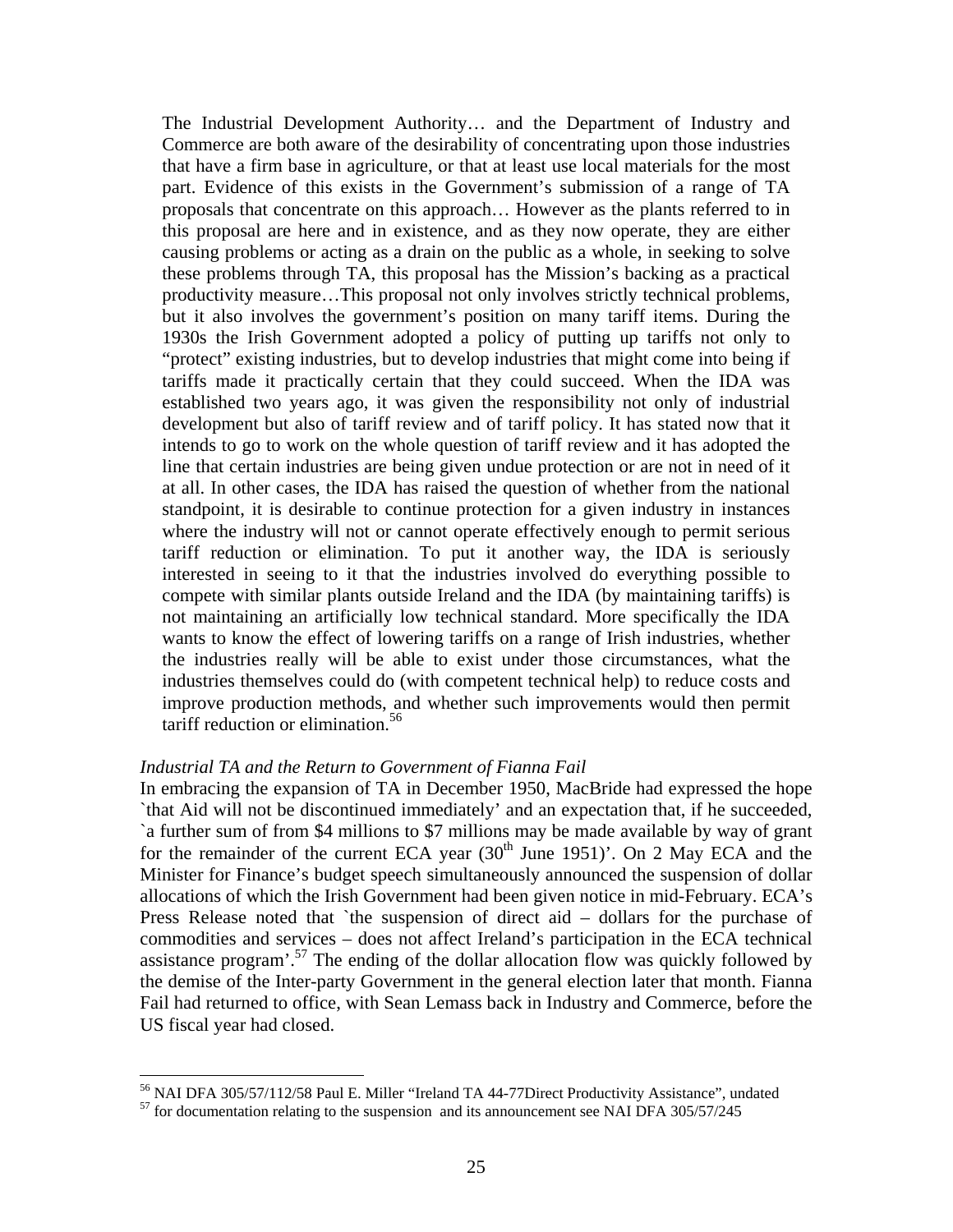With a view to securing broad cross-party support for the expanded TA programme, Clement and Miller had had a luncheon with Lemass on 29 January. Clement subsequently recorded that:

The major point around which the conversation revolved was the Industrial Survey. Lemass indicated his approval of the project, although he implied at one point that the problem would be one of getting action on the specific recommendations produced by the Survey as a whole. My impression was that if Lemass were in office, he would definitely be willing to move in hard on making use of the industrial TA projects as a whole and of this project in particular. He did indicate that Fianna Fail would support this type of activity… incidentally, not one time did he give any comment about  $IDA^{58}$ 

In July, after talking with Minister Lemass and Industry and Commerce Secretary John Leydon, Clement wrote that:

Lemass is all for the TAs we have on deck. Regarding IDA, they're giving it the "gradual" treatment. First, IDA will be given authority to work only on new plants. Then key IDA staff will be withdrawn to I&C… Generally, Lemass is for TA whether by Americans or anybody else...<sup>59</sup>

Reallocation of functions quickly established Industry and Commerce's complete responsibility for both tariffs and industrial TA projects. The latter covered not only the Type B ones forming part of the December 1950 expanded programme but also the Type A proposals for which the IDA had in October 1950 requested that provision should be made within the TA budget. Following a request from MacBride, the IDA in March 1951 provided a detailed account of the outcomes of its discussions with the industrial groups to whom it has undertaken `to stress in the strongest possible terms not only the desirability but indeed the paramount necessity of availing to the fullest extent of the facilities now being made available by E.C.A.'.  $^{60}$  From these discussions:

<sup>58</sup> NARA RG 469 Entry 1246 Director Misc. Subject folder Memos Clement to Miller memorandum from H. Clement, ECA Mission to P. Miller, ECA Mission "Luncheon with Sean Lemass and Paul Miller, January 29 1951"

<sup>&</sup>lt;sup>59</sup> NARA RG 469 Entry 1246 Director Misc. Subject folder Memos Clement to Miller memorandum from H. Clement, ECA Mission to P. Miller, ECA Mission and A. Dexter, ECA Mission "Trip to Paris and Washington", 7 July 1951: see also NARA RG 469 Entry 1245 Director Subject Box 1 folder Counterpart Fund (5%) where an undated (but from internal evidence October 1951 or later) and unsigned (but from internal evidence written by Albert Dexter, who was promoted from Food and Agriculture Officer to Mission Chief in succession to Miller in July 1951) memo "General Outline of Work Load" states that `until the recent change, it had been difficult to obtain the complete cooperation of the Government in implementing a TA program that would be the means by which {Mission] objectives could be achieved. The present Government is very enthusiastic about the TA program now developed by the Mission'. 60 NARA RG 469 Entry 1251 Taft Technical Assistance folder 304 TA Budget, copy of J.A. Cassidy, IDA to Secretary, External Affairs, 21 October 1950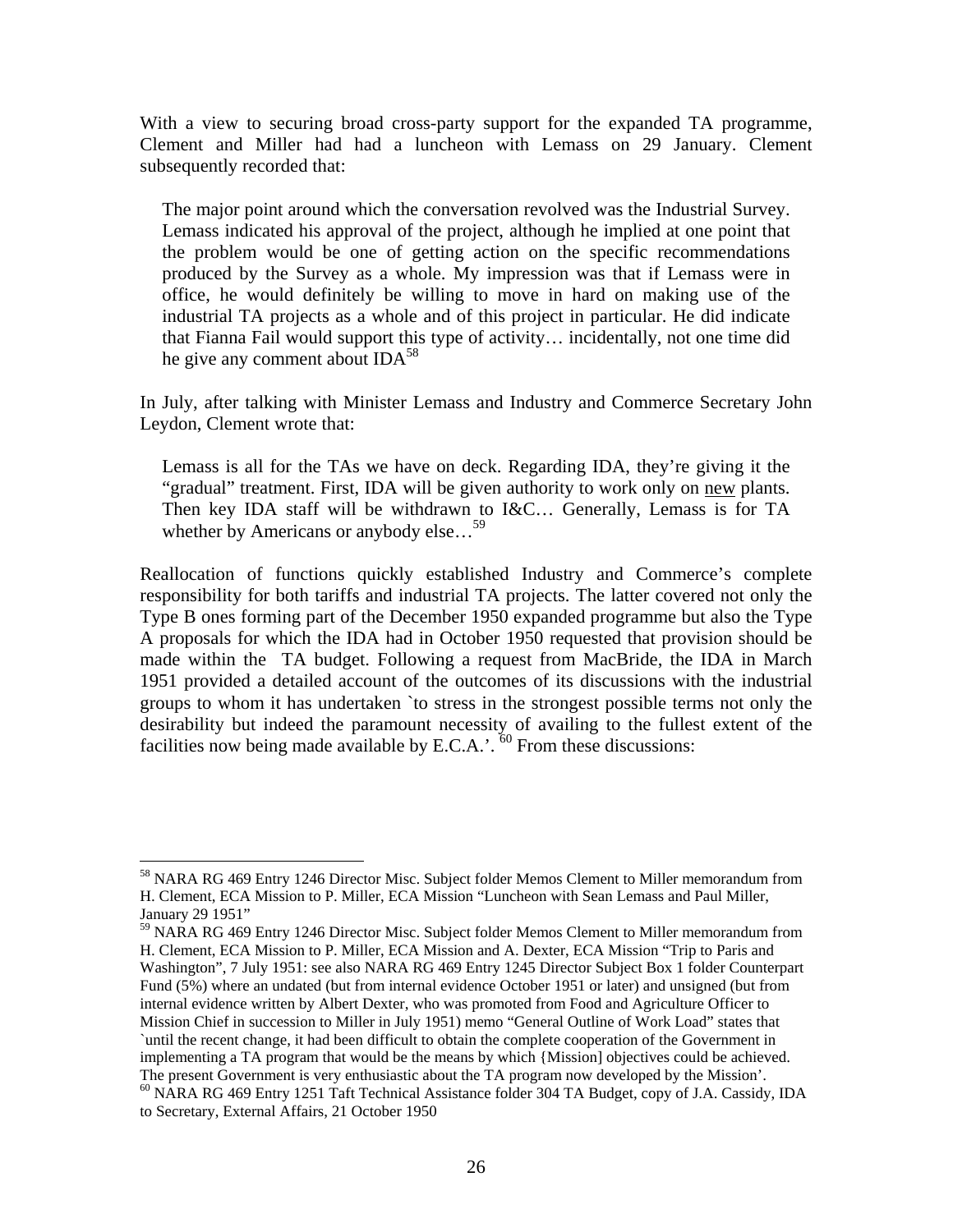In the case of practically all the Groups concerned, it was evident that the industry was organized on the basis of small units where there was no substitute immediately available for the key personnel that would normally be selected to represent the management interest. This key personnel (often a working Managing Director) could not be spared away from the business for the eight to ten weeks normally required for a Technical Assistance Scheme. In addition, the precarious position which had developed in relation to raw material supplies generally had made it more difficult for representative Irish firms to contemplate leaving their businesses without top expert management capable of taking immediate decisions on raw material supply questions.<sup>61</sup>

As Table 6 shows, eighteen industrial associations or groups were either contacted by the IDA or took the initiative themselves in relation to a technical assistance scheme. Only two – Flake Oatmeal Millers and Paper Mills – actually sent teams to USA but almost two-thirds of the groups made some active form of application or inquiry. Four groups that did not pursue the sending of teams appear to have been `chilled' out of the TA scheme by ECA information that they could not expect a positive reception from their US industrial counterparts. Such absence of a welcome on the factory mat for European visitors, particularly after the outbreak of the Korean War in June 1950, has been noted by US scholars such as Jacqueline McGlade.<sup>62</sup> European attention, on the other hand, has tended to focus on team visits that took place and the innovation diffusion effects that can be attributed to these missions rather than on documenting instances where potential teams were deterred by being let know that they were likely to be grudgingly received at best in the USA.<sup>63</sup> Irish team visit proposals may have suffered more from a `chill' factor than those of most other European countries because its industrial activity was concentrated in easy-to-enter areas lacking capital depth, such as clothing, some textile processes or parts thereof and ropes. In these areas US producers might well have felt particularly exposed to threats from external competitors and reluctant to facilitate the imitative upgrading of their operations. That two other proposals – Dry Cleaners and Mineral Water Manufacturers - got no further than the Dublin ECA Mission was perhaps attributable to timing. Both proposals were made at relatively late dates – May and June 1951 – when TA had becoming increasingly closely aligned with US military production objectives: had they been made earlier, a less restrictive appraisal framework and a desire within ECA to build up the momentum of Irish TA activity might have made them acceptable. The fate of a further two applications – sugar confectionery and footwear – is undocumented. The footwear proposal had, in any case, taken a Type B turn towards bringing over a US consultant. Likewise the brewers' interest was in researching the US market for their products – Type D TA in ECA terms – rather than in having a team study

<sup>&</sup>lt;sup>61</sup> NAI DFA 305/57/112/53 Note "Technical Assistance Projects Sponsored by the Industrial Development Authority" attached to J. Haughey, IDA to T. Commins, External Affairs, 7 March 1951

 $62$  J. McGlade "The US. Technical Assistance and Productivity Program and the education of Western European managers, 1948-58" pp. 13-33 in T, Gourvish and N. Tiratsoo (eds.) *Missionaries and Managers: American Influence on European Management Education 1945-60* Manchester: Manchester University Press: see especially p. 19

<sup>63</sup> See, for instance, D. Barjot (ed.) *Catching up with America: Productivity Missions and the Diffusion of American Economic and Technological Influence after the Second World War* Paris: Presses De L'Universite de Paris-Sorbonne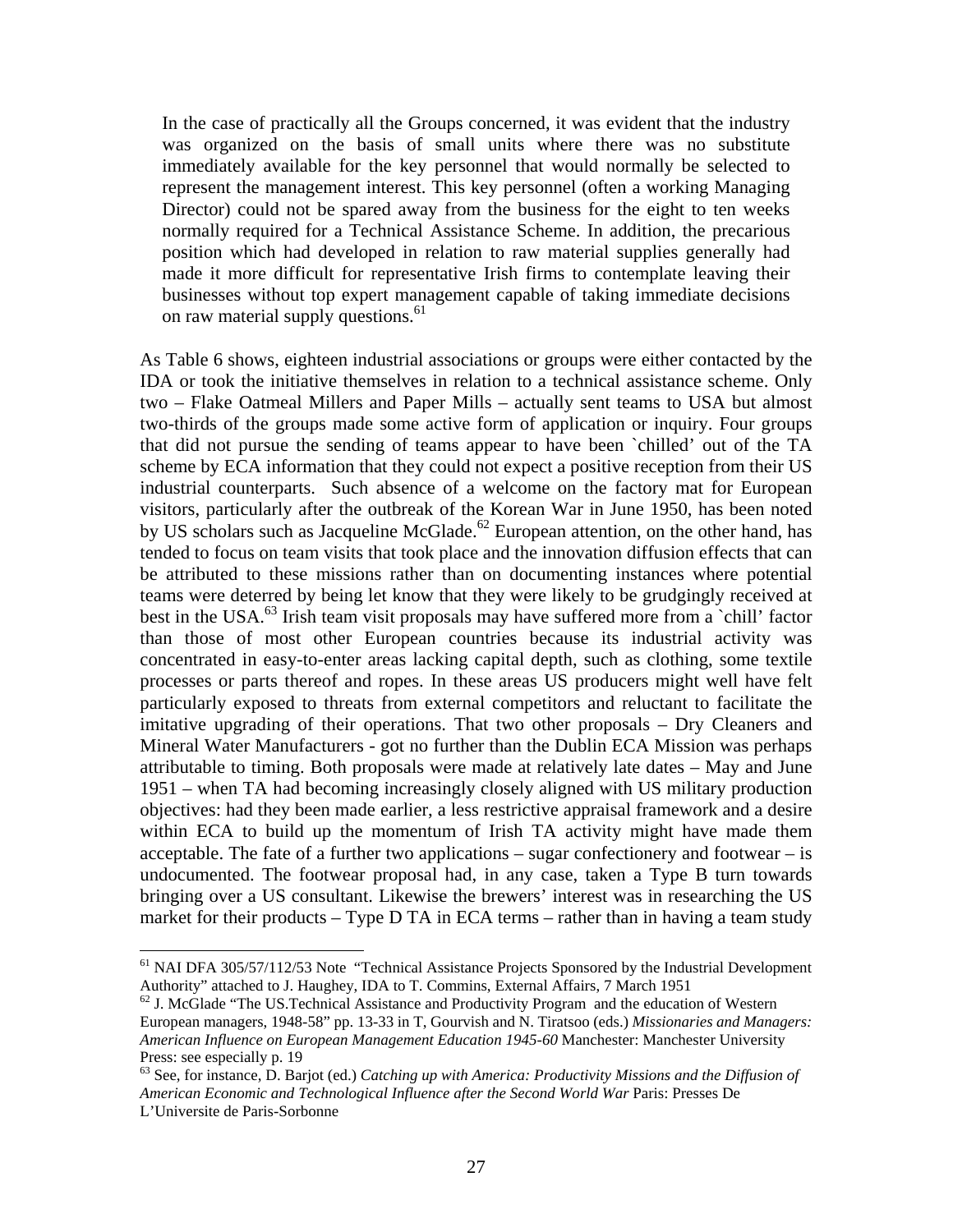US production processes. Having been deferred because the Mission gave priority to initial integrated Type B analysis and `will not encourage random isolated TA projects not part of overall approach<sup> $64$ </sup>, the Canners proposal ultimately fell foul of the January 1952 suspension of all US aid to Ireland discussed below.

Among the industries that were approached by IDA and did not apply, the presence of furniture and tanning is noteworthy given their selection by IDA to be initial recipients of Type B vertical productivity assistance under TA 44-77 discussed above. That `the Managing Director of possibly the largest Irish tannery has stated that he has had visits from U.S. tanners to study his tanning method and that, in his case, there would be little to be gained from a Technical Assistance visit to U.S. tanneries<sup>, 65</sup> may be placed in the context of the observation in the specification for the Leather and Hides section of TA 44-77 that `while some tanneries are quite efficient, other lag behind'. There were sixteen firms in the industry but 'the greater bulk of the tanning is done by four main firms'.<sup>66</sup> Had they responded more positively the tanners might in any case have fallen victim to the chill' factor: as Table 1 indicates, alongside textiles, tanning had in April 1950 been noted as a US industry averse to `having its processes and techniques observed'.<sup>67</sup>

<sup>&</sup>lt;sup>64</sup> NARA RG 469 SRE 1950-54 Productivity and Technical Assistance Division Labor Productivity Branch Country Files 1950-54 Box 6 Ireland-United Kingdom folder Ireland, General , airgram ECA Mission to ECA Washington, 10 August 1951

<sup>&</sup>lt;sup>65</sup> NAI DRA 305/57/112/53 Note "Technical Assistance Projects Sponsored by the Industrial Development Authority" attached to J. Haughey, IDA to T. Commins, External Affairs, 7 March 1951

<sup>&</sup>lt;sup>66</sup> NAI DFA 305/57/112/58/1 "Technical Assistance Project Direct Productivity Assistance (Leather and Hides Industry) T.A. 44/77 Specification" October 1951

 $67$  NARA RG 469 Entry 1251 Taft Technical Assistance folder 730 General Information, J.T. Quinn, Chief Technical Assistance Section, OSR Paris to W.H. Taft III, ECA Mission, 26 April 1950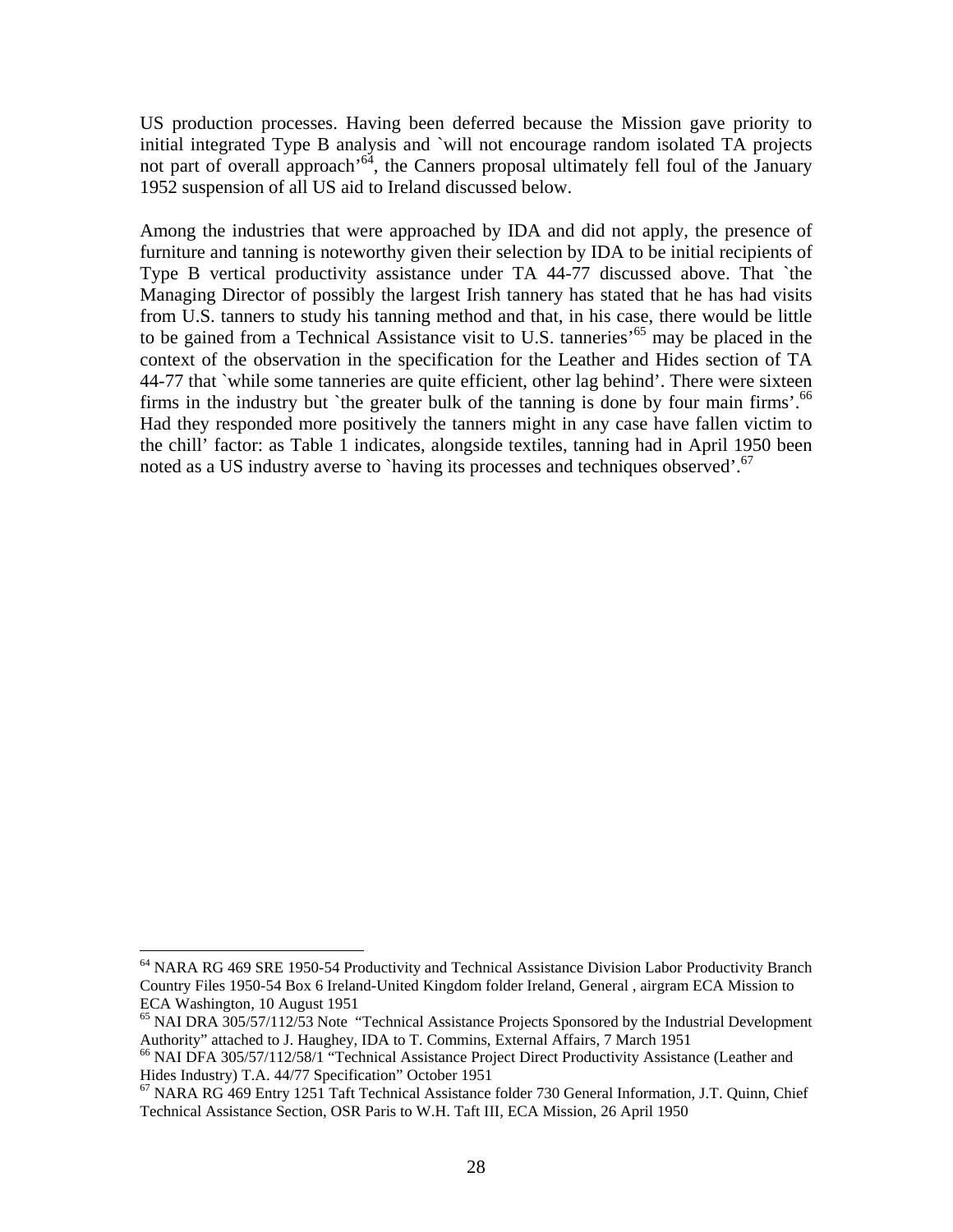| Canners' Group                                | 3/51 IDA anticipates submission shortly:   |
|-----------------------------------------------|--------------------------------------------|
|                                               |                                            |
|                                               | 9/51 Mission (Clement): `here's another    |
|                                               | one of these miscellaneous TA projects     |
|                                               | that might be postponed for the time       |
|                                               | being': suggests `we program it for early  |
|                                               | next Spring'                               |
|                                               | 1/52 killed off by aid suspension          |
| <b>Linen and Cotton Textile Manufacturers</b> | 3/51 IDA - no progress: inability to agree |
|                                               | on composition of team                     |
| Cap and Clothing Association                  | 3/51 IDA -Firms unwilling to send          |
|                                               | representatives in deteriorating raw       |
|                                               | material supply context                    |
| Association of Woollen and Worsted            | 3/51 IDA - Outline scheme submitted:       |
| Manufacturers                                 | warned by Mission of difficulty of getting |
|                                               | US manufacturers' co-operation             |
|                                               |                                            |
|                                               | $9/51$ I&C -`pressure from the promoters   |
|                                               | to have definite replies'                  |
|                                               | 10/51 External Affairs - `no enthusiasm    |
|                                               | by the E.C.A. or by the American           |
|                                               | industry no prospect of  technical         |
|                                               | assistance on the lines contemplated'      |
| Mantle and Gown Group and Women's             | $3/51$ Discussions held with IDA - `as in  |
| Light Clothing Group of the Federation        | the case of the other Clothing Group, the  |
| of Irish Manufacturers                        | real difficulty is one of finding suitable |
|                                               | personnel that could be released':         |
|                                               | $6/51$ – Taft informs FIM that `non-       |
|                                               | receptive attitude of American industry'   |
|                                               | is making progress with project difficult: |
|                                               | $9/51$ I&C -`pressure from the promoters   |
|                                               | to have definite replies'                  |
|                                               | External Affairs 10/51 - `no enthusiasm    |
|                                               | by the E.C.A. or by the American           |
|                                               | industry no prospect of  technical         |
|                                               |                                            |
|                                               | assistance on the lines contemplated'      |
| <b>Hosiery Group</b>                          | $3/51$ Protracted' discussion with IDA –   |
|                                               | positive attitude – urged to make proposal |
|                                               | $6/51$ – Taft informs FIM that `non-       |
|                                               | receptive attitude of American industry'   |
|                                               | making progress with project difficult:    |
|                                               | I&C $9/51$ -`pressure from the promoters   |
|                                               | to have definite replies'                  |
|                                               | External Affairs 10/51 - `no enthusiasm    |
|                                               | by the E.C.A. or by the American           |
|                                               | industry no prospect of  technical         |
|                                               | assistance on the lines contemplated'      |

# **Table 6 Irish Industrial Groups and ECA Type A Projects**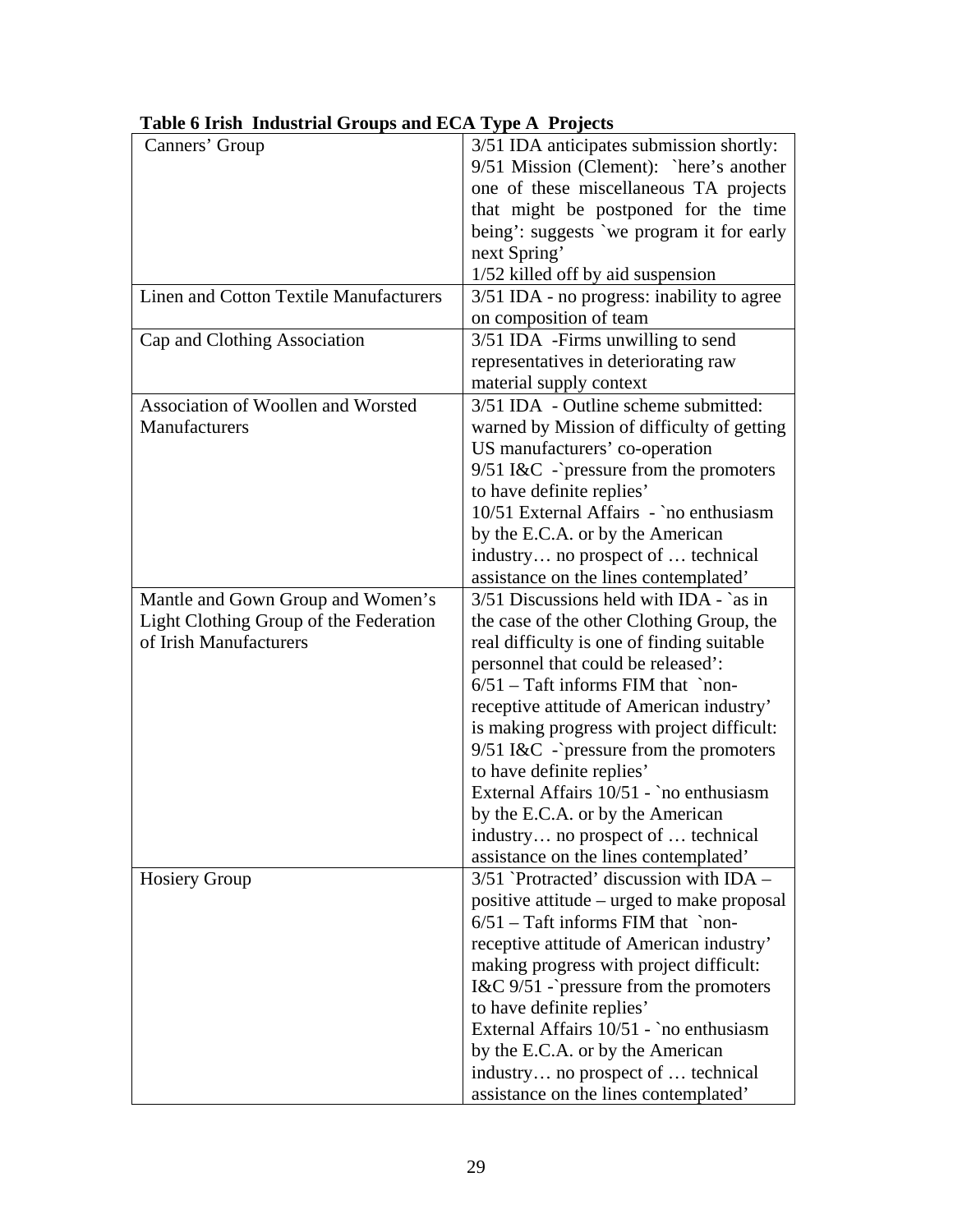| Cardboard Boxmakers' Association             | $3/51$ IDA – thinking about a proposal       |
|----------------------------------------------|----------------------------------------------|
| Paper Mills' Association                     | Team visit to USA October-November           |
|                                              | 1951                                         |
| <b>Irish Paint Manufacturers Federation</b>  | 3/51 IDA - all member firms are              |
|                                              | `associated with parent concerns in          |
|                                              | Britain or U.S.A. which provide their        |
|                                              | technical direction and to which the look    |
|                                              | for any technical assistance'                |
| <b>Irish Food Manufacturers Federation</b>   | 3/51 outline scheme submitted to ECA         |
| (Sugar Confectionery)                        | Mission: subsequent fate undocumented        |
| Eire Tanners' Federation                     | 3/51 IDA - No formal response, despite       |
|                                              | reminders: `The Managing Director of         |
|                                              | possibly the largest Irish tannery has       |
|                                              | stated that in his case, there would be      |
|                                              | little to be gained from a Technical         |
|                                              | Assistance visit to U.S. tanneries'          |
| <b>Irish Brush Manufacturers Association</b> | 3/51 IDA - little interest due to problem    |
|                                              | in finding personnel: will study British     |
|                                              | Productivity Team report before deciding     |
|                                              | whether to propose a scheme                  |
| Dry Cleaners' Association                    | 5/51 Mission informs IDA `we do not          |
| [also referred to as Dyers and Cleaners      | think the project fits closely enough the    |
| Association]                                 | criteria of positively improving the         |
|                                              |                                              |
|                                              | national economy to make it acceptable       |
| <b>Footwear Manufacturers</b>                | in Washington'                               |
|                                              | 3/51 IDA - approached Mission directly:      |
|                                              | given information regarding the possible     |
|                                              | employment of an American expert             |
| <b>Furniture Manufacturers' Federation</b>   | $(Type B)$ – outcome undocumented            |
|                                              | 3/51 IDA - No response of any kind           |
| Irish Rope and Cordage Association           | $3/51$ IDA - `In face of possible opposition |
|                                              | from the American firms' as advised by       |
|                                              | ECA, Association feel that sending a         |
|                                              | team `would only be a waste of time'         |
| <b>Flake Oatmeal Millers' Association</b>    | Team visited USA May-June 1951               |
| <b>Irish Brewers Association</b>             | 2/51 market research and analysis in         |
|                                              | USA for Irish stout and porter proposal      |
|                                              | (Type D)                                     |
|                                              | 5/51 External Affairs - `This project has    |
|                                              | now been welded into the General Project     |
|                                              | for expansion of dollar exports'             |
| <b>Mineral Water Manufacturers</b>           | 6/51 Mission (Taft) informs IDA -            |
| Association                                  | difficult to encourage the projecta          |
|                                              | little too remote, apparently, from the      |
|                                              | present technical assistance emphasis in     |
|                                              | the United States'                           |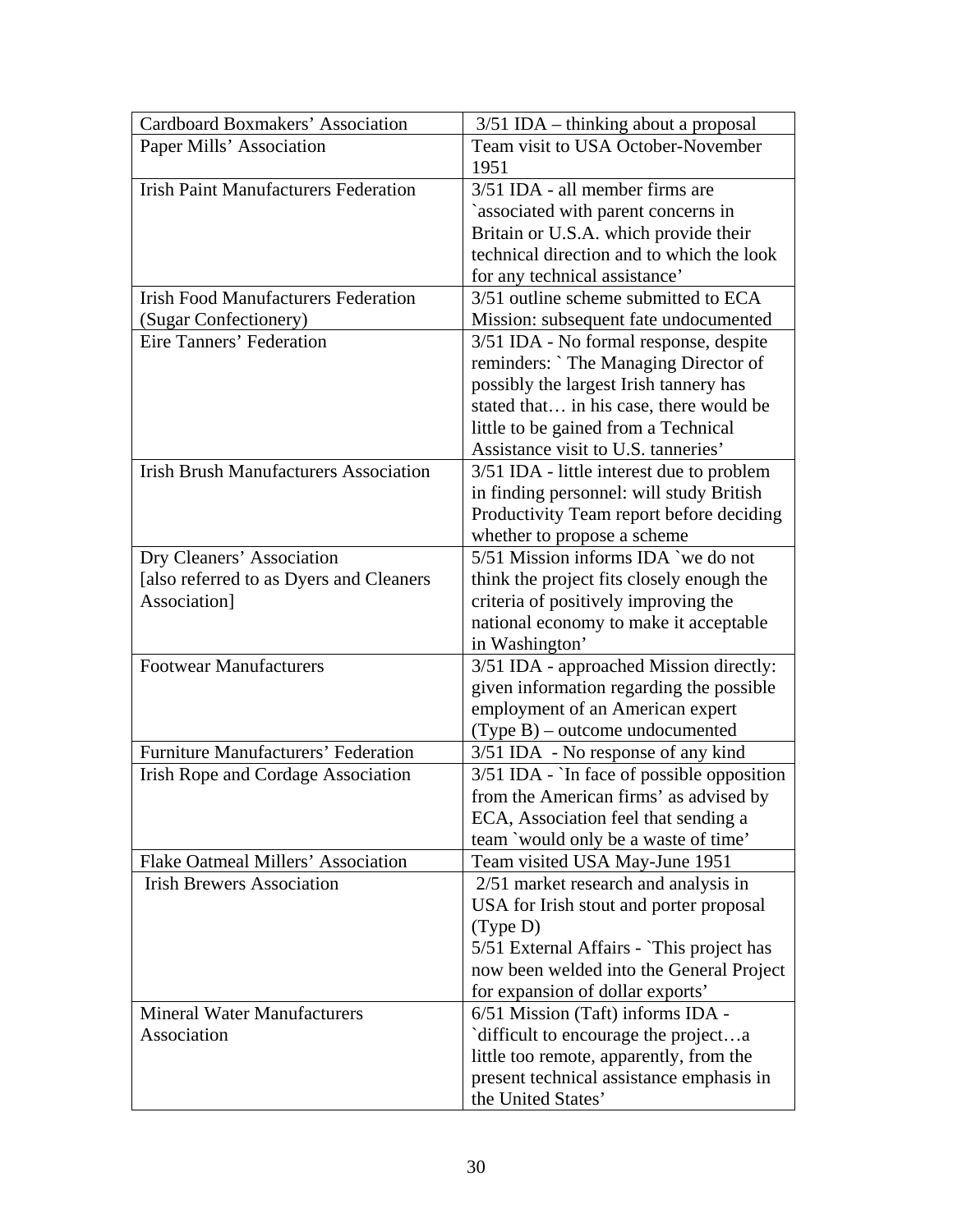### *Type B TA slowed down by staff shortage bottlenecks*

In January 1951 Miller cabled ECA Washington: `as TA program develops, plan reshuffle job functions within already small Mission in order to cope with new responsibilities here'.<sup>68</sup> Clement subsequently indicated the kind of workload these responsibilities entailed:

The kind of projects and programs we have in mind do not hatch out spontaneously in the sun. They have to be developed hand-in-hand with the Irish Government. That means conferences, going over rough drafts etc. It means work and it takes certain minimum personnel. I suspect that some of the Missions don't get into that sort of activity very much… there's a question about how active the Mission should be in keeping an eye on TA projects (particularly Type B) as they develop, and after the final work is completed. If actual action programs are what is desired in Ireland, then the approval of a TA is only the beginning of the job. $69$ 

 But, rather than being restructured in the light of its changed role, Congress-imposed cuts in the ECA budget saw the Dublin Mission staff reduced by one-third, with the cancellation of six positions, by the Autumn of that year. During this period a division of labour operated whereby Taft handled Type A projects and Clement Type B ones. In August Taft's position was lost on his return to the USA. The Mission lobbied for an additional Technical Assistance Officer post and for a Food Production Specialist to fill the vacancy left when Albert Dexter was internally promoted to Mission Chief in succession to Miller in July.<sup>70</sup> In September Clement told External Affairs and Industry and Commerce that `they have already had to assign some of the technical assistance work to Mr. Cavanagh (the Comptroller) whose own work is suffering accordingly, and some projects which were being dealt with by Mr. Taft are lying idle because no one else can spare the time to deal with them'. He went on to request that new project proposals be held back.<sup>71</sup> External Affairs subsequently informed the Washington Embassy that `if we are to adopt this "go-slow" policy in relation to new submissions, we would like ECA Washington to be fully aware that the reason does not lie in our unwillingness or inability to produce them but in the inability of the Mission to handle them'.<sup>72</sup> The Mission's staffing situation was subsequently raised by Hugh McCann with `Mr. Daniel K. Hopkinson, Director of the European Program Division in ECA and Mr. George Woodbridge, Chief of the U.K.-Sterling Area Division (which includes the Irish desk)<sup>73</sup> Approval for the new Mission posts sought was obtained during October but, while a

<u>.</u>

 $^{68}$  NARA RG 469 Europe Ireland Division folder Irish aid program suspension, cablegram P.Miller, ECA Mission to W.Foster, ECA Administrator, 17 January 1951<br><sup>69</sup> NARA Director Subject Box 2 folder OSR Paris, General 1951 H. Clement, ECA Mission to P.Miller,

ECA Mission, Memorandum `Your Pending Talk in Paris', 26 March 51

 $70$  NARA Director Subject Box 2 folder Production Assistance Drive, P. Miller undated memorandum "Proposed Program for ECA Production Drive": NARA Director Subject Box 1 folder Grant Counterpart (5%) undated and unsigned memoranda/notes `Staffing Approved October 1951', General Outline of Work Load' and `Irish Mission 1951-52'

<sup>&</sup>lt;sup>71</sup> NAI DFA 305/57/112 Part III Report of Meeting, Technical Assistance, 8 September 1951

<sup>72</sup> NAI DFA 305/57/112 Part III T. Commins, External Affairs to Ambassador, Washington, 27 September 1951

 $^{73}$  Hugh McCann, Washington Embassy to Secretary, External Affairs, 17 October 1951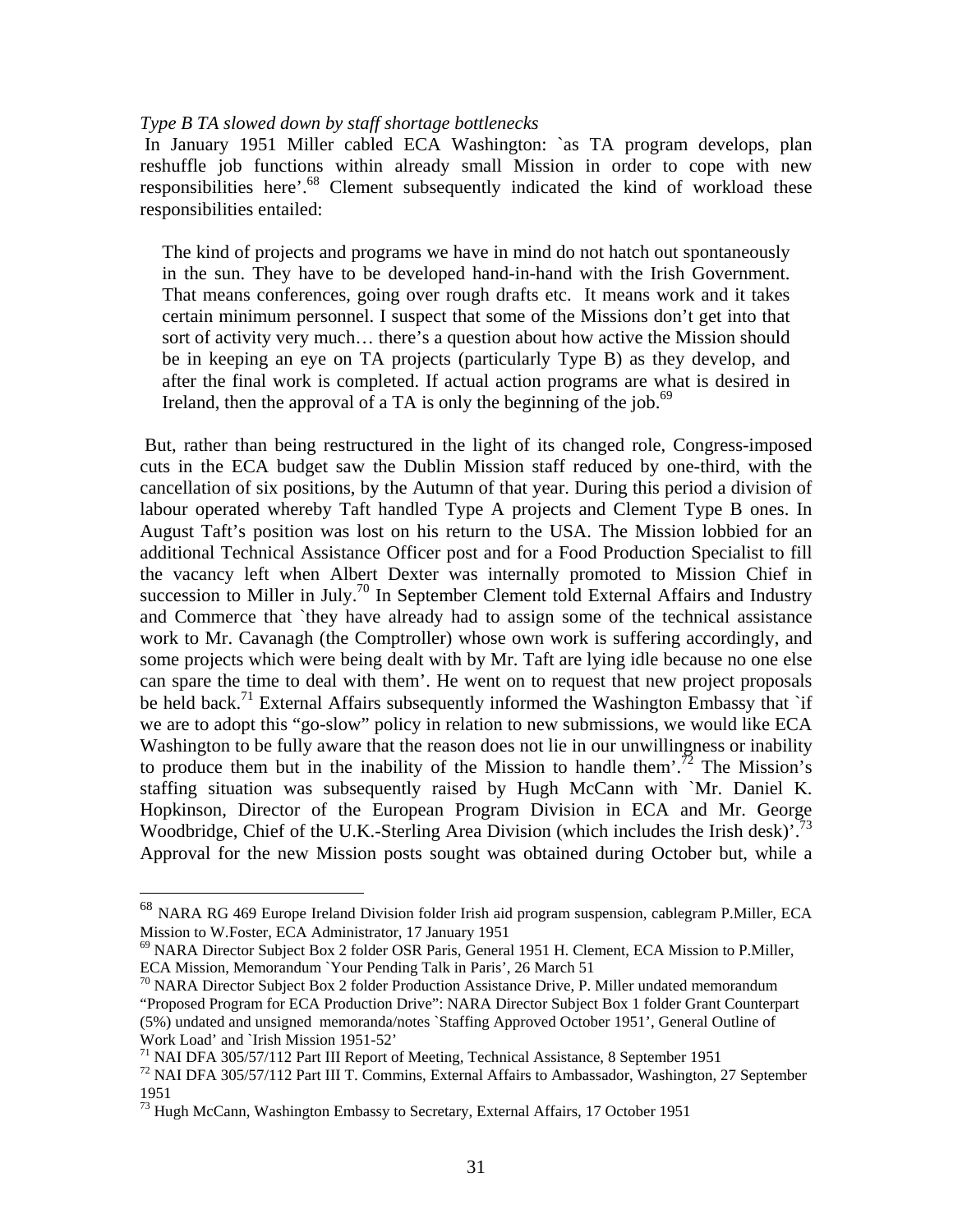Food Production Specialist arrived in Dublin on 18 December, the Technical Assistance Officer post was never to be filled.<sup>74</sup>

While McCann was being asked to highlight the way in which TA programme work was overwhelming Clement in the Dublin Mission, the same programme was placing McCann himself in a very similar situation. On 14 November Clement, hoping that `nothing in this letter will be interpreted as criticism of the Irish Embassy, and particularly of Hugh MaCann who is certainly doing more than a good a good job in tackling single-handed a herculean amount of TA work', suggested that the Chairmen of CIE and CTT should travel to the USA to expedite the selection of consultants for the projects involving their companies.<sup>75</sup> Reporting on 11 December on a meeting he and the two Chairmen had had with ECA officials in Washington McCann himself pointed out that `while I have been devoting the greater portion of my time to the TA Programme, with a view to keeping it moving as fast as possible, the amount of time consumed in interviews with candidates and conferences with ECA officials has been such that it has been difficult to keep all 23 authorised projects moving simultaneously and at the same attend to other important work in the Embassy`'. The problem was compounded by the fact that `some of our projects involve as many as six separate contracts with separate sets of experts'. But, recognising `the importance of getting the projects under way within the next month or so, in order to avoid the loss of funds', the Embassy would `make every effort to finalise the project arrangements within that period'. Concluding that no additional staff from Dublin would be made available in time, the Embassy adopted a similar expedient to the Dublin ECA Misssion by `endeavouring to meet the situation by arranging with Mr. Joseph Brennan, Counsellor in charge of Publicity and Information, to take over a few of the projects...though it may mean that part of his own work will fall into arrears'.<sup>76</sup>

Back in Dublin External Affairs was seeking sanction from Finance for an additional officer whose job it would be to co-ordinate all technical assistance activities within the state. Such an official, it was argued in a letter of 7 December, was needed to cope with an expected influx of between seventy and eighty `technicians' from the USA in the first six months of 1952. One additional officer, it was pointed out, represented a much less expensive alternative than the Technical Assistance Center proposed by ECA but resisted by the Interdepartmental ERP Committee at a meeting on November 2 with Clement and Scott Behoteguy, the Assistant Director of the TA Division of OSR Paris.<sup>77</sup>

### *The Mutual Security Act and the suspension of aid to Ireland*

Delays in bringing authorized Type B TA projects to the stage of signing contracts with consultants produced by the staff shortage bottlenecks in the Dublin Mission and in the Washington Embassy were to have fateful consequences. Under new legislation passed

 $^{74}$  NAI DFA Foreign Affairs 305/57/107

 $<sup>75</sup>NAI DFA Foreign Affairs 305/57/112 Part III H. Clement, ECA Mission to Sean Lemass, Minister for$ </sup> Industry and Commerce, 14 November 1951

<sup>&</sup>lt;sup>76</sup> NAI DFA Foreign Affairs 305/57/112/50 H. McCann, Washington Embassy to Secretary, External Affairs, 11 December 1951

 $^{77}$ NAI DFA Foreign Affairs 305/57/112 Part III Secretary, External Affairs to Secretary, Finance, 7 December 1951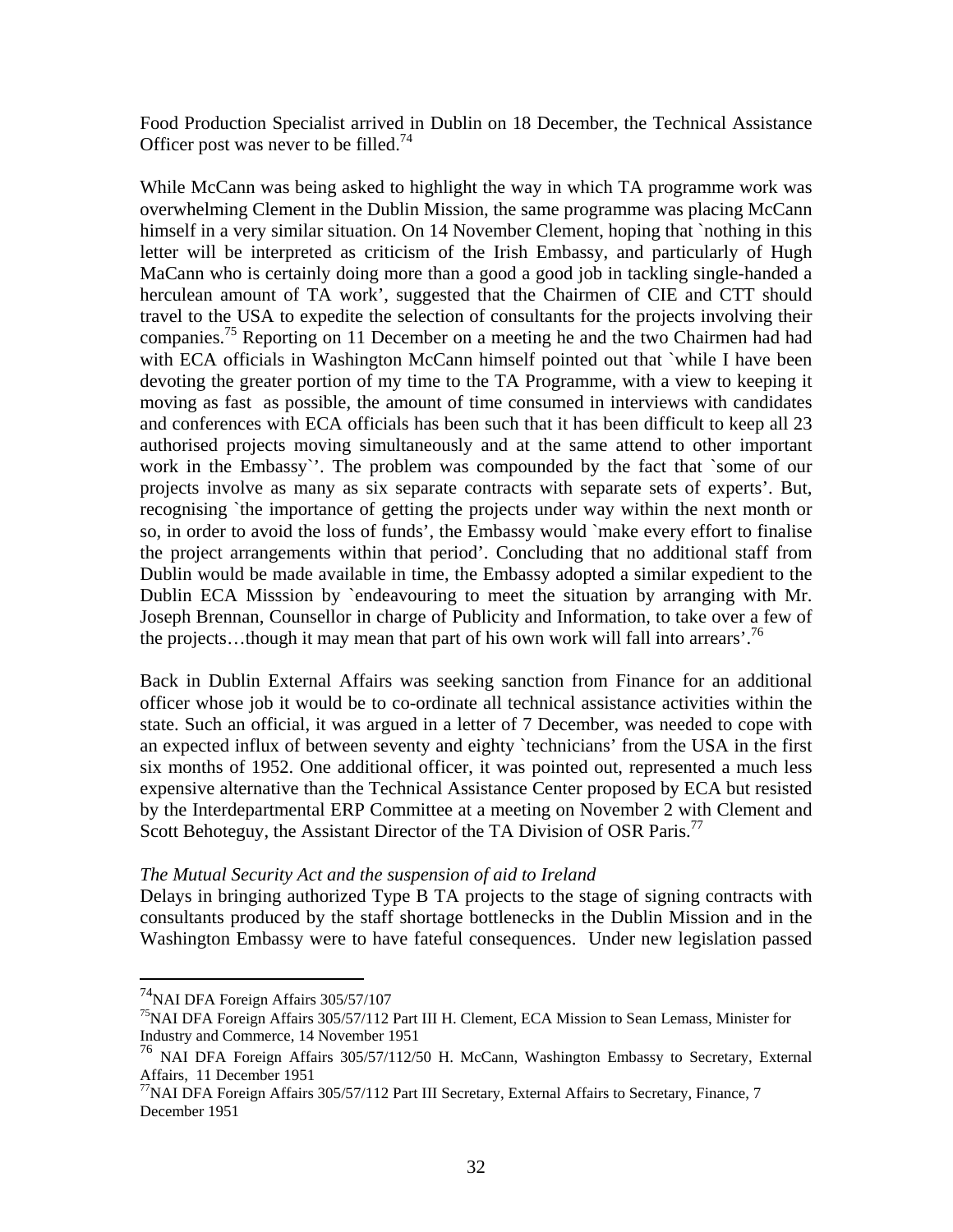by the US Congress, ECA was replaced at the end of December 1951 by the Mutual Security Agency. The legislation changed the context of US aid provision from European economic recovery to strengthening `the mutual security and individual and collective defences of the free world'. Crucially its terms required the Irish Government to explicitly adhere to the Economic Cooperation Act of 1948 - which provided the framework for its ongoing aid programme - `as heretofore amended, including the statement of purpose contained in Section 2 of the Mutual Security Act of 1951'. This the Irish government regarded as incompatible with its declared foreign policy<sup>78</sup> and a Memorandum to the Government advised that, should refusal to adhere `entail the discontinuance of all further American aid to this country after the  $31<sup>st</sup>$  December, 1951, the Minister for External Affairs considers there is no alternative but to accept the loss involved.' The issue was formally raised with the Irish Government on 7 December. With no exchange of notes satisfactory to the US Government having taken place, a suspension of all aid to Ireland took effect from the 8 January deadline written into the new Act.

Irish officials began to take note of the advent of MSA in early September when `Mr. Clement casually made reference to the fact that E.C.A. will come to an end in 60 days and will be replaced by a new agency'. A Financial Times clipping was at this stage all the information Industry and Commerce could muster on the subject. To Clement was attributed the feeling that `if there were any snags on our Technical Assistance projects not cleared at the time when the new agency takes over, the files may perhaps, in the rather chaotic conditions likely to obtain, be put aside and not dealt with<sup> $\cdot$ , <sup>79</sup> Clement was</sup> less casual when he raised the issue at a meeting with Sean Lemass on 18 October where he pointed out that `if we do not wish to work with the Mutual Security Agency, for any reason, the various Technical Assistance projects in progress will collapse as there will be no U.S. organisation to deal with them'. Then:

 $78$  On the military side, the US Ambassador reported that `they felt that by so doing they would be undertaking to render military assistance to other nations which they had as yet in no instance agreed to do, and to which they are not at this time prepared to commit themselves'. The External Affairs Memorandum to the Government "Enactment of Mutual Security Act by U.S. Congress – Demarche by American Ambassador, 17 December 1951 (NAI DFA 305/57/275) also noted that `apart from the emphasis on military security, it will be noticed that the preamble to Section 101 (a) mentions as an object of the appropriations authorised by that section "to further encourage the economic unification and political federation of Europe". This goes much further than any previous statement of the desire of the American legislature to see the creation of a unified Europe'.<br><sup>79</sup> DIC R303/8/18memorandum from J. Donovan, Industry and Commerce to D. O'Riordan, Industry and

Commerce 9 October 1951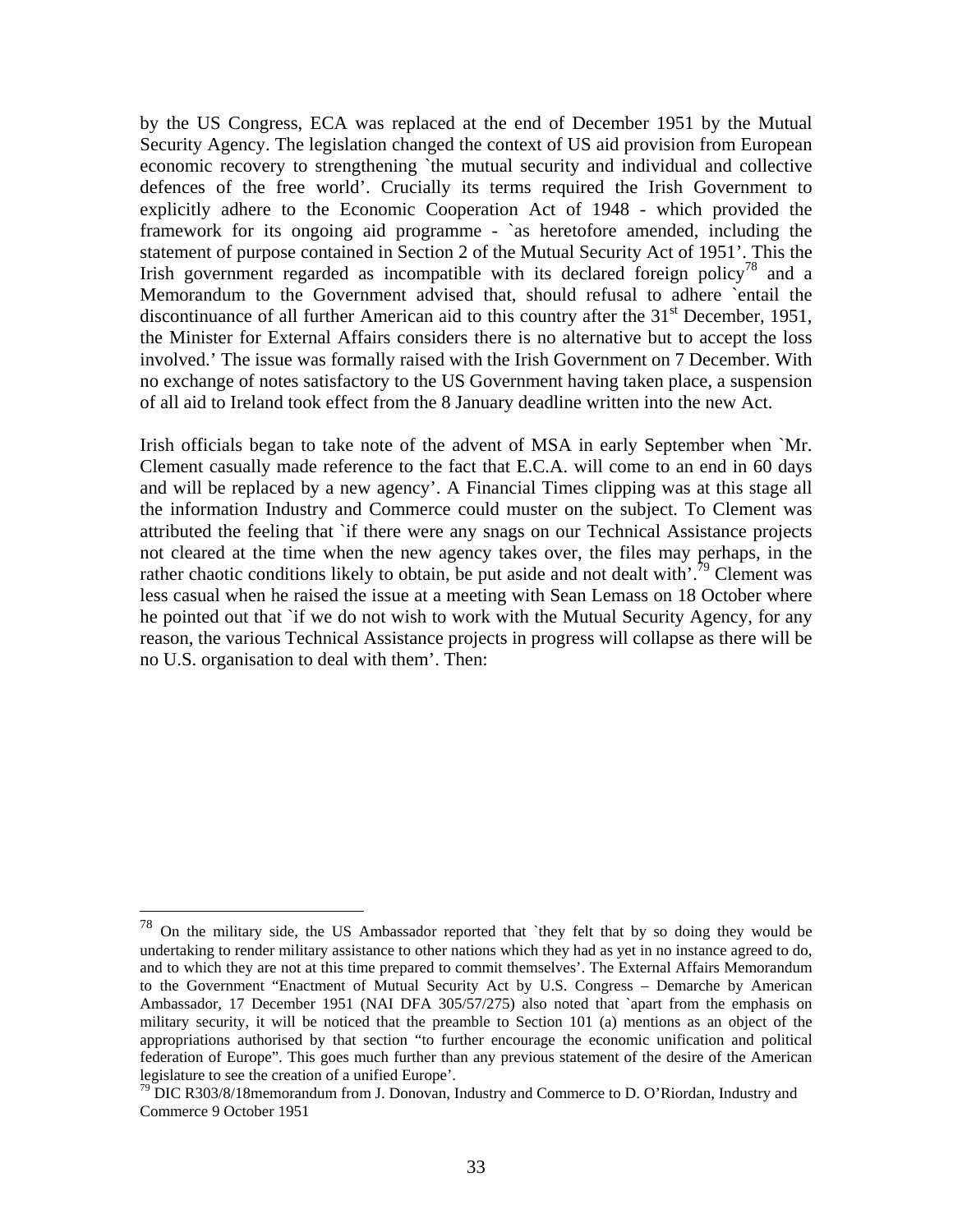Mr. Clement made suggestions which he emphasised came from him personally and which he urged should not be associated with his name at any time. These suggestions were that in advance of the official notification of the winding up of the E.C.A. we should ourselves approach the U.S. authorities through the Ambassador on these lines (1) we expect the US to make arrangements to complete the T.A. projects which have been agreed (2) this country is in great need of technical help and this need will not be met even by all the T.A. projects now in train, and will continue after E.C.A. terminates (3) that we have contracted a large dollar debt and, to enable us to repay it, will need to expand greatly our industrial output, our dollar exports and tourist trade and will need American help to secure these results (4) that so much importance do we attach to this matter that we propose to include in the allocation of the Grant Counterpart a sum of £200,000 to finance Technical Assistance projects during the next five years. If U.S. technicians are not, for any reason, available to us we would use European experts. Mr. Clement said that if this invitation came from us that it would cause a "diplomatic sensation", that it would bring the special position of this country to the notice of Mr. Harriman, the Mutual Security Chief, and that it might result in the making of special arrangements covering this country<sup>80</sup>

Lemass responded by seeking the views of the Interdepartmental ERP Committee on Clement's suggestions. Here on 26 October the inclination was against taking the initiative - `it would be well to avoid any precipitate action of this nature, which might in the event prove to be unnecessary, as there was a reasonable presumption that the outstanding obligations (in esse or in posse) of ECA to this country would be carried to fruition by the new Agency without our making a demarche on the point. Indeed such a demarche might have a contrary effect to that hoped for, by putting bad ideas into American heads'.<sup>81</sup> The following day Agriculture officials learned from Mission Chief Dexter that `the impression he got during his visit to Paris earlier this week was that commitments entered into prior to the  $1<sup>st</sup>$  July last would not be affected by the new legislation…the feeling in Paris also is that Technical Assistance will continue in our case up to  $30^{th}$  June 1952, at least'.<sup>82</sup> On 5 November External Affairs Secretary W.P Fay recorded that the visiting Paris TA Assistant Director Scott Behoteguy `did not give the impression that the new legislation would, in any way, interfere with continued Technical Assistance to this country', drawing the conclusion from the conversation `that we take no action to raise the issue ourselves but continue as we are doing to receive such American assistance as comes our way without looking the gift horse in the mouth, until, if at all, he shows his teeth'. $83$ 

In early November ECA's withdrawal of a TA authorisation for a Gaeltact handwoven tweeds project caused alarm in Industry and Commerce where `we had formed the opinion that the provisions of the [Mutual Security] Act regarding eligibility for

<sup>&</sup>lt;sup>80</sup> DIC R303/8/18 "Discussion with Mr. H. Clement, E.C.A., on October 18<sup>th</sup>, 1951"<br><sup>81</sup> DIC R303/8/18 Extract from Minutes of Interdepartmental ERP Committee, 26 October 1951<br><sup>82</sup> DIC R303/8/18 Note of discussion on 27 O

Secretary, Industry and Commerce, 29 October 1951

<sup>&</sup>lt;sup>83</sup>DFA 305/57/275 Note by W.P. Fay, Secretary, External Affairs, 5 November 1951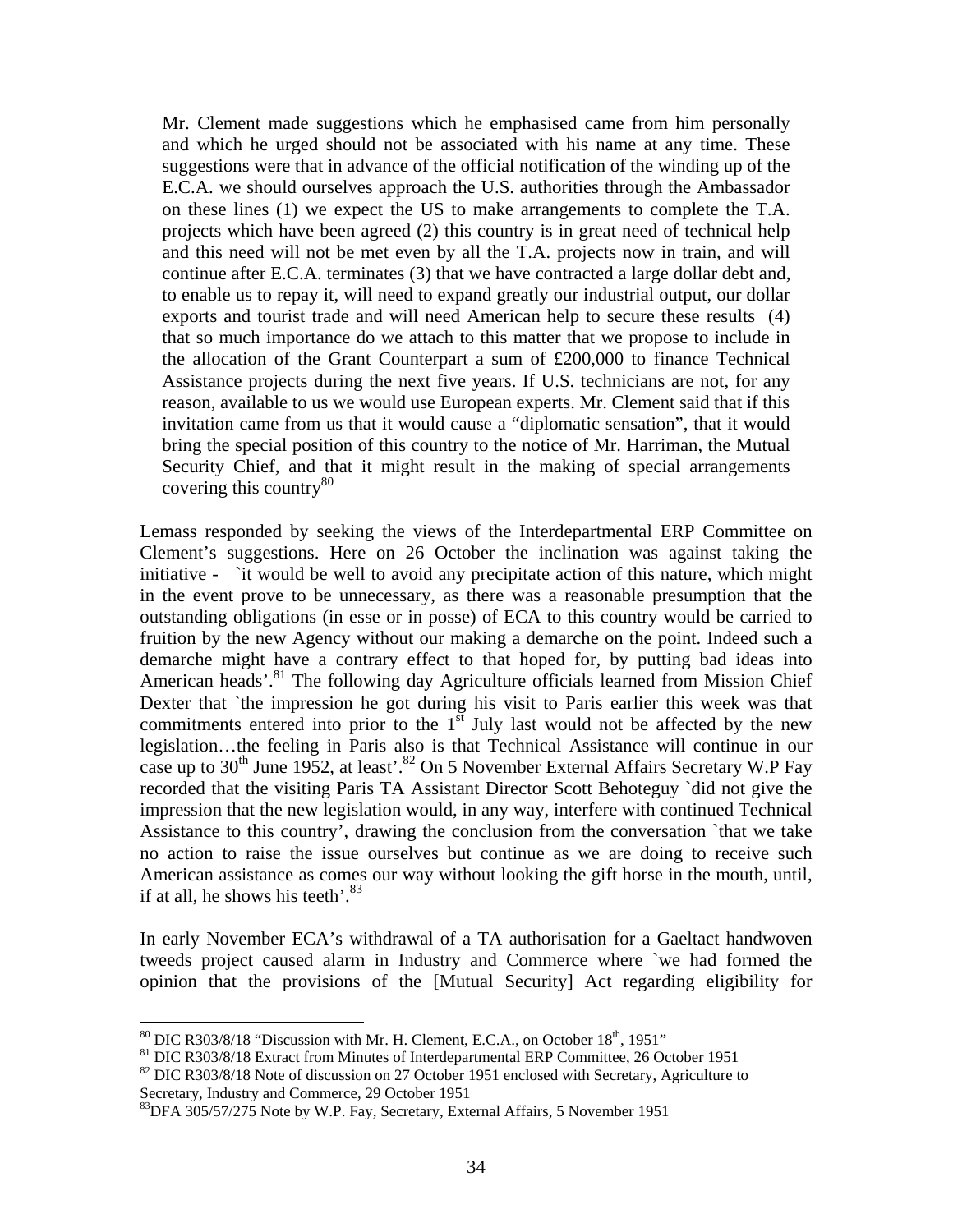continuing aid were so framed as to render it unnecessary for us to worry unduly at this stage about American preparedness to continue their operations here on precisely the same terms as heretofore<sup>7.84</sup> The Washington Embassy was asked to investigate after which McCann wrote to Fay on 20 November that `none of the officials in ECA have suggested to us that the new legislation would preclude the implementation of our Technical Assistance programme already approved… it is likely that we will be able to implement most of the Projects already authorised but they will probably receive very low priority'.<sup>85</sup> A few days earlier when Dexter met Minister for External Affairs Frank Aiken `not only had he no advice of an authoritative nature to offer but had not as up-todate information as ourselves on what was happening in Washington in the matter… he could not say whether e.g. TA projects not completed by June  $30<sup>th</sup>$  1952 would be abandoned at that date; he thought that in the case of any such projects that were sound and nearing completion some arrangement would be worked out for their continuance until completed… the new Agency would, by and large, continue without basic modification projects within our existing programme which were in the course of operation at the end of the year and which held good prospects of being completed by the end of June,  $1952'$ ,  $86$ 

A Memorandum For the Government circulated by External Affairs on 6 December recommended that `if it proves possible to continue to receive economic assistance from the United States, particularly in the form of technical assistance, by cooperation with the Mutual Security Agency or a branch of that agency established in Dublin, the Government of Ireland should be prepared to enter into such cooperation'.<sup>87</sup> While the documents delivered by the US Ambassador the following day indicated that this might be a very big `if ', information supporting the sanguine view it expressed was contained in a report of the most extensive high level discussion of Irish TA at ECA Washington for the past six months. This involved McCann and the Chairmen of CIE and CTT meeting on 2 December with seven officers from various branches of ECA. On the ECA side the lead role was taken by George Train, Deputy Assistant Administrator in Charge of Productivity and Technical Assistance who began with the dollar export projects:

In the context of the end-objectives of mutual security and defense there was no place for projects providing for marketing surveys and analyses in this country. All such work was already being stopped insofar as other participating countries were concerned. It was realized, however, that Ireland had a late start in this and considerable work had already been put into the development of our four dollar export projects… In these circumstances ECA were disposed to permit the completion of our projects provided this could be done in a manner which would not leave the Administration open to criticism by Congress.

<sup>&</sup>lt;sup>84</sup> DIC R303/8/18 Secretary, Industry and Commerce to H. McCann, Washington Embassy, 7 November 1951

<sup>85</sup> DFA 305/57/275H. McCann, Washington Embassy to Secretary, External Affairs, 20 November 1951 86 DFA 305/57/275Note of Meeting 17 November 1951

<sup>&</sup>lt;sup>87</sup> DFA 305/57/275 Department of External Affairs Memorandum to the Government "Replacement of E.C.A. by Mutual Security Agency", 6 December 1951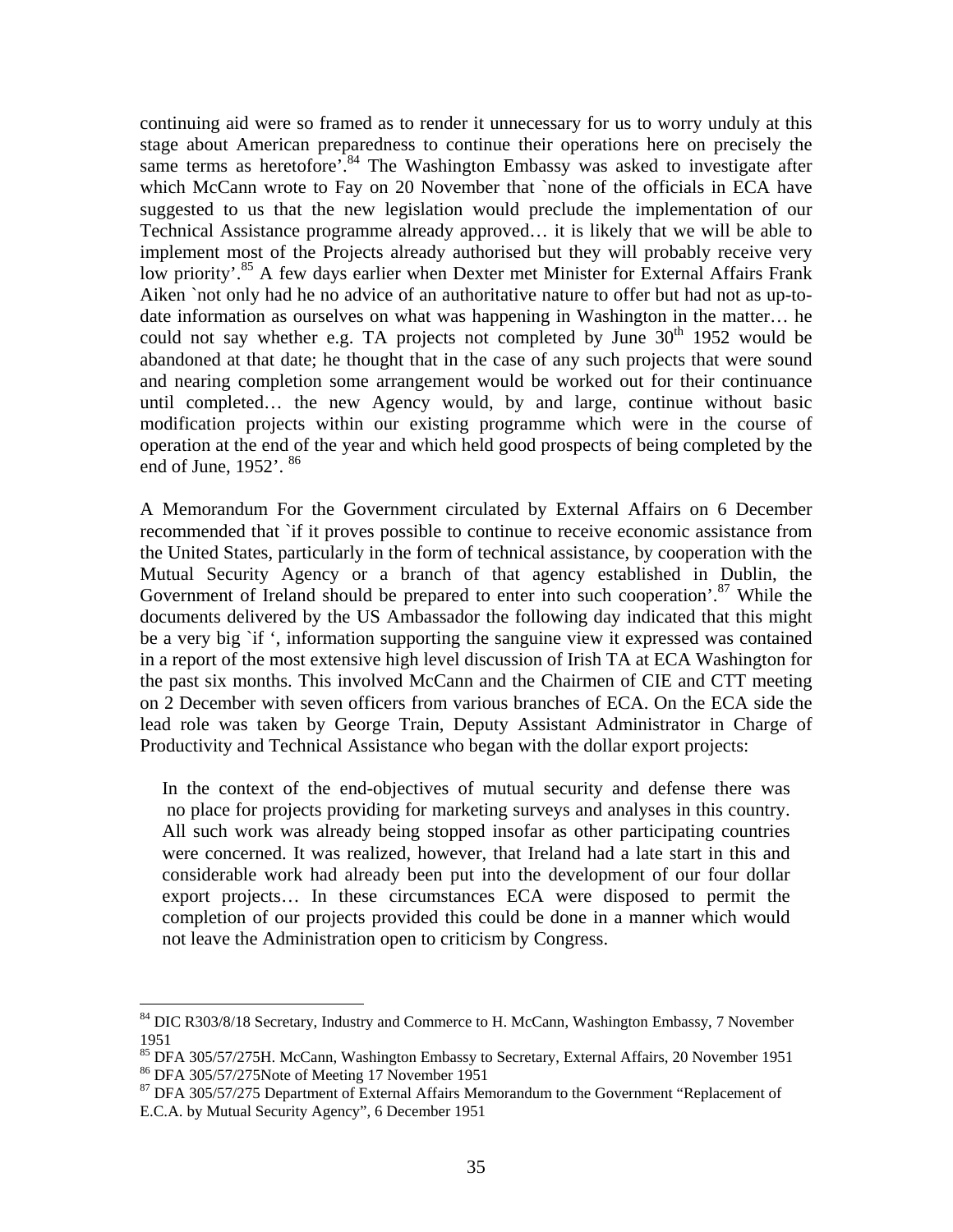Train then made, and the Irish side accepted, a proposal to merge the four projects into one. He then moved on to the two handwoven tweed projects whose cancelled authorization had caused disquiet in Dublin. `Projects relating to a luxury item such as tweed were particularly vulnerable in the context of a stepped-up defense program', he pointed out, suggesting that the Type B tweed project (TA 44-60) could be amalgamated into the combined dollar export project. The twin Type A tweed project (TA 44-61) he killed off, saying `ECA had already worn out its welcome with American industry and that all Type A projects were dropped except those relating directly to some important aspect of military production'. In the matter of timing:

Mr. Train… urged very strongly that the arrangements for the projects should be completed before the end of the present month, so that they would be well under way by March next and substantially completed by June next. He was particularly anxious that they should be fully completed by the  $31<sup>st</sup>$  December, 1952 except perhaps for very minor details… if it were a choice between speed and a little extra money, ECA would provide the extra funds required.<sup>88</sup>

 Against this background it is not surprising that the position adopted by the Irish side in the discussions preceding the 8 January deadline was that:

Irish Govt indicate they do not expect financial aid after expiration ECA Dec 29 1951 except for completion previously approved TA projects. They point out that new TA aid expected under MSA will be small and wld not (rpt not) justify changing their foreign policy, which they claim wld result if they agree to proposed document… they believe all TA projects approved prior above date will be carried forward to completion.<sup>89</sup>

 A US Embassy Despatch on January 10 described the attitude of the Irish officials involved in the discussions as `rather casual and disinterested during the early stages of the negotiations, apparently feeling that Ireland would in any case not be much affected'. However `it became clear as the negotiations approached the final stages that the Irish Government was desirous of securing a completion of the aid program launched under the ECA agreement if that could be accomplished without prejudice to its policy of neutrality'.<sup>90</sup> The detailed implications of aid suspension only became clear on January 14 when the Washington Ambassador reported to External Affairs that MSA considered that `the only rule that would fully meet their responsibilities under the legislation was that all assistance should be terminated as of midnight on the  $8<sup>th</sup>$  January except to the extent necessary to relieve a government of a dollar commitment which they had entered

<sup>&</sup>lt;sup>88</sup> NAI DFA Foreign Affairs 305/57/112/50 H. McCann, Washington Embassy to Secretary, External Affairs, 11 December 1951

<sup>&</sup>lt;sup>89</sup>NARA RG 469 Europe Ireland Division 1948-1953 Box 3 folder Irish Aid Program Suspension, cable A. Dexter, MSA Special Mission to Ireland for Economic Cooperation to MSA Washington ("EYES ONLY BISSELL AND PORTER"), 4 January 1952

<sup>&</sup>lt;sup>90</sup> NARA RG 469 Europe Ireland Division 1948-1953 Box 3 folder Irish Aid Program Suspension, US Embassy Dublin Despatch to Department of State, Washington "Negotiations between te United States and Ireland regarding continuation of economic aid to Ireland under MSA", 10 January 1952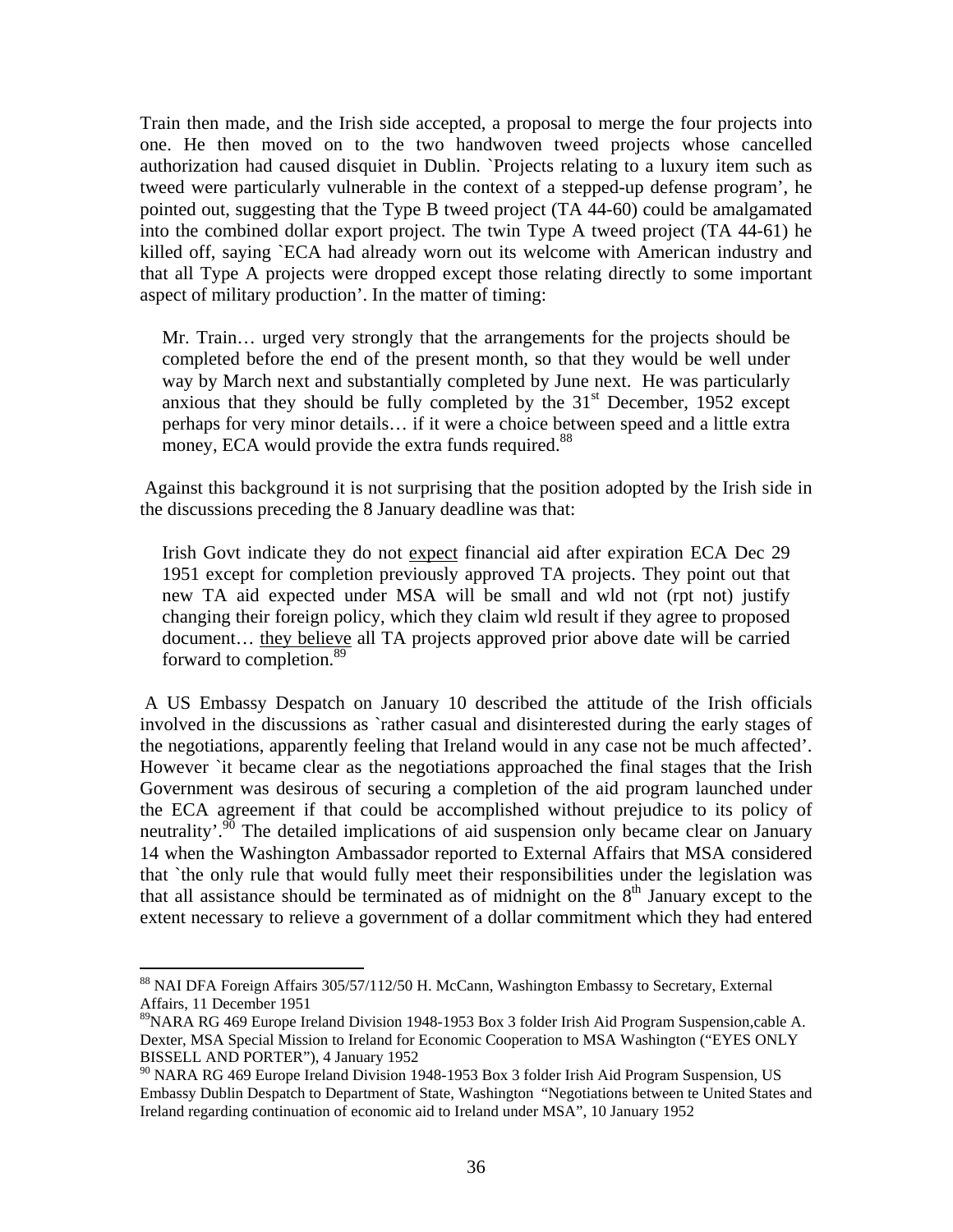into by firm contract and to which they were irrevocably committed'.<sup>91</sup> On 24 January Dexter's belief that `Irish Government not fully aware consequences failure to exchange notes and may still reconsider' was recorded in a draft cable to Washington from MSA Europe.<sup>92</sup> To MSA in Washington Dexter reported on 27 January that Irish Government `would welcome any suggestion how the TA work could be continued'.93 The `making of special arrangements' broached by Clement in October was now taken up by the US Ambassador Francis Mattthews, with the support of what had become the `M.S.A. Special Mission to Ireland for Economic Co-operation' The Ambassador met President Truman on 1 February but, in the face of opposition from MSA, could not persuade him to exercise discretionary powers the Mutual Security Act conferred on him to treat Ireland as a special case.  $94$  All US aid to Ireland had entered a state of suspension that would prove permanent.

### *The Irish TA Programme under scrutiny prior to suspension*

 $\overline{a}$ 

As well as the uncertainties surrounding the new mutual security legislation, the environment of the Irish TA programme in late 1951 was one of heightened scrutiny due to the size it had attained. On 5 September Hugh McCann reported `a recent luncheon discussion' with Daniel Hopkinson, Head of ECA's European Program Division, during which Hopkinson `referred to the fact that our [TA] program was proportionately much larger than that of any other country' and was therefore a potential target in the context of Congressional cutting of the ECA budget. Hopkinson advised that `if we were very keen on implementing our full technical assistance program (and I assured him we were) it would be desirable for us to impress on the policy people concerned in ECA the importance of our program, before they might unthinkingly cut it back without a proper appreciation of its importance'.<sup>95</sup> To assist in this task Industry and Commerce formulated `general observations' on how the projects `taken together form an integral whole directed to securing the development of the non-agricultural side of Ireland's economy in the manner most beneficial to this country and to Western Europe generally':

<sup>&</sup>lt;sup>91</sup> NAI DFA 305/57/275 J Hearne, Washington Ambassador to Secretary, External Affairs, 14 January 1952

<sup>&</sup>lt;sup>92</sup> NARA RG 469 Entry 1250 Director Subject Box 2 folder Memorandum Agreement Department of State and ECA, draft cable from MSA Europe, 24 January 1952

<sup>&</sup>lt;sup>93</sup> NARA RG 469 Europe Ireland Division 1948-1953 Box 3 Irish Aid Program Suspension, draft memorandum "Suspension of Irish aid", D.L. Gordon, MSA (?) to A. Boyd and G. Elsey, MSA (?), undated

<sup>94</sup> see R. Fanning "The United States and Irish Participation on NATO: The Debate of 1950" *Irish Studies in International Affairs*, Vol. 1, 1979, pp. 38-48 especially pp. 46-48:

<sup>&</sup>lt;sup>95</sup> NAI DFA 305/57/112 Part III H. McCann, Washington Embassy to Secretary, External Affairs, 5 September 1951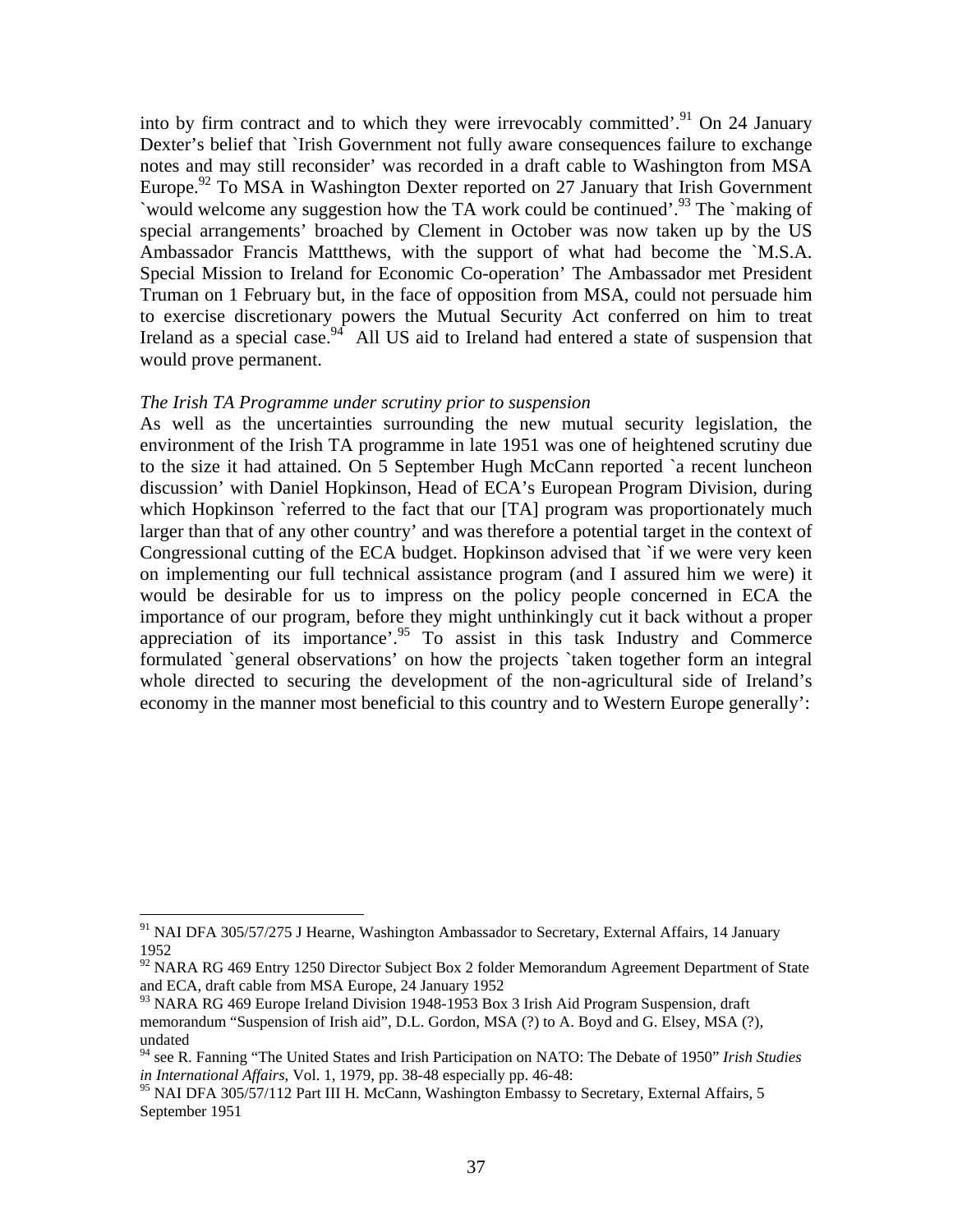1. Due to historical causes this country had a late start in industrial development with the result that  $-$ 

- (a) our commercial and financial system developed with a leaning towards imports of manufactured goods; and
- (b) the Irish agricultural community and commercial interests tend to be conservative about investment in industry, particularly Irish industry
- 2. There has been a substantial amount of industrial development achieved in the past two decades but it has been a hurried development. If the development achieved is to be consolidated and further expansion effected, it will be necessary that greater attention should be given to questions of designs, method of production, management problems, materials conservation etc.
- 3. A fair amount of expansion achieved consisted unavoidably of what might be described as "assembly" industries; there is a real need to get down to the problem of developing our basic resources e.g. peat utilization and processing, production of aammonia sulphate and sulphuric acid from indigenous raw materials, the use of materials heretofore wasted to produce protein feeding stuffs for livestock, the locating and developing of workable deposits of minerals etc.
- 4. The Irish market is small and this means that most of the factories here are small scale units which cannot afford laboratory and research services available to large industrial concerns in other countries. The Technical Assistance Programme affords a valuable means of remedying this deficiency…
- 5. In certain industries an export trade is essential if the factory is to operate on an economic basis. A high degree of technical efficiency both in production and packaging is essential.
- 6. It is not always possible to secure unbiased advice from British or Continental sources as these are directly affected by the progress or otherwise of the Irish concern.<sup>96</sup>

By late November Hopkinson's prediction had been proved right with McCann reporting to Dublin a conversation he had had with Everett Bellows, Director of ECA's Productivity and Technical Assistance Division who `told me frankly that there was a sharp divergence of opinion within ECA as to the necessity of all of the Projects in our Programme in current circumstances', adding that `I think the story has gone around in some quarters in ECA that most of our projects were dream children of Harry Clement and were not really sought by the Irish Government'.<sup>97</sup> On 3 December the Dublin ECA Mission received a joint telegram from the State Department and ECA in Washington posing questions regarding Irish government commitment to, and concern about possible

<sup>&</sup>lt;sup>96</sup> NAI DFA 305/57/112 Part III T. Murray, Industry and Commerce to Secretary, External Affairs, 27 September 1951

<sup>&</sup>lt;sup>97</sup> NAI DFA 305/57/245 H. McCann, Washington Embassy to Secretary, External Affairs, 28 November 1951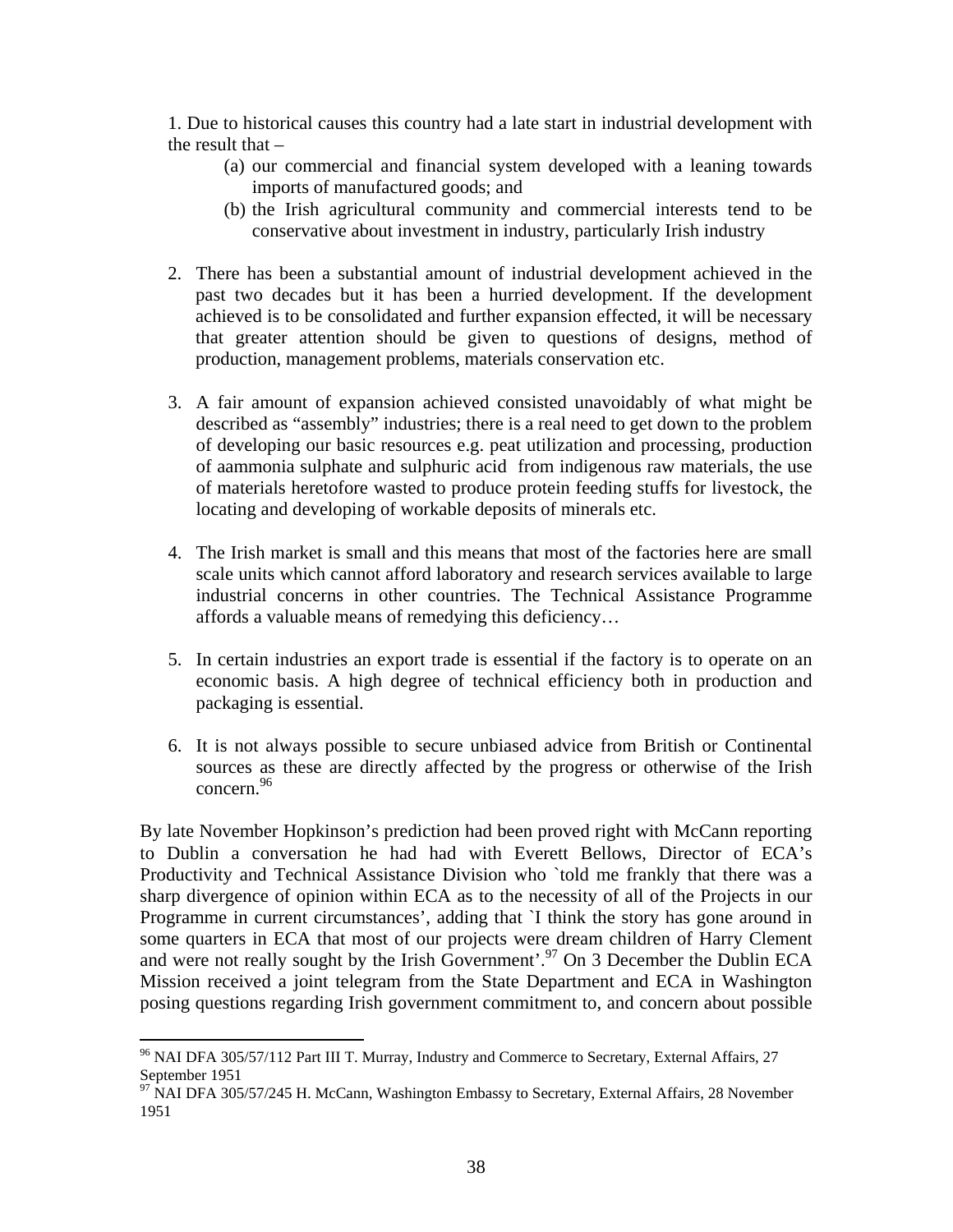curtailment of, its TA programme. External Affairs responded that the government was committed `to the extent that it is their firm intention to have the programme completed in its entirety as far as possible, if necessary from their own resources' – although it was agreed with Clement that this would be conveyed to Washington in a watered down form lest this `declared readiness' might `have the opposite effect to what was desired' by providing grounds for concluding that ECA assistance was unnecessary.<sup>98</sup>

As described above, events were moving within days in a direction that would shortly leave the Irish government reliant on its own resources to maintain a TA programme. The manner in which suspension spared only firmly contracted projects meant that, as Table 7 sets out, from the authorised \$900,000, the US Government paid out just over \$20,000. This sum was spread over the five projects shown in bold type in Table 7. Two were part of a set of projects for the semi-state Sugar Company. One – Food Preservation and Canning – was sponsored the Department of Education and related to Domestic Economy instruction rather than factory production. The remaining two (partially) funded projects surveyed private firms involved in one case in processing meat or meat by-products and in the other in processing fruit and/or vegetables.

### *Salvaging projects from a wrecked programme*

Of the projects deprived of any dollar support about half were continued to a greater or lesser extent by Irish Government funding. When Irish resources were actually required to complete the programme, the firm intention that carried the day was that of Finance to insist on its fresh sanction being obtained before any project spending Irish Government money would proceed. Responsible for almost all the suspended projects, Industry and Commerce undertook a review whose recommendations were approved at the Departmental Conference held on 10 March.<sup>99</sup> The projects continued and those discontinued as result of this review are distinguished in column 4 of Table 7. All of the continued projects were in the semi-state sector and virtually all had a history preceding the advent of ECA TA. Peat gasification fitted into a pattern of Irish industrial research concerned to find economic industrial uses for Ireland's endowment with an abundance of peat and seaweed. Supported by small amounts of state funding since the early 1930s, this activity gained impetus from the expansion of turf production and utilisation that occurred in the context of the fuel crises of the war years and of the coal supply difficulties that persisted into the 1950s. Mianrai Teoranta was engaged in mineral exploration before ECA TA and turned to a British consultant when it ended. A proposal developed in conjunction with Britain's Imperial Chemical Industries (ICI) by Ceimici Teoranta – the industrial alcohol producer – for sulphate of ammonia production based on gypsum had been under consideration when US TA came on stream. ICI resumed its involvement when US TA was withdrawn. CTT, by contrast, was a creation of the Marshall Plan period which was only beginning to function as aid was suspended. Its negotiations with two US firms on the now fused set of projects that had been designed to launch it into operation were at an advanced stage by the end of 1951 when the MSA axe

<u>.</u>

<sup>98</sup> To be added

<sup>99</sup> NAI DET&E 2000/13/6 Minutes of Departmental Conference No. 244, Item 15 Technical Assistance Schemes Relating to Manufacturing Development, 10 March 1952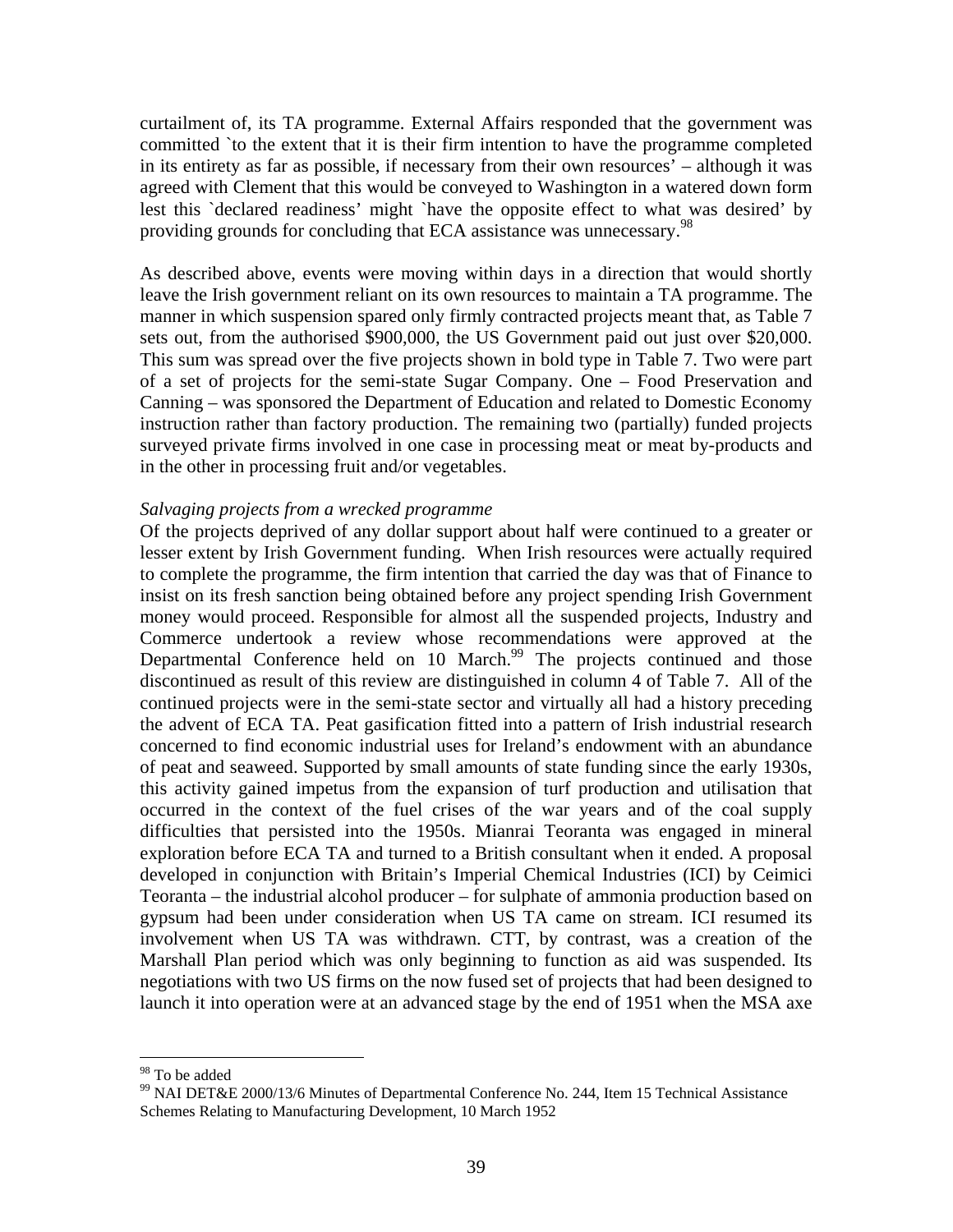fell. With a remit to develop dollar exports, its case for funding to retain US experts was a particularly strong one.

| Table 7 Programme of Technical Assistance approved by ECA on 29 <sup>th</sup> June 1951, |
|------------------------------------------------------------------------------------------|
| Actual Provision of Dollars by the US Authorities and Action by Irish Government         |
| after Aid Suspension                                                                     |

| Project                                    | <b>Submission Date</b> | \$       | after 8/1/52      |
|--------------------------------------------|------------------------|----------|-------------------|
| <b>Sugar Beet:</b>                         | 4 June 1951            |          | N/A               |
| Maintenance Engineering                    |                        |          |                   |
| <b>Sugar Beet:</b>                         | 4 June 1951            |          | N/A               |
| <b>Factory Design Engineering</b>          |                        |          |                   |
| <b>Sugar Beet:</b>                         | 4 June 1951            |          | N/A               |
| <b>Cost Accounting Study</b>               |                        |          |                   |
| <b>Sugar Beet:</b>                         | 4 June 1951            | 1,451.35 |                   |
| <b>Mechanical Engineering</b>              |                        |          |                   |
| <b>Sugar Beet:</b>                         | 31 March 1951          | 1,860.00 |                   |
| <b>Visit of Pathologist</b>                |                        |          |                   |
| Food preservation and canning              | 28 May 1951            | 1,635.76 |                   |
| Analysis of power potential                | 5 June 1951            |          | Dropped           |
| Peat gasification                          | 26 June 1951           |          | Continued         |
| <b>Manufacture of Protein Feed etc.</b>    | 26 June 1951           | 8,659.01 |                   |
| <b>IDA:</b> Special Industrial Problems    | 26 June 1951           |          | Dropped*          |
| <b>IDA: Direct Productivity Assistance</b> | 26 June 1951           |          | Dropped           |
| <b>Food processing</b>                     | 5 June 1951            | 9,102.84 |                   |
| Sulphuric acid production                  | 6 June 1951            |          | Continued         |
| Phase Two of Industrial Survey             | 5 June1951             |          | Dropped           |
| Industrial minerals exploration            | 6 June 1951            |          | Continued         |
| Dollar export projects                     | 6 June 1951            |          | Continued         |
| (Coras Trachtala)                          |                        |          |                   |
| CIE projects:                              | 8 June 1951            |          | Continued in part |
| maintenance, engineering and hotels        |                        |          |                   |
| <b>TOTAL</b>                               |                        | 22, 753  |                   |

\* One sub-project was almost spared. At Industry and Commerce's Departmental Conference on 10 March 1952 the recommendation that `the project for fuel conservation in industrial and other undertakings should be proceeded with, the cost of the services of two British experts for six months being defrayed by the State' was approved. Finance opposition later led its being dropped

Of the discontinued projects the power potential one related to a semi-state company - the ESB - which had never wanted to have it and took the opportunity presented by aid suspension to kill it off. Most of the rest of the discontinued projects category was made up of the IDA projects dealing with horizontal and vertical industrial problems which were described above. Of the two, the horizontal problems project had made least progress prior to aid suspension. In late October 1951 draft letters seeking bids from consultants for studies of the five horizontal problems were sent to the Washington Embassy. However the project appears to have got stuck towards the back of the projects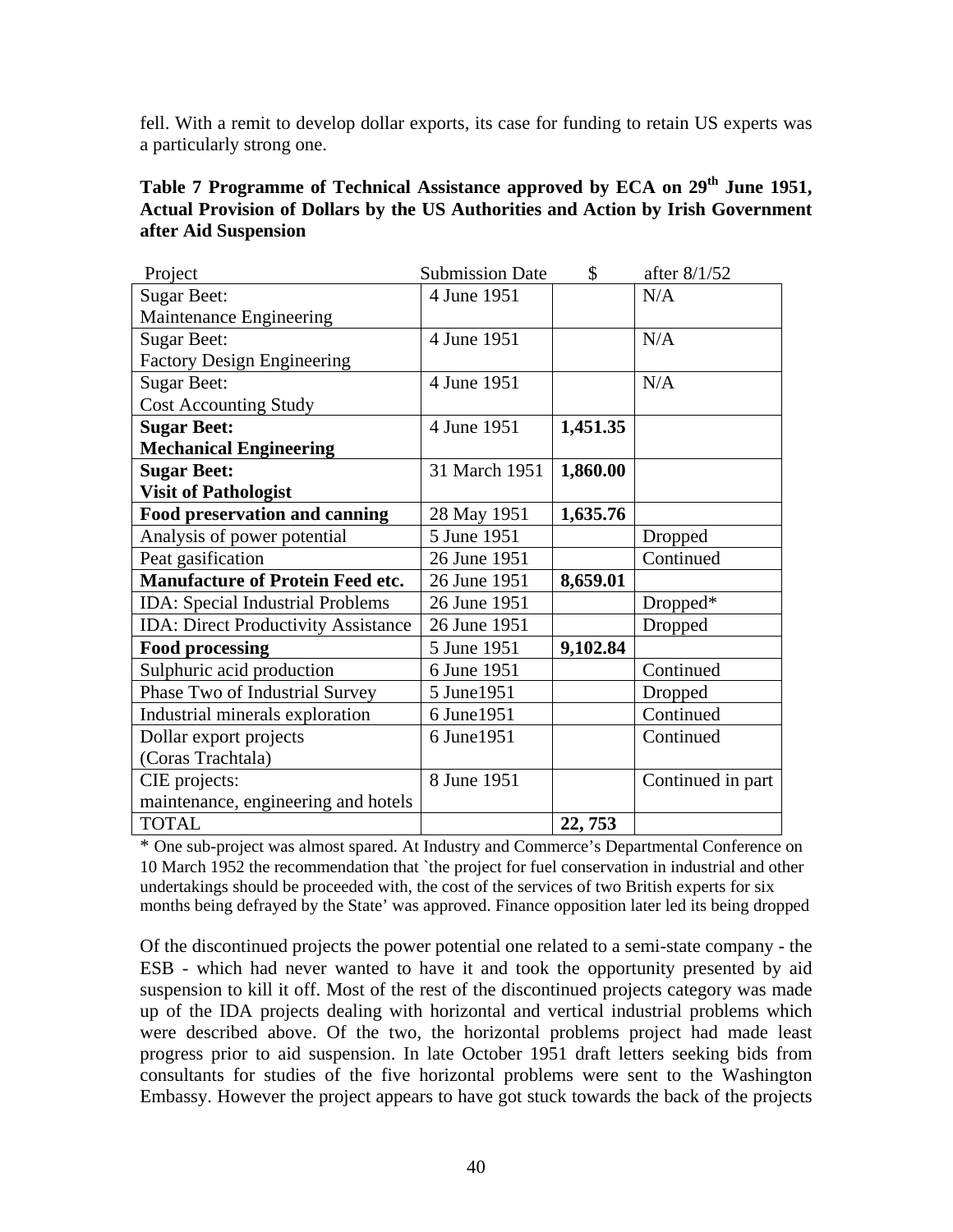queue with no finalization or circulation of these letters taking place. The vertical industrial problems project had moved further forward, with suitably qualified specialists being identified for the furniture, industrial alcohol and pharmaceutical industries but firm contracts were not in place on January 8 1952. Sigurd Johnson, an Associate Professor of Furniture Manufacture and Management in South Carolina, subsequently made an cut-price offer to do the Irish project for a fee plus local expenses `as he would be doing another overseas Consulting job in Germany this Summer with overseas transportation paid for'. A similar offer was received from Edgar Carter, recently retired Executive Director of Research at Abbot Laboratories in Chicago who wrote to Hugh McCann `indicating that in the new situation of the suspension of aid, and as he was being retained on a Consultant's salary by Abbot Laboratories, it might be possible for him to undertake the project for you for the cost of first-class expenses of the trip for himself and Mrs. Carter, without any salary or fee'. These offers were not taken up.

The final discontinued project was the Industrial Survey's second phase, a casualty best placed in the context of the outcome of this survey's first phase. The Ibec Technical Services Corporation's report *Industrial Potentials of Ireland: An Appraisal* (often referred to as the Stacy May report) was researched during the Summer of 1951 and – with its concluding references to a variety of disrupted TA projects – had been overtaken by the suspension of US aid to Ireland by the time it was published a year later. The report favourably contrasted Irish industry with Irish agriculture in productivity terms - `all of the upward momentum in physical output terms has come from industry, since agricultural production has remained static…industry measured by output per worker has produced far more than has agriculture… the continuation of the employment shift that has been taking place should be further encouraged'. It then noted that `there are, however, serious limitations on such shift imposed by shortages of domestically produced materials, a limited domestic market for manufactures, and competitive problems in producing for export manufactures based on imported materials'. It also attempted to estimate the dimensions of the `productivity gap' between Irish and US industry (see Table 8). The major limitations and competitive disadvantages of Irish manufacturing industry were identified as being unduly high materials costs, concentration on activities resulting in little added value as well as low productivity per person employed `in part, probably, because of inefficiencies in management and labor usages, but importantly because of low plant and equipment investment".

The report went to offer both broad critique and specific suggestion. A pervasive pessimism and lack of confidence was identified as a fundamental Irish cultural malaise: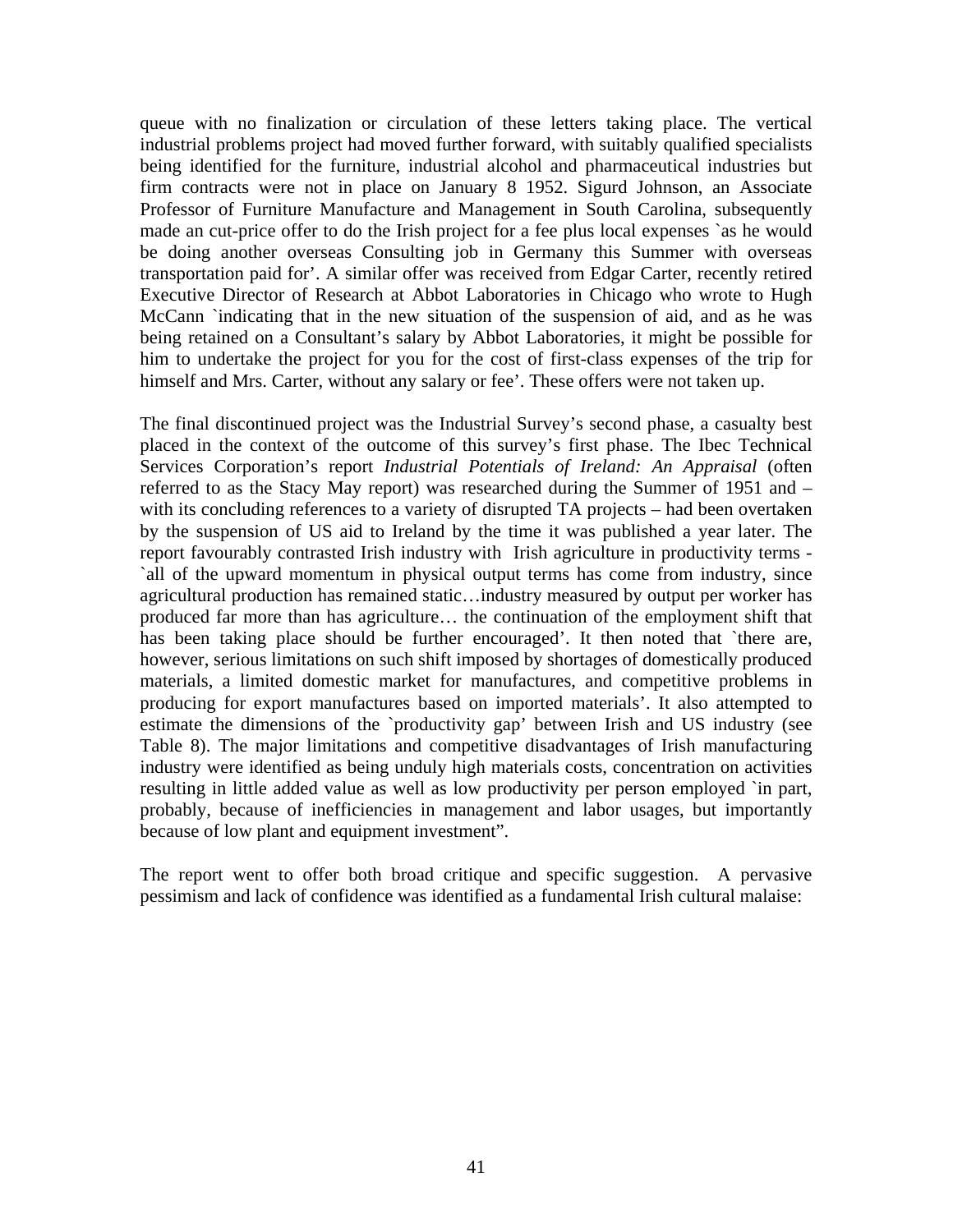The talk is of economic expansion, but the action of government, business and labor alike is too often along the lines of consolidating present positions rather than accepting the hazards inherent in changed practices upon which expansion depends. There are few evidences of boldness or assurance in economic behaviour to give substance to expressed economic aims. In fact, the declarations of expansive purpose are frequently qualified by expressions of a conflicting, anti-materialist philosophy, of an asceticism that opposes material aspirations to spiritual goals, and hence writes down the former as unworthy

| Category                        | Ratio US to Ireland |
|---------------------------------|---------------------|
| Gross output                    | $2.1$ to $1$        |
| Value Added                     | $3.0 \text{ to } 1$ |
| <b>Wage and Salary Payments</b> | $3.0 \text{ to } 1$ |
| <b>Materials Costs</b>          | 1.6 to $1$          |
| Profits before taxes            | 3.4 to 1            |
| Investment in fixed assets      | $2.9 \text{ to } 1$ |

**Table 8 Estimated Operating Ratios Per Person Employed: US and Irish Industry** 

A banking system removing Irish savings to Britain rather than investing them productively at home; an incentive-stifling system of government regulation and taxation; an imbalance between productive and `social welfare' public capital investment as well as an unequal exchange trading relationship with Britain all came in for criticism. A cattle industry organised to add value domestically rather than export live animals, mineral development, identification of imports that could be replaced by domestic products and the use of TA to promote the efficiency in manufacturing that would make exporting feasible were all suggested as lines of expansion to be pursued. The critique of excessive linkage with Britain was also accompanied by the suggestion that:

If Ireland were to establish a general economic climate favourable to private initiative, with institutions that provided strong incentives for investment in the modern capital equipment upon which high productivity depends, and equally attractive rewards for managerial and worker performance, development of the more promising lines of manufacture would follow almost automatically. Foreign capital likewise could be attracted in considerable volume to what would amount to a haven from state-imposed restrictions that are so widely prevalent in Europe<sup>100</sup>

The report completed the first of what had, as outlined above, been envisaged as a twophase project. Here it was anticipated that 'at a later date (now undetermined) Phase 2 would show the I.D.A. how to realize these [industrial] potentialities through detailed prospectuses designed to attract enterprises to develop specific industries'. The Ibec Corporation was not, however, at this point contracted to carry out Phase 2. Having thus fallen outside MSA's conception of its obligations, deflationary action by Finance and

<sup>&</sup>lt;sup>100</sup>Ibec Technical Services Corporation *Industrial Potentials of Ireland: An Appraisal* New York: Ibec Technical Services Corporation, 1952: quotes at p. 80 and p. 93: Table at p. 38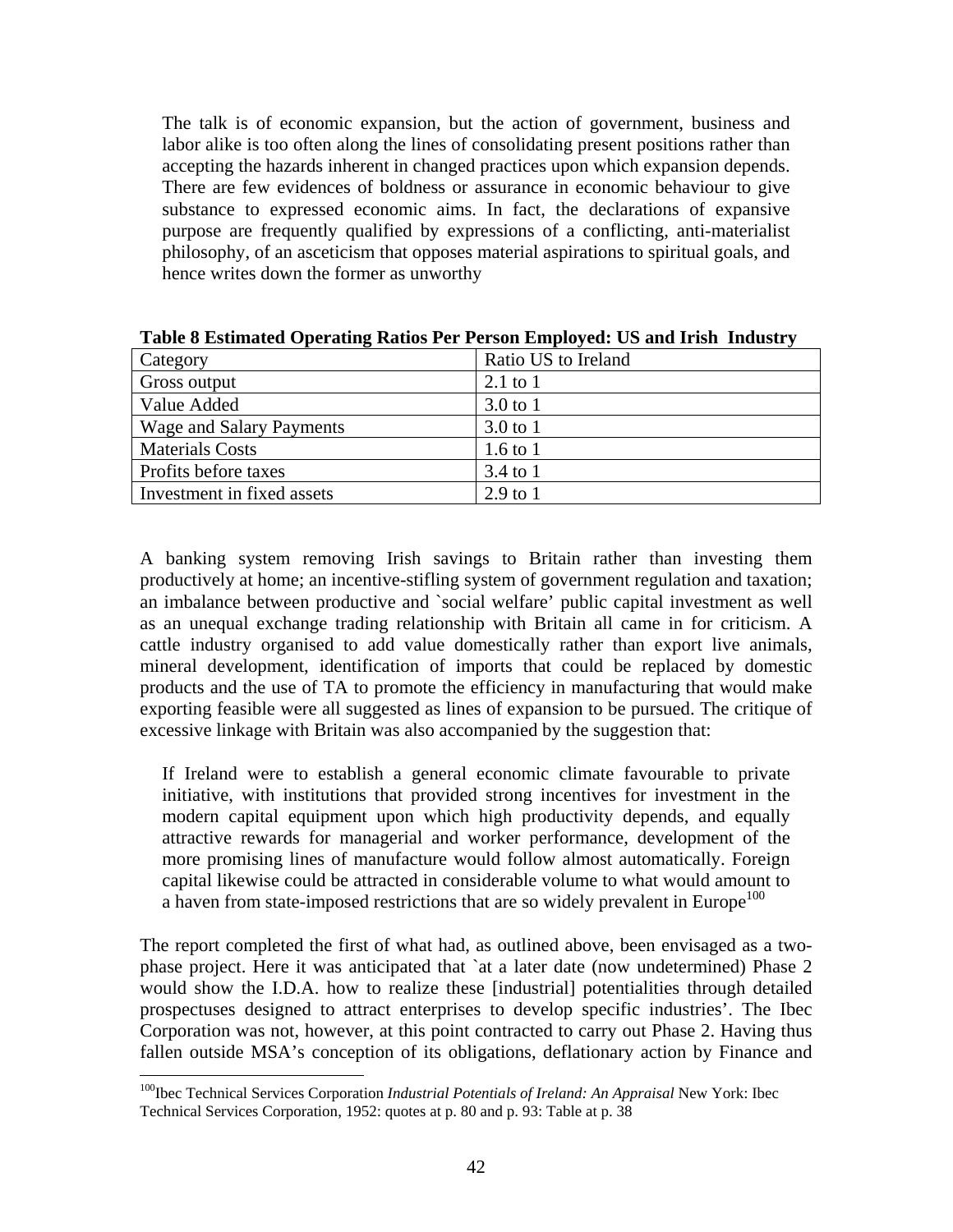the enmity of Agriculture arising out of the report's critique of the cattle trade combined to ensure that the second phase of specific studies never took place. <sup>101</sup>

Like the Ibec Industrial Survey first phase report, the reports of the consultants engaged by CTT were also published. The consultants to CTT were given the brief of exploring the potential for exporting specified products to the USA. Their three month study involved visits to 108 separate plants most of which were involved in food processing or textiles. Their report began with a blunt discussion of business attitudes in which it was stated that `we have discovered no inclination among Irish producers to take any sort of risk'. The predominantly family-owned businesses were accused of `smugness' and a catalogue of illusions which obstructed their proprietors from approaching issues of export marketing in a realistic way were enumerated, including the illusion that the Irish product was of superior quality and the illusion that it would be possible to successfully sell in the USA `on the basis of sentiment, nationality or friendship towards Ireland and the Irish'. None of the products examined was considered worth recommending for market research. The consultants commented on the `deplorable physical condition' of many of the factory buildings they visited, and like the Ibec report, attributed this to insufficient tax allowances for depreciation. Ireland, they considered, `has few advantages in costs of manufactured products, except foods':

Most raw materials have to be imported… most machinery and tools are imported. Labour costs are relatively low, but lack of high speed production line methods restricts the output per worker. This is largely due to the policy of making so many varieties of goods, to meet the Irish market.<sup>102</sup>

According to the published reports the numerous shortcomings observed were communicated orally to plant managers and further notes were left with CTT by the consultants. But CTT was a marketing rather than a production-focused organization with neither the capacity nor the inclination to follow up on the problems identified. In September 1954, when an extension of CTT promotional activities to include non-dollar as well as dollar areas was approved by the Government, the company was stated to have a list of some 27 manufactures which were considered to have worthwhile export prospects with recent increases in export sales having been recorded for bloodstock, woollen and worsteds, parcel post, glassware and dressed leather.<sup>103</sup>

### *Conclusion*

The best laid plans of mice and men gang agly, as Robert Burns observed. Scarcely a handful of the seventy or so US experts that External Affairs were expecting to arrive in Ireland during 1952 actually did so. Only two Irish industrial teams travelled to the USA, a number that might be brought up to five by adding two teams from the rival trade union congresses – one Irish-funded after the US aid suspension – and some Federated Union of

 $101\,$ 101 B. Whelan *op.cit.* pp. 347-350

<sup>102</sup> Coras Trachtala *Dollar Exports: Report of U.S. Consultants* Dublin: Coras Trachtala, 1953: quote is at p. 28

<sup>&</sup>lt;sup>103</sup> NAI DT S14818 C Industry and Commerce Memorandum for the Government Extension of the Activities of Coras Trachtala 9 September 1954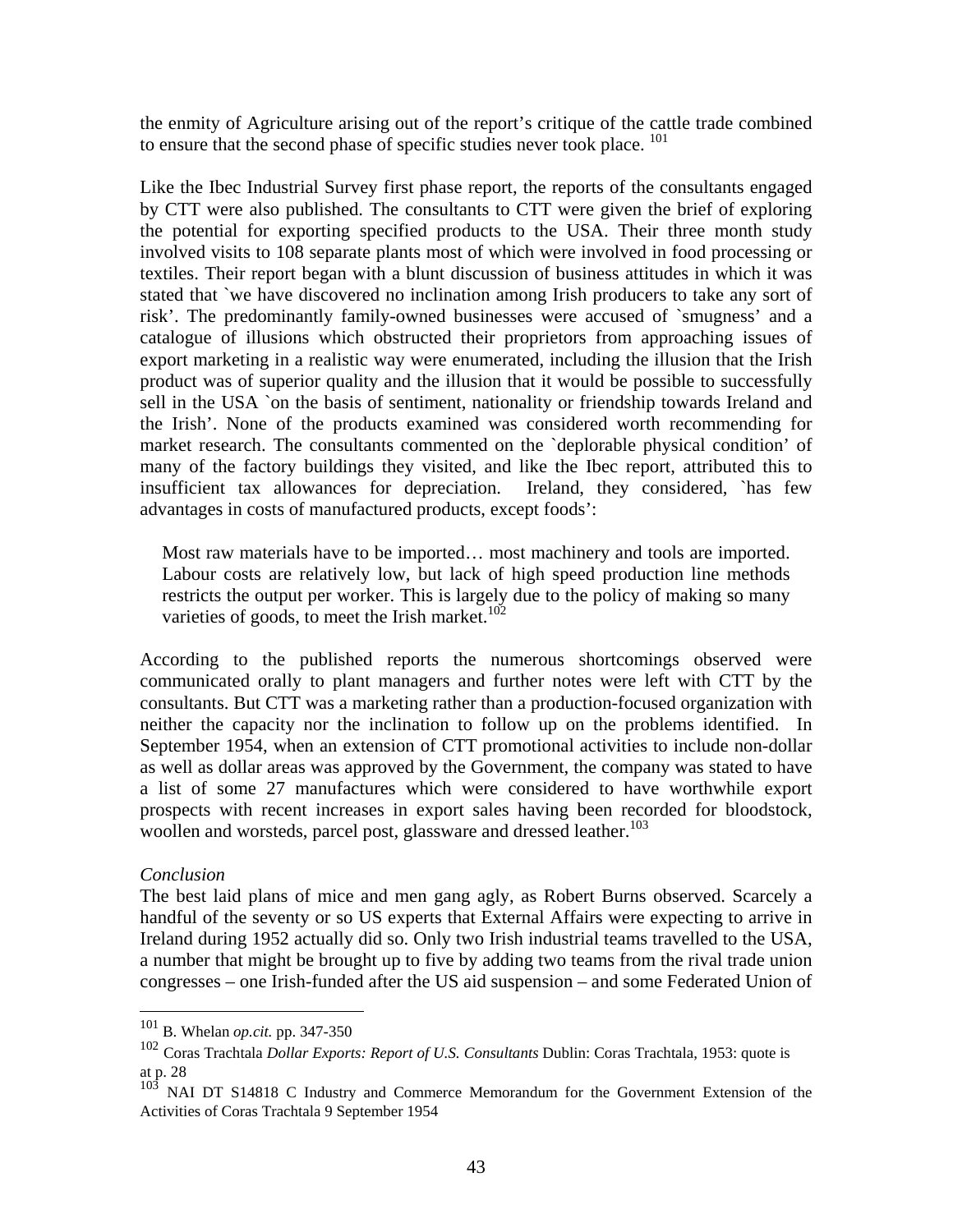Employers nominees attached to a huge 1951 European employers mission. Irish industry never experienced a sustained exposure to the US `gospel of productivity' in the way industry in most other Marshall Aid recipient countries did.

How would Irish industry have responded to TA-introduced American ways if it had had the opportunity? Not very positively, one might predict on the basis of most of what of has been written about the prevailing southern Irish attitudes and values of the early 1950s and also of the resistant British managerial response.104 In envisaging `the introduction to Ireland of needed aspects of scientific management [which] could, if successful, be spread rapidly', the proposal for the horizontal industrial problems project was probably being highly optimistic. Indeed at a meeting with External Affairs and Industry and Commerce officials on 8 September 1951 Clement `mentioned that some of the technical assistance projects already in hands might produce some difficulty with organised labour'. Here `he had in mind particularly the materials handling section of the C.I.E. project and the materials handling part of the I.D.A. project for dealing with special industrial problems'.<sup>105</sup>

In relation to Marshall Plan TA it has recently been suggested that `Europeans embraced what conformed to their needs and values'.<sup>106</sup> Governmental perception of the need to increase Irish industrial efficiency certainly existed at this time as the Industrial Efficiency Bill proposals and the brief given to the IDA demonstrate. An intriguing `what if' of Irish industrial history concerns whether US technical assistance could have pushed this agenda forward with practical effect if it had not been suspended. Pointing to the absence of a supply of efficiency inspectors of the requisite type, Joseph Lee has argued that the main problem with the Industrial Efficiency Bill was impracticality.<sup>107</sup> ECA TA offered a source from which efficiency experts could be imported and parts of the projects assigning specialists to the IDA to tackle horizontal and vertical industrial problems proposed to do this importing. Perhaps the depiction of how ECA could provide a cutting edge of efficiency measurement to support IDA tariff appraisal quoted above might be discounted to some extent as a sales pitch from the Dublin Mission to ECA Washington. But the advent of the IDA was certainly accompanied a significantly more stringent approach to appraising individual tariffs within the continuing commitment to an overall policy of protection.<sup>108</sup>

The resumption of Industry and Commerce responsibility for both tariff applications and technical assistance after the return to office of Fianna Fail in June 1951 did not seem to

<sup>&</sup>lt;sup>104</sup> On Irish attitudes and values see B. Girvin "Ireland and the Marshall Plan: A Cargo Cult in the North Atlantic?" pp. 61-71 in R.T. Griffiths (ed.) *Exploration in OEEC History* Paris: Organisation for Economic Cooperation and Development, 1997: on British managerial responses to US technical assistance and productivity programmes see, for example, N. Tiratsoo and J. Tomlinson *Industrial Efficiency and* 

 $^{105}$  NAI DFA 305/57/112 Part III Report of Meeting, Technical Assistance, 8 September 1951<br> $^{106}$  B. Machado In Search of a Usable Past: The Marshall Plan and Postwar Reconstruction Today Lexington, Virginia: George C. Marshall Foundation, 2007, pp. 46-47<br><sup>107</sup> J.J. Lee op. cit. pp. 292-293

<sup>&</sup>lt;sup>108</sup> B. Girvin *Between Two Worlds: Politics and Economy in Independent Ireland Dublin: Gill and* Macmillan 1989, p. 178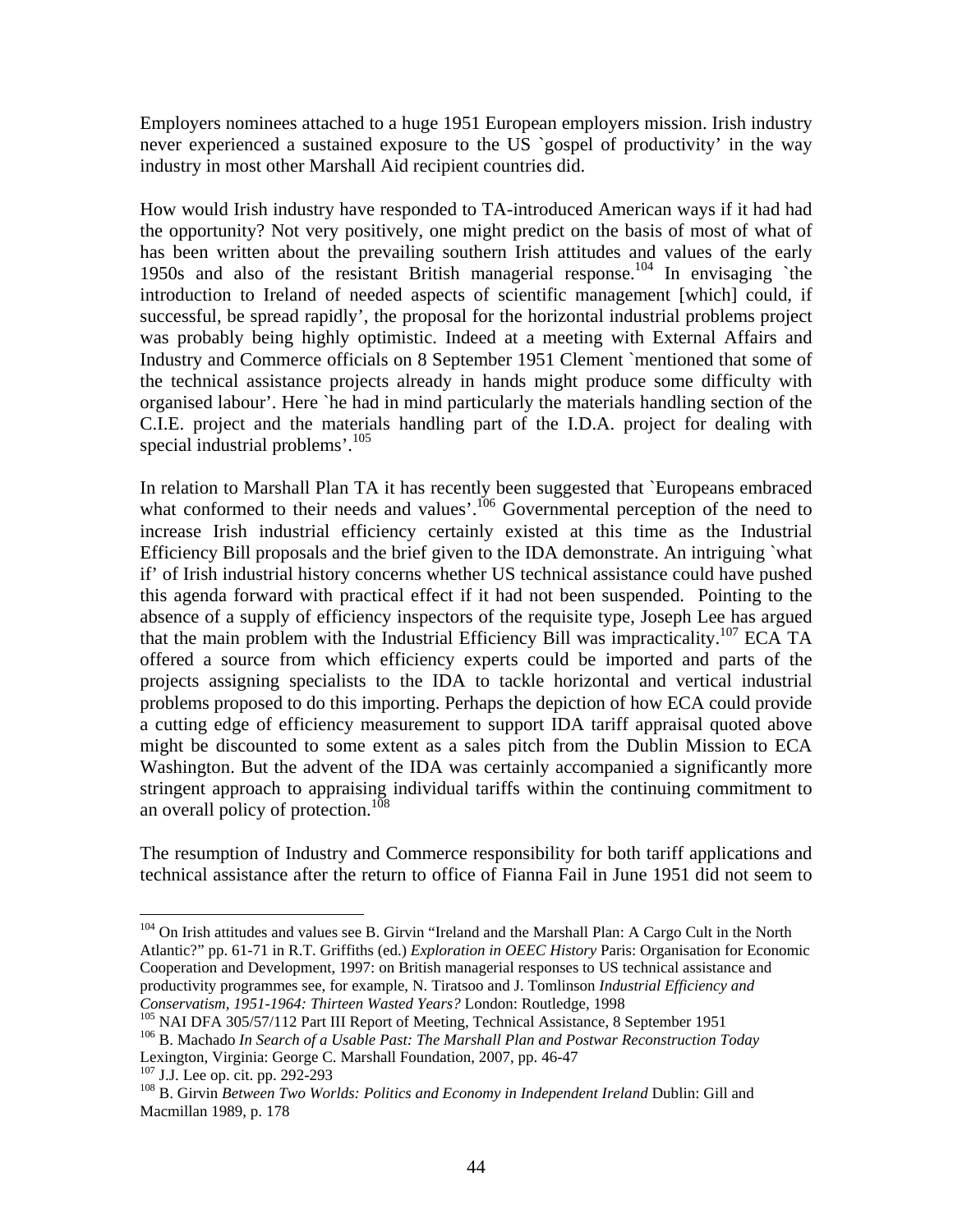affect the commitment to proceeding with these projects until they were suspended. Although the horizontal and vertical industrial problems projects were subsequently discontinued, encouraging firms to seek consultant assistance was to become the basis upon which Industry and Commerce now sought to raise industrial efficiency. A Government decision to retain a Technical Assistance Vote, even though its ECA raison d'etre had disappeared, was taken on 15 February 1952. In March Industry and Commerce decided on `the preparation of a list of industries (especially protected industries) which appeared to be in need of technical assistance' together with a policy `to induce these industries to secure technical assistance in consultation with the Department'. In November, when the Technical Assistance Vote, was being moved from the Finance Estimate to those of other interested departments, an Industry and Commerce view was elaborated whereby `it would be in the general interest if emphasis could be transferred from protective measures to technical etc. improvements; applicants for tariffs might be directed to approach their problems from the point of view of re-organising their methods… generally the idea of Irish manufacturers seeking competent advice to modernise their methods should be fostered officially'.<sup>109</sup>

The list of industries was duly compiled but disagreements between departments – and complications surrounding the Grant Counterpart Fund in the post-suspension situation meant that the funds to induce firms to seek TA only came on stream at the end of the 1950s. Then Finance, which had effectively choked off funding for TA, in spite of the existence of TA Votes, came to see it as a carrot that would make more palatable the turn it was advocating towards the stick of free trade as `the source of the discipline necessary to secure an increase in industrial efficiency'.<sup>110</sup> Industrial TA funding began to flow much more generously as the objective of full Irish membership of the EEC was adopted and the Committee on Industrial Organisation identified the huge scale of adaptation to the coming economic order that was required. But between 1962, when EEC adaptation measures came on stream, and the 1952 suspension of ECA TA stretched a decade of lost opportunities to upgrade Irish industrial performance.

As noted at the outset, Till Geiger has highlighted anxieties on the political left concerning the extent to which aid in grant or TA form increased US influence in Ireland. Clement was certainly sensitive to this criticism, as Carrigan had earlier been to that from *Irish Industry*. Meeting Lemass on 29 January, shortly after Louie Bennett's letter to the press, he recorded that `with regard to "Americanization", he seemed to minimise the problem'. While Lemass `gave no indication of his present opinion about it or Fianna Fail's position', he observed `that we should have "little difficulty in explaining" our position'. Clement wrote a lengthy memorandum to Mission Chief Miller with the title "Public Relations for TA Program: Preliminary Suggestions' on 6 February. This concluded by arguing that the Mission need not be defensive and could `ignore the

<sup>&</sup>lt;sup>109</sup> NAI DET&E 2000/13/6 Minutes of Departmental Conference No. 244, Item 16 Technical Assistance for Industries, 10 March 1952: NAI DET&E 2000/13/7 Minutes of Departmental Conference No. 273, Item 16 Technical Assistance, 3 November 1952

<sup>&</sup>lt;sup>110</sup> Department of Finance Memorandum "Reasons for Reducing Protection", 14 December 1959 reproduced in T.K. Whitaker *Protection or Free Trade – The Final Battle* Dublin: Institute of Public Administration, 2006, pp. 56-57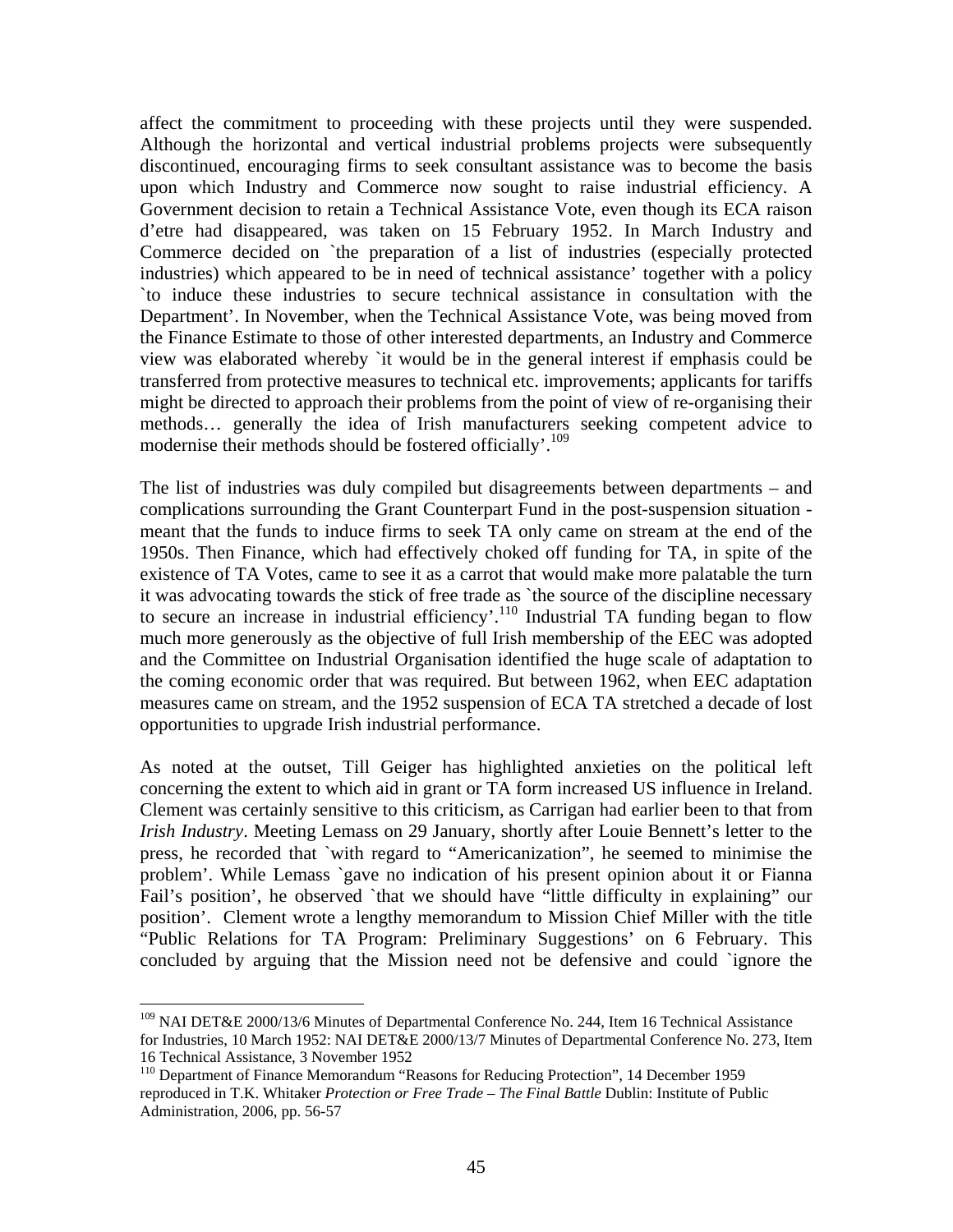crackpots' - `the majority of Irish are for ECA (even though they don't know what we're trying to do) and we can build on that'. On 8 February, at a luncheon with MacBride, Clement `brought up the problem of Louie Bennett, whom MacBride believes we should ignore'. $^{111}$ 

The `subtle overall penetration of Ireland by the E.C.A.' that Bennett discerned was certainly in evidence in the field of industrial TA with the carrying out of the overall industrial survey and the predominance of Type B over Type A TA being the main cases in point. Initial IDA resistance in 1950 to ECA's preferred line of action was overcome and the cooperation of the Irish agency in pursuing ECA-designed projects secured by 1951. Clement's March 1951 complaint (quoted at the outset) about Beddy `giving us the usual run-around' referred specifically to the IDA pulling out of a meeting to discuss the Improvement of Production Methods Etc. project in the Dollar Exports section of the December 1950 programme. The other parts of the programme involving the IDA appear to have been developed without conflict while all the Dollar Export projects found a sponsor first in Industry and Commerce and later in CTT. Contributing to ECA's success was a `softly, softly' approach that recognised that a full-frontal attack on Irish protectionism would be counter-productive. Instead ECA successfully latched onto Irish concerns with exploring areas of untapped industrial potential and with tackling the inefficiencies of protected industries. Louie Bennett argued that `[American government] interest in us at the moment must inevitably be coloured by their Defence campaign': Clement sought to protect the funding for TA in a non-NATO state by proposing the application to Ireland of `a broad interpretation' of ECA's increasingly militarised policy. This involved repackaging the December 1950 programme into `defense effort' compatible categories and arguing that there was a special Irish case for retaining the promotion of tourism and dollar exports which were being discarded across the rest of Europe by  $ECA.<sup>112</sup>$ 

The coming into effect of the Mutual Security Act eliminated the room for manoeuvre required for Clement's `broad interpretation' to be viable. Quoting an MSA memorandum to the White House, Ronan Fanning comments that `the Irish case [for special arrangements put to President Truman by US Ambassador Matthews] was not helped by the fact that every other affected country had been willing to adhere to the new purposes embodied in the Mutual Security Act<sup>'.113</sup> Troy Davis writes that `other neutrals accepted the terms of the Mutual Security Act and continued to receive American aid'.<sup>114</sup> However Sweden had cut its links to the ECA aid programme in October 1951 and from Paris Con Cremin on 20 December reported a conversation with the Head of Swiss

1

<sup>&</sup>lt;sup>111</sup> NARA RG 469 Entry 1246 Director Misc. Subject folder Memos Clement to Miller memoranda from H. Clement, ECA Mission to P. Miller, ECA Mission "Luncheon with Sean Lemass and Paul Miller, January 29,1951", "Public Relation for TA Program: Preliminary suggestions" 6 February 1951, "Status of \$1.6 Million TA Program" 8 February 1951

<sup>&</sup>lt;sup>112</sup> NARA RG 469 Entry 1246 Director Misc. Subject folder Memos Clement to Miller memorandum from

H. Clement, ECA Mission to P. Miller, ECA Mission "TA for the Defense Effort" 29 March 1951 <sup>113</sup> R. Fanning "The United States and Irish Participation in NATO: The Debate of 1950" Irish Studies in International Affairs, Vol. 1, 1979, pp. 38-48: quote is at p. 48

<sup>114</sup> T.D. Davis Dublin's American Policy: Irish-American Relations, 1945-52 Washington, D.C.: Catholic University of America Press, 1998, p. 217